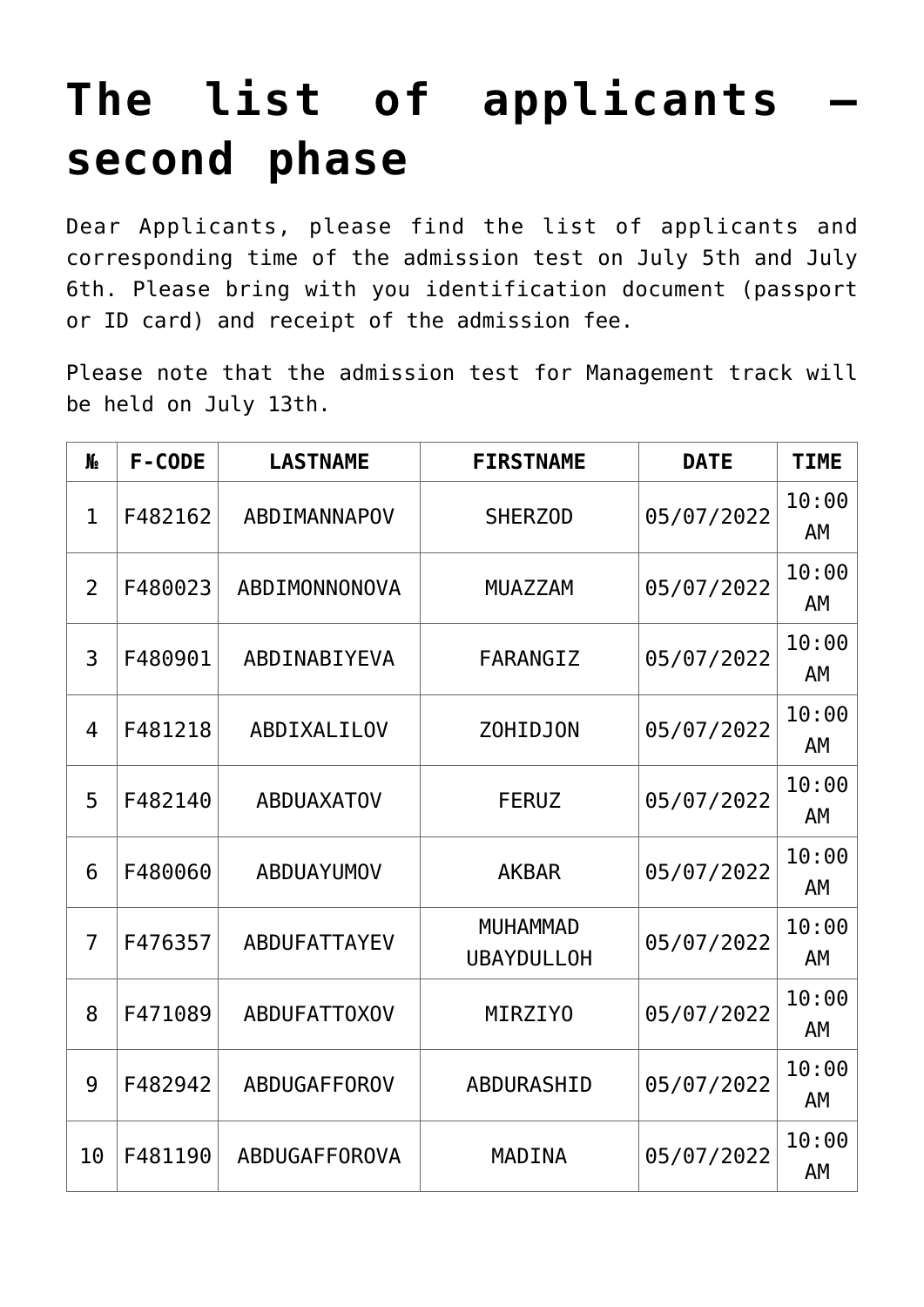| $\mathbf{M}_{2}$ | F-CODE  | <b>LASTNAME</b>      | <b>FIRSTNAME</b> | <b>DATE</b> | <b>TIME</b> |
|------------------|---------|----------------------|------------------|-------------|-------------|
| 11               | F481715 | ABDUGANIYEV          | <b>ALISHER</b>   | 05/07/2022  | 10:00<br>AM |
| 12               | F477565 | <b>ABDUG' ANIYEV</b> | <b>FARRUX</b>    | 05/07/2022  | 10:00<br>AM |
| 13               | F477531 | <b>ABDUGOFUROV</b>   | YAHY0            | 05/07/2022  | 10:00<br>AM |
| 14               | F480037 | ABDUHAKIMOV          | <b>DAVRON</b>    | 05/07/2022  | 10:00<br>AM |
| 15               | F478827 | <b>ABDUKAHHAROV</b>  | <b>ABBOSXON</b>  | 05/07/2022  | 10:00<br>AM |
| 16               | F472132 | ABDUKARIMOV          | <b>ILHOM</b>     | 05/07/2022  | 10:00<br>AM |
| 17               | F473901 | ABDUKARIMOV          | <b>URALBEK</b>   | 05/07/2022  | 10:00<br>AM |
| 18               | F481854 | ABDUKARIMOV          | ABDULAZIZ        | 05/07/2022  | 10:00<br>AM |
| 19               | F481191 | <b>ABDUKAXXOROV</b>  | SAIDKAMOL        | 05/07/2022  | 10:00<br>AΜ |
| 20               | F469617 | ABDUKAYUMOV          | <b>TEMURBEK</b>  | 05/07/2022  | 10:00<br>AM |
| 21               | F482807 | ABDUKAYUMOV          | <b>DAUREN</b>    | 05/07/2022  | 10:00<br>AΜ |
| 22               | F482662 | <b>ABDULATIBOV</b>   | <b>DAVRONBEK</b> | 05/07/2022  | 10:00<br>AM |
| 23               | F479845 | ABDULHAMIDOV         | ABDURAHIM        | 05/07/2022  | 10:00<br>AM |
| 24               | F472589 | <b>ABDULLAYEV</b>    | <b>TURSUNBOY</b> | 05/07/2022  | 10:00<br>AM |
| 25               | F478148 | ABDULLAYEV           | XUSNIDDIN        | 05/07/2022  | 10:00<br>AM |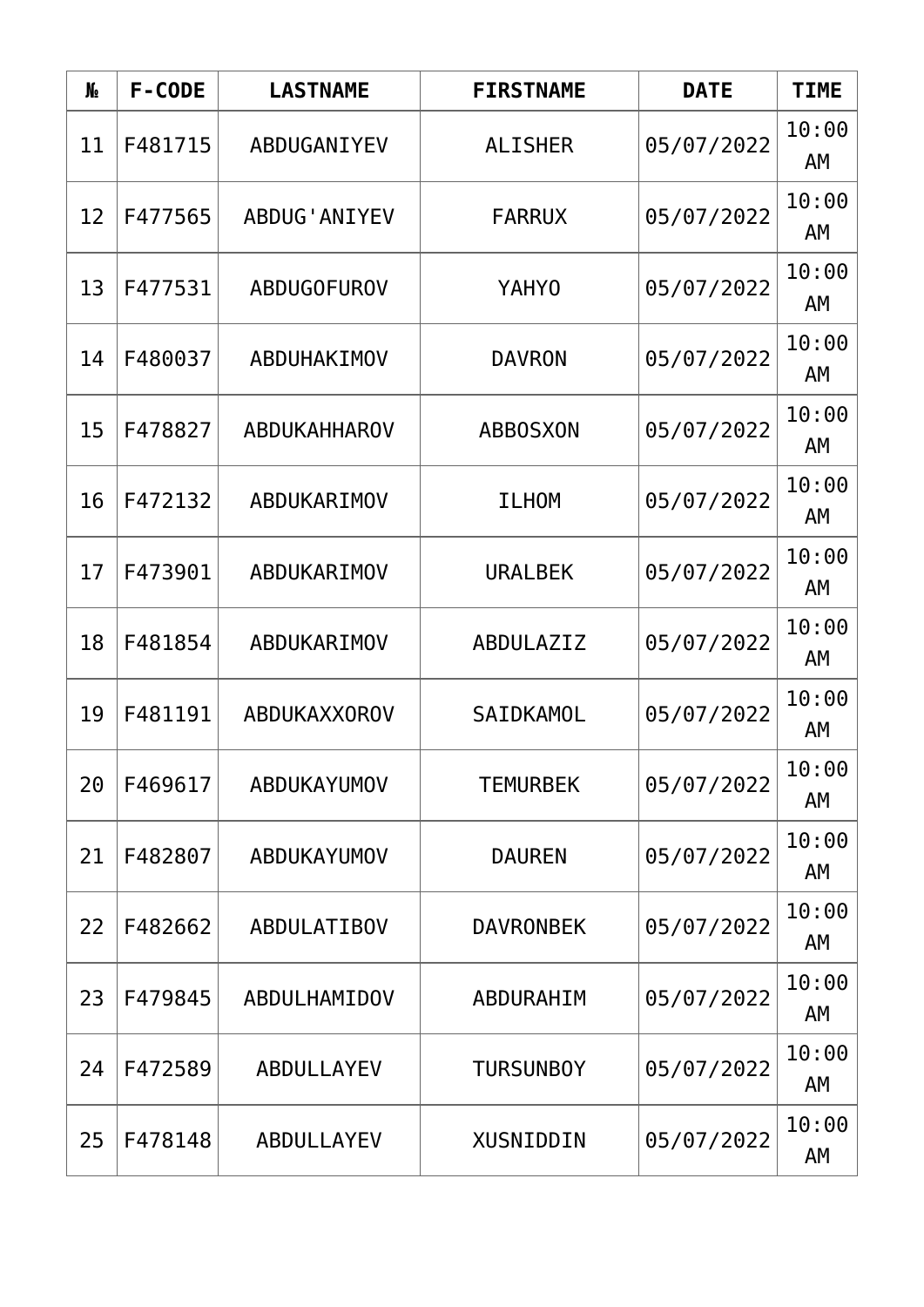| $\mathbf{M}_{2}$ | F-CODE  | <b>LASTNAME</b>    | <b>FIRSTNAME</b>  | <b>DATE</b> | <b>TIME</b> |
|------------------|---------|--------------------|-------------------|-------------|-------------|
| 26               | F478154 | <b>ABDULLAYEV</b>  | <b>AXMADULLOH</b> | 05/07/2022  | 10:00<br>AM |
| 27               | F468993 | <b>ABDUL-VORIS</b> | <b>XAKIMOV</b>    | 05/07/2022  | 10:00<br>AM |
| 28               | F469685 | ABDUMALIKOV        | <b>SHAXZOD</b>    | 05/07/2022  | 10:00<br>AM |
| 29               | F478187 | ABDUMALIKOV        | <b>TEMUR</b>      | 05/07/2022  | 10:00<br>AΜ |
| 30               | F480712 | ABDUMALIKOV        | <b>ILHOMBEK</b>   | 05/07/2022  | 10:00<br>AM |
| 31               | F470242 | ABDUMANNOPOV       | <b>ABDUVORIS</b>  | 05/07/2022  | 10:00<br>AM |
| 32               | F478657 | ABDUMAVLONOVA      | <b>SHAXNOZA</b>   | 05/07/2022  | 10:00<br>AM |
| 33               | F481311 | ABDUQAHHAROV       | <b>OGABEK</b>     | 05/07/2022  | 10:00<br>AM |
| 34               | F482163 | <b>ABDUQUDUSOV</b> | ABDUQODIR         | 05/07/2022  | 10:00<br>AΜ |
| 35               | F479172 | ABDURAHMONOV       | SAIDHUJA          | 05/07/2022  | 10:00<br>AM |
| 36               | F482955 | ABDURAKHMANOVA     | <b>ROBIYA</b>     | 05/07/2022  | 10:00<br>AΜ |
| 37               | F481318 | ABDURASHIDOV       | G'AYBULLA         | 05/07/2022  | 10:00<br>AΜ |
| 38               | F482214 | ABDURASHIDOV       | <b>HUMOYUN</b>    | 05/07/2022  | 10:00<br>AM |
| 39               | F483125 | ABDURASHIDOV       | <b>HABIBULLOH</b> | 05/07/2022  | 10:00<br>AM |
| 40               | F432663 | ABDURASHIDOVA      | <b>AZIZA</b>      | 05/07/2022  | 10:00<br>AM |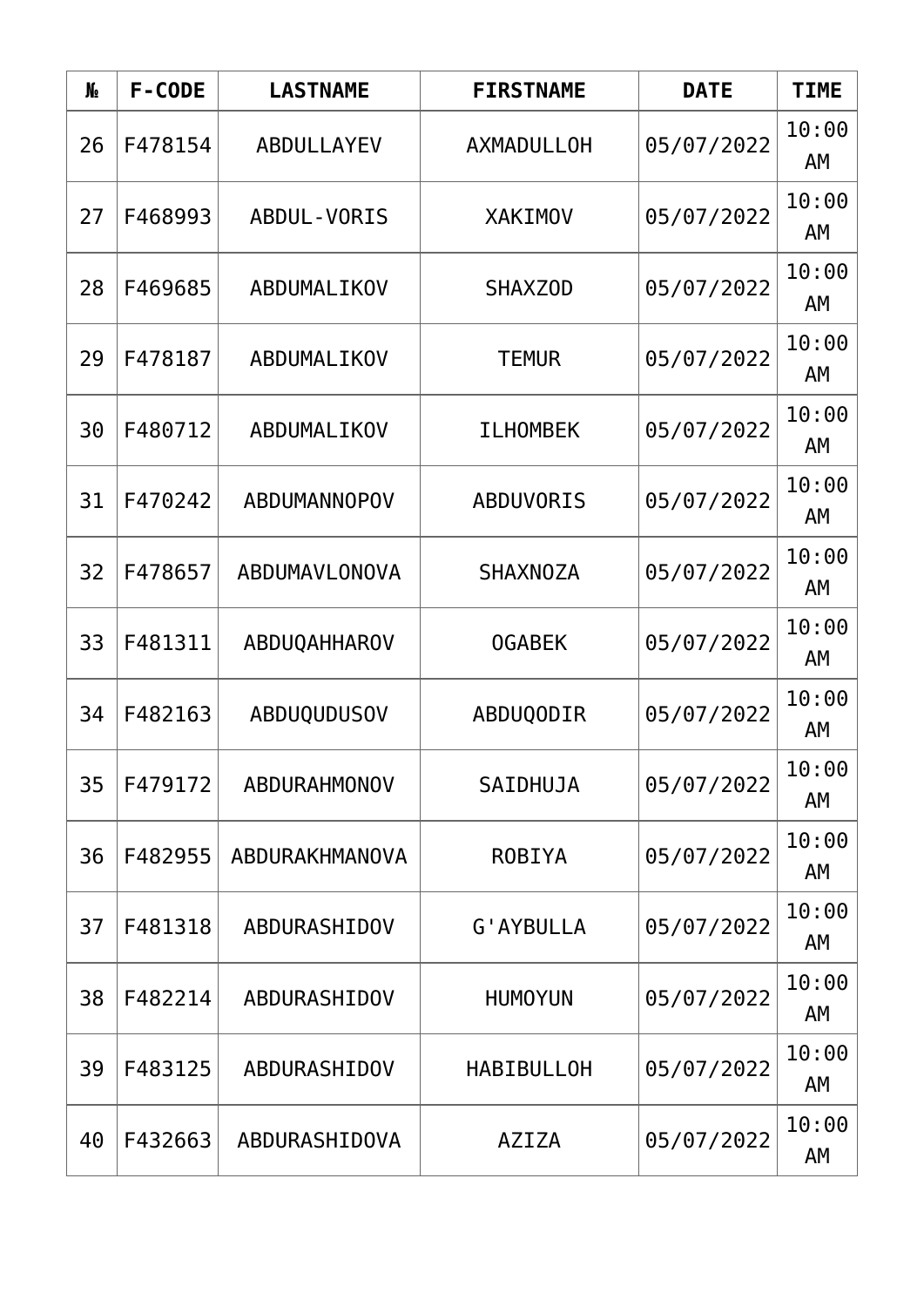| $\mathbf{M}_{2}$ | F-CODE  | <b>LASTNAME</b>    | <b>FIRSTNAME</b>   | <b>DATE</b> | <b>TIME</b> |
|------------------|---------|--------------------|--------------------|-------------|-------------|
| 41               | F470249 | <b>ABDURASULOV</b> | <b>MURODBEK</b>    | 05/07/2022  | 10:00<br>AM |
| 42               | F475843 | ABDURAUFOVA        | <b>AZIZA</b>       | 05/07/2022  | 10:00<br>AM |
| 43               | F482462 | ABDURAXIMOV        | <b>XAYRULLOX</b>   | 05/07/2022  | 10:00<br>AΜ |
| 44               | F478809 | ABDURAXMANOVA      | <b>ZARINA</b>      | 05/07/2022  | 10:00<br>AM |
| 45               | F472607 | ABDURAXMONOV       | <b>ABBOSXON</b>    | 05/07/2022  | 10:00<br>AM |
| 46               | F482780 | ABDURAXMONOV       | <b>MUHAMMAD</b>    | 05/07/2022  | 10:00<br>AM |
| 47               | F483254 | ABDURAZZAKOV       | <b>JAMSHIDBEK</b>  | 05/07/2022  | 10:00<br>AM |
| 48               | F483100 | <b>ABDUSAMATOV</b> | <b>SAIDUMAR</b>    | 05/07/2022  | 10:00<br>AM |
| 49               | F481556 | <b>ABDUSATTROV</b> | <b>JASURBEK</b>    | 05/07/2022  | 10:00<br>AΜ |
| 50               | F477388 | ABDUVALIYEVA       | <b>MALIKA</b>      | 05/07/2022  | 10:00<br>AM |
| 51               | F480571 | ABDUVOSIQOV        | <b>ABDULBOSIT</b>  | 05/07/2022  | 10:00<br>AΜ |
| 52               | F480726 | ABDUVOXIDOV        | ABDUBAKIR          | 05/07/2022  | 10:00<br>AΜ |
| 53               | F482831 | ABDUXAKIMOVA       | <b>SEVINCH</b>     | 05/07/2022  | 10:00<br>AM |
| 54               | F481543 | ABDUXALILOV        | ABDULAZIZ          | 05/07/2022  | 10:00<br>AM |
| 55               | F473278 | ABDUXAMIDOV        | <b>BAXTIYORJON</b> | 05/07/2022  | 10:00<br>AM |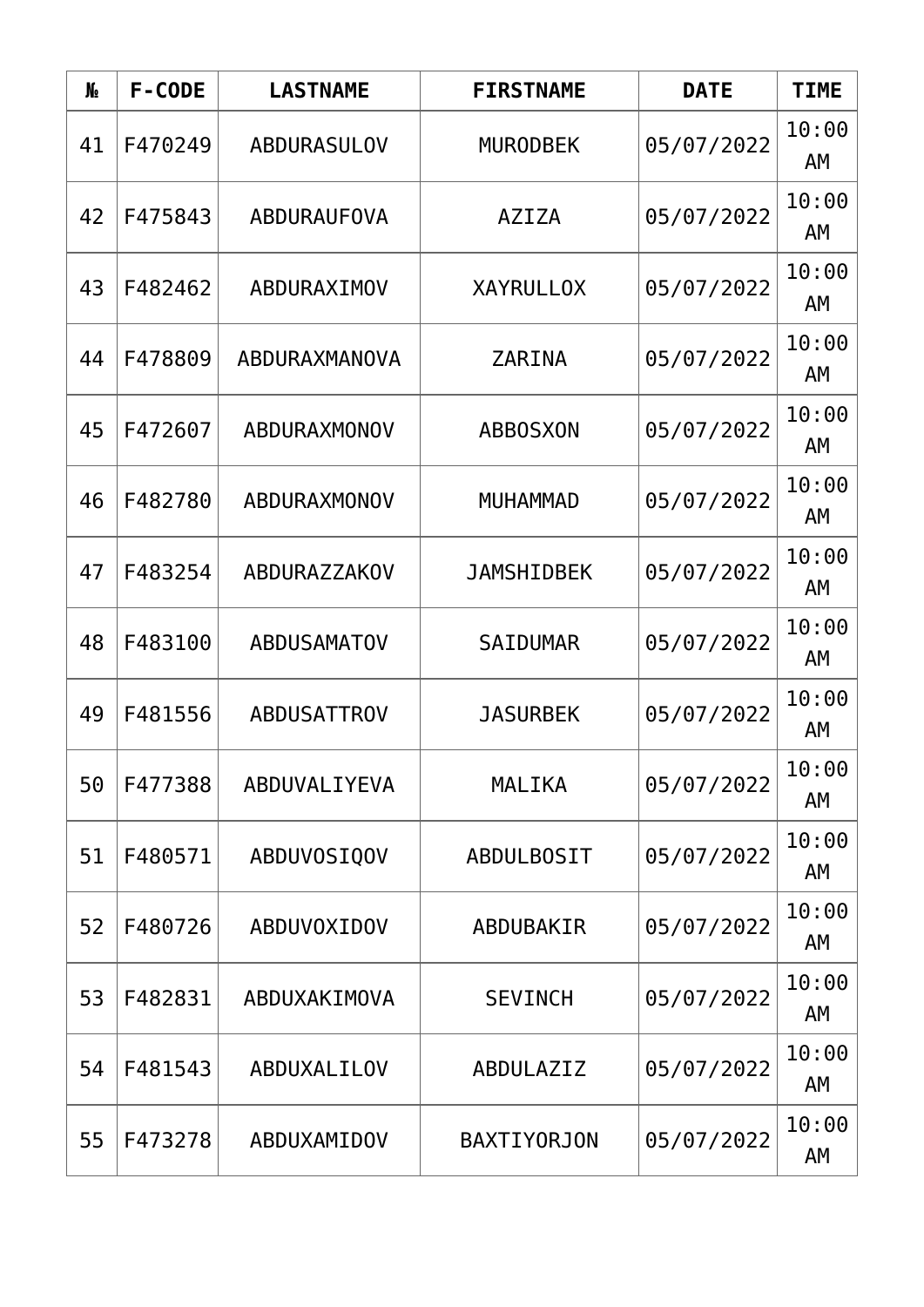| $\mathbf{M}_{2}$ | F-CODE  | <b>LASTNAME</b>    | <b>FIRSTNAME</b>  | <b>DATE</b> | <b>TIME</b> |
|------------------|---------|--------------------|-------------------|-------------|-------------|
| 56               | F482248 | ABDUXAMIDOV        | <b>FATXULLOH</b>  | 05/07/2022  | 10:00<br>AM |
| 57               | F481724 | <b>ABDUZOHIDOV</b> | <b>GULOMJON</b>   | 05/07/2022  | 10:00<br>AM |
| 58               | F482934 | <b>ABRAEV</b>      | <b>ZAFAR</b>      | 05/07/2022  | 10:00<br>AM |
| 59               | F478831 | ABRORKHUJA         | <b>VAHOBOV</b>    | 05/07/2022  | 10:00<br>AΜ |
| 60               | F475900 | <b>ABROROV</b>     | SAIDMUROD         | 05/07/2022  | 10:00<br>AM |
| 61               | F469417 | <b>ABRORXONOV</b>  | SAIDA'LO          | 05/07/2022  | 10:00<br>AM |
| 62               | F483251 | <b>ADHAMOV</b>     | <b>ABUBAKR</b>    | 05/07/2022  | 10:00<br>AM |
| 63               | F483124 | <b>ADXAMOV</b>     | <b>SANJARBEK</b>  | 05/07/2022  | 10:00<br>AM |
| 64               | F482612 | <b>AGZAMOV</b>     | <b>DIYORBEK</b>   | 05/07/2022  | 10:00<br>AΜ |
| 65               | F482943 | <b>AHMATOV</b>     | <b>JAVOHIR</b>    | 05/07/2022  | 10:00<br>AM |
| 66               | F475185 | AKBARALIYEV        | <b>HABIBULLOH</b> | 05/07/2022  | 10:00<br>AΜ |
| 67               | F474246 | <b>AKBAROV</b>     | MIRAHMAD          | 05/07/2022  | 10:00<br>AΜ |
| 68               | F478161 | <b>AKBAROV</b>     | <b>MIRABBOS</b>   | 05/07/2022  | 10:00<br>AM |
| 69               | F482205 | <b>AKBAROV</b>     | MIROLIM           | 05/07/2022  | 10:00<br>AM |
| 70               | F482455 | <b>AKBAROV</b>     | <b>BOBURJON</b>   | 05/07/2022  | 10:00<br>AM |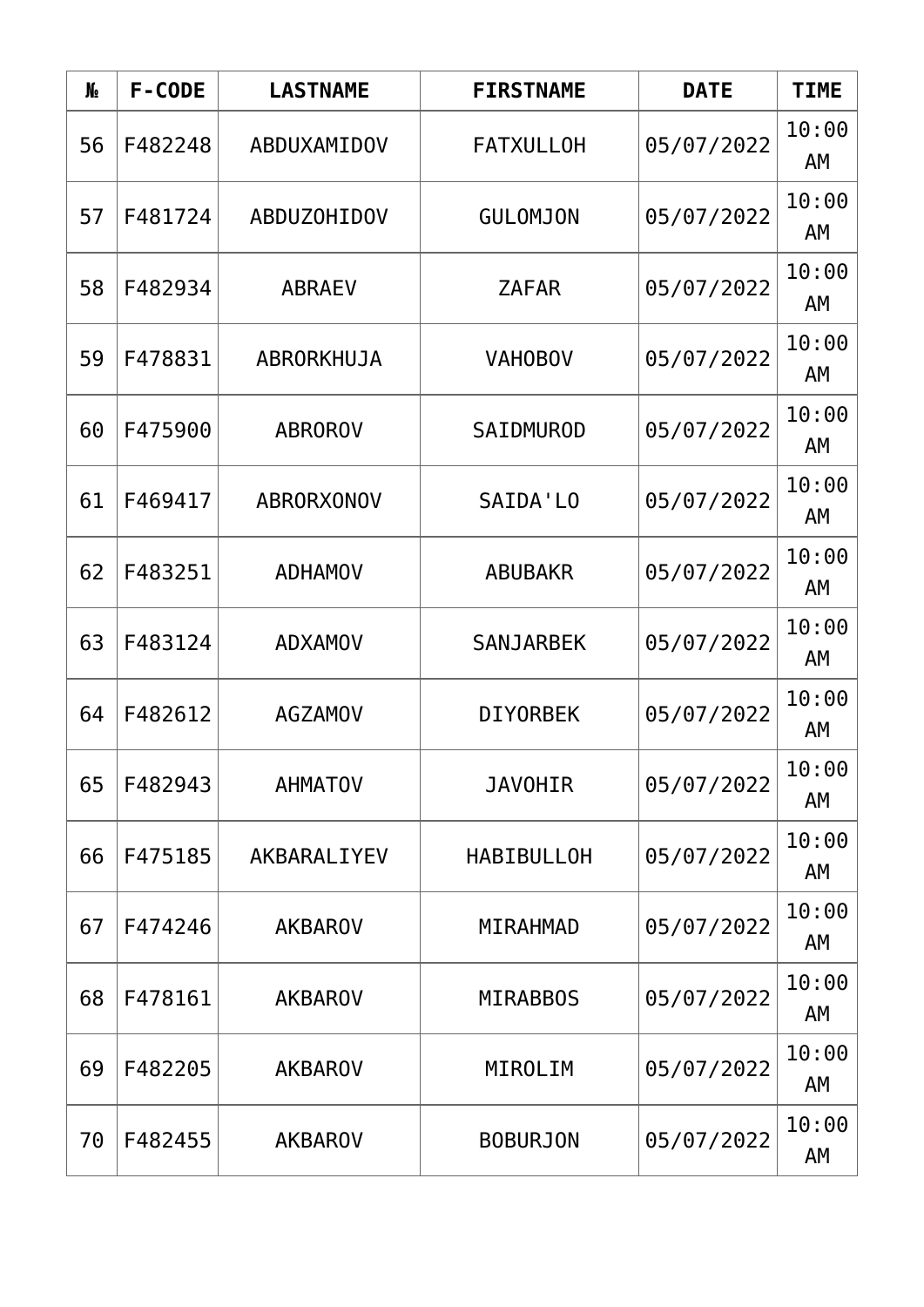| $\mathbf{M}_{2}$ | F-CODE  | <b>LASTNAME</b> | <b>FIRSTNAME</b>   | <b>DATE</b> | <b>TIME</b> |
|------------------|---------|-----------------|--------------------|-------------|-------------|
| 71               | F482777 | <b>AKBAROV</b>  | <b>RAXMATJON</b>   | 05/07/2022  | 10:00<br>AM |
| 72               | F482990 | <b>AKBAROV</b>  | <b>XIDOYATULLA</b> | 05/07/2022  | 10:00<br>AM |
| 73               | F477098 | <b>AKHMADOV</b> | <b>SARVAR</b>      | 05/07/2022  | 10:00<br>AM |
| 74               | F476377 | <b>AKHMEDOV</b> | <b>ULUGBEK</b>     | 05/07/2022  | 10:00<br>AΜ |
| 75               | F480547 | <b>AKHUNOV</b>  | <b>SANJAR</b>      | 05/07/2022  | 10:00<br>AM |
| 76               | F475509 | AKMALKHUJAYEV   | <b>OLIMKHON</b>    | 05/07/2022  | 10:00<br>AM |
| 77               | F479884 | <b>AKRAMOV</b>  | <b>RASHOD</b>      | 05/07/2022  | 10:00<br>AM |
| 78               | F481199 | <b>AKRAMOV</b>  | <b>XASAN</b>       | 05/07/2022  | 10:00<br>AM |
| 79               | F482245 | <b>AKRAMOV</b>  | <b>AKBARKHON</b>   | 05/07/2022  | 10:00<br>AΜ |
| 80               | F441779 | <b>AKROMOV</b>  | NURMUHAMMAD        | 05/07/2022  | 10:00<br>AM |
| 81               | F482037 | <b>AKROMOVA</b> | <b>ZUXRA</b>       | 05/07/2022  | 10:00<br>AΜ |
| 82               | F480539 | ALIDJANOVA      | <b>MAMURAKHON</b>  | 05/07/2022  | 10:00<br>AΜ |
| 83               | F482195 | <b>ALIJONOV</b> | <b>JAHONGIR</b>    | 05/07/2022  | 10:00<br>AM |
| 84               | F478188 | <b>ALIMBAEV</b> | <b>AKMAL</b>       | 05/07/2022  | 10:00<br>AΜ |
| 85               | F478975 | ALIMDJANOV      | ABDURASHID         | 05/07/2022  | 10:00<br>AM |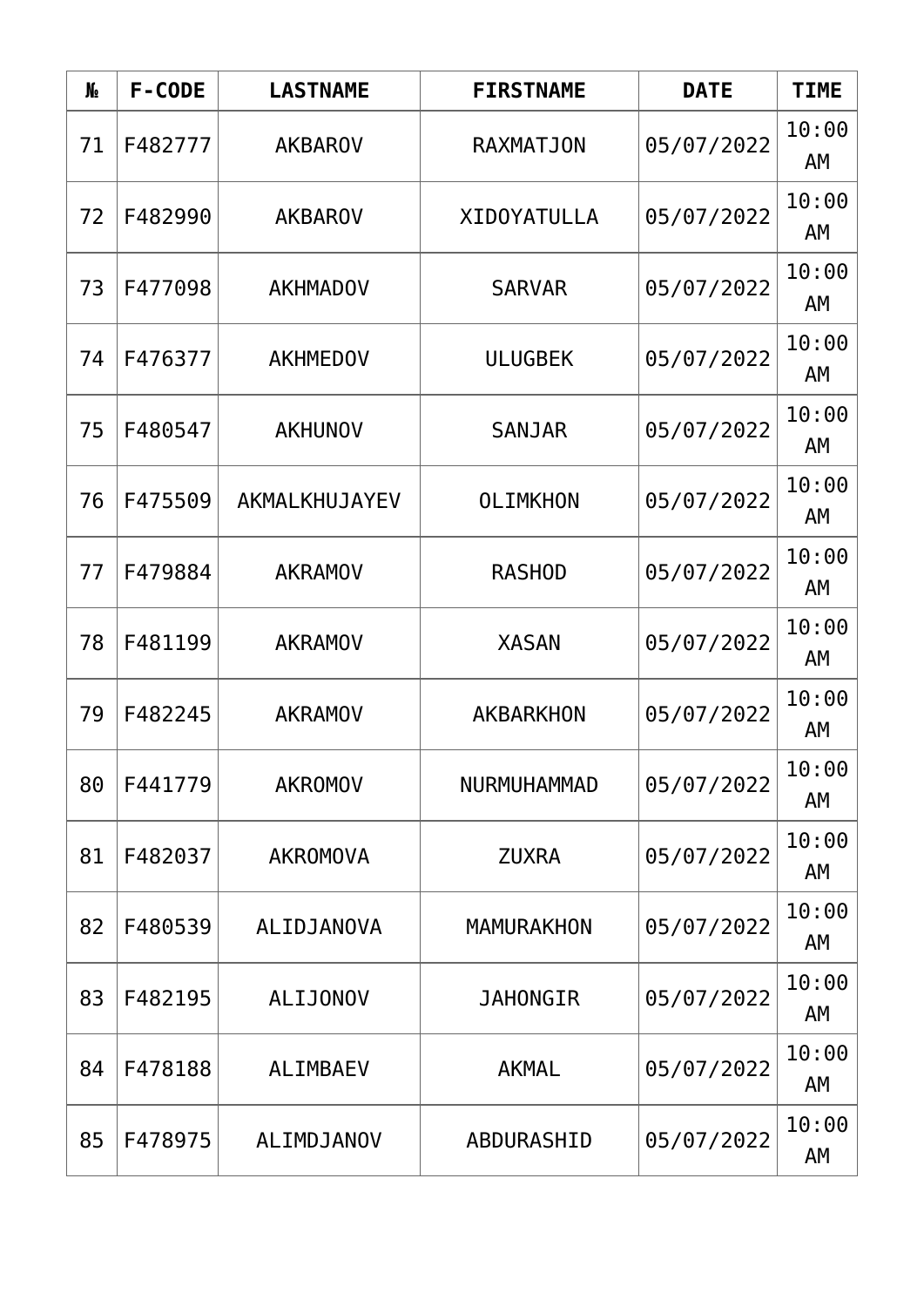| $\mathbf{M}_{2}$ | F-CODE  | <b>LASTNAME</b>     | <b>FIRSTNAME</b>  | <b>DATE</b> | <b>TIME</b> |
|------------------|---------|---------------------|-------------------|-------------|-------------|
| 86               | F478157 | <b>ALIMOV</b>       | <b>IXLOSBEK</b>   | 05/07/2022  | 10:00<br>AM |
| 87               | F482851 | ALIMUKHAMEDOV       | <b>SAIDA</b>      | 05/07/2022  | 10:00<br>AM |
| 88               | F482949 | <b>ALLABERGANOV</b> | <b>HUSHNUD</b>    | 05/07/2022  | 10:00<br>AM |
| 89               | F472708 | <b>ALYAXUNOV</b>    | MAXAMMADIMIN      | 05/07/2022  | 10:00<br>AΜ |
| 90               | F482472 | <b>ANVARJONOV</b>   | <b>BEHRUZ</b>     | 05/07/2022  | 10:00<br>AM |
| 91               | F476460 | <b>ANVAROV</b>      | <b>ASLJON</b>     | 05/07/2022  | 10:00<br>AM |
| 92               | F480553 | <b>ANVAROV</b>      | <b>SHOXABBOS</b>  | 05/07/2022  | 10:00<br>AM |
| 93               | F480634 | <b>ANVAROV</b>      | <b>SHOMUROD</b>   | 05/07/2022  | 10:00<br>AM |
| 94               | F482935 | <b>ANVAROV</b>      | <b>XOJIAKBAR</b>  | 05/07/2022  | 10:00<br>AΜ |
| 95               | F483105 | ANVARXONOV          | ABDULXAMIDXON     | 05/07/2022  | 10:00<br>AM |
| 96               | F477245 | <b>ASADULLAYEV</b>  | <b>KUDRATULLA</b> | 05/07/2022  | 10:00<br>AΜ |
| 97               | F480546 | ASATILLAYEVA        | <b>SARVINOZ</b>   | 05/07/2022  | 10:00<br>AΜ |
| 98               | F480213 | <b>ASATULLAYEV</b>  | <b>ABDULLOX</b>   | 05/07/2022  | 10:00<br>AM |
| 99               | F481534 | <b>ASATULLAYEV</b>  | <b>XABIBULLA</b>  | 05/07/2022  | 10:00<br>AΜ |
| 100              | F481884 | <b>ASHUROV</b>      | <b>JASUR</b>      | 05/07/2022  | 10:00<br>AM |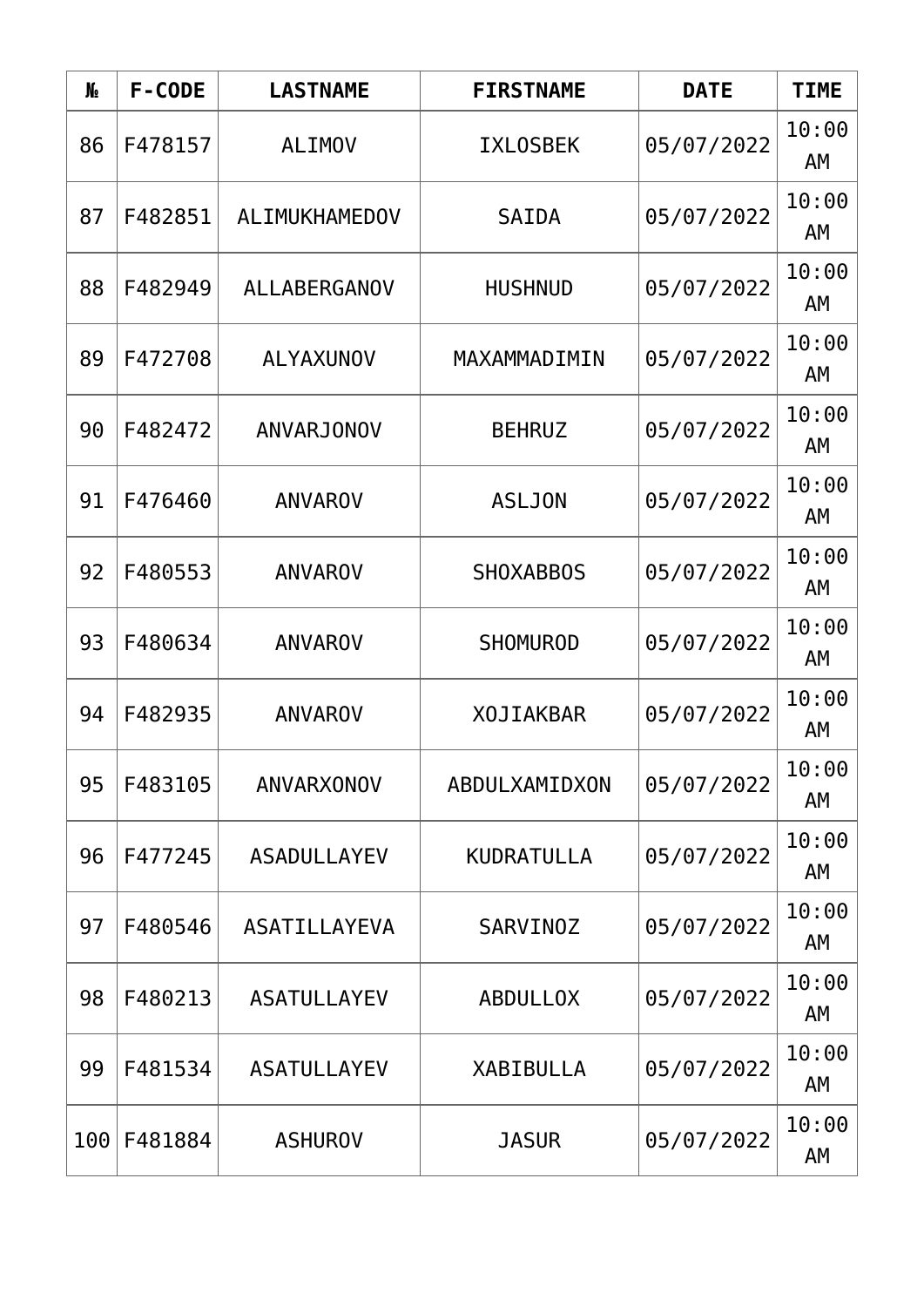| N <sub>o</sub> | F-CODE         | <b>LASTNAME</b>   | <b>FIRSTNAME</b>  | <b>DATE</b> | <b>TIME</b> |
|----------------|----------------|-------------------|-------------------|-------------|-------------|
| 101            | F482049        | <b>ASLAMKHON</b>  | <b>MAKSUDOV</b>   | 05/07/2022  | 10:00<br>AM |
| 102            | F480048        | ASOMIDDINOVA      | ZILOLAKHON        | 05/07/2022  | 10:00<br>AM |
| 103            | F483247        | <b>ASOMOV</b>     | <b>BOTIRJON</b>   | 05/07/2022  | 10:00<br>AM |
| F480034<br>104 | <b>ASQAROV</b> | <b>DONIYOR</b>    | 05/07/2022        | 10:00<br>AM |             |
| 105            | F480253        | <b>ASQAROV</b>    | <b>DIYAS</b>      | 05/07/2022  | 10:00<br>AM |
| 106            | F477231        | <b>ATXAMOV</b>    | <b>ILXOMJON</b>   | 05/07/2022  | 10:00<br>AM |
| 107            | F478974        | <b>AVAZBEKOV</b>  | <b>JAVOXIR</b>    | 05/07/2022  | 10:00<br>AM |
| 108            | F481859        | <b>AVEZDJANOV</b> | <b>ABDURAXMON</b> | 05/07/2022  | 10:00<br>AM |
| 109            | F482596        | <b>AVUTOV</b>     | <b>DILYORBEK</b>  | 05/07/2022  | 10:00<br>AΜ |
| 110            | F478824        | <b>AXMADJONOV</b> | <b>JASUR</b>      | 05/07/2022  | 10:00<br>AM |
| 111            | F483087        | <b>AXMEDOV</b>    | <b>DILNAZIR</b>   | 05/07/2022  | 10:00<br>AΜ |
| 112            | F482610        | <b>AZAMOV</b>     | <b>ULUGBEK</b>    | 05/07/2022  | 10:00<br>AΜ |
| 113            | F477112        | <b>AZIM</b>       | <b>AZIMJON</b>    | 05/07/2022  | 10:00<br>AM |
| 114            | F483223        | <b>AZIMOV</b>     | <b>BEKZOD</b>     | 05/07/2022  | 10:00<br>AM |
| 115            | F477230        | <b>AZIZBEK</b>    | <b>XOLNAZAROV</b> | 05/07/2022  | 10:00<br>AM |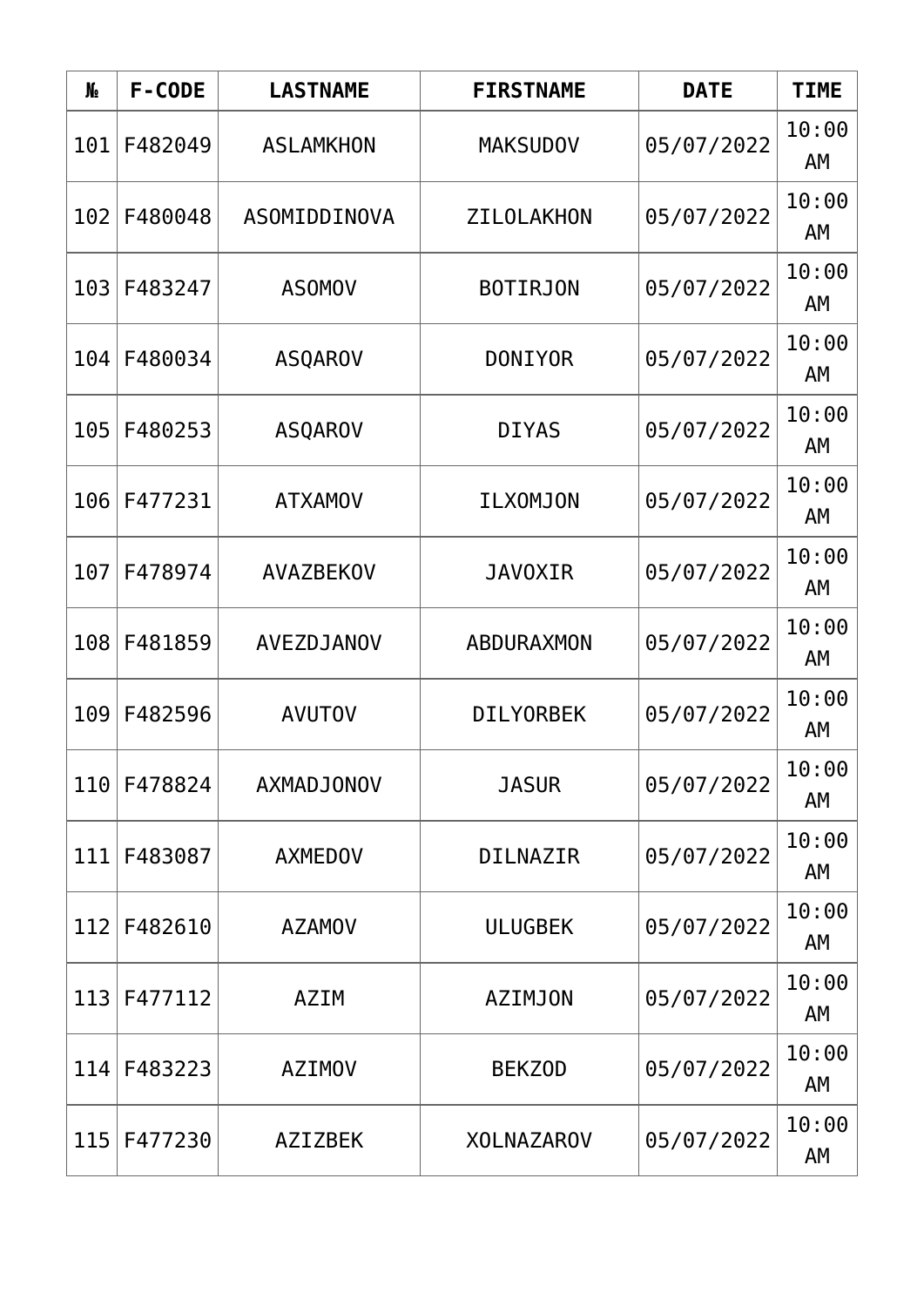| N <sub>o</sub>   | F-CODE  | <b>LASTNAME</b>    | <b>FIRSTNAME</b>   | <b>DATE</b> | <b>TIME</b> |
|------------------|---------|--------------------|--------------------|-------------|-------------|
| 116              | F483141 | <b>AZIZBEK</b>     | <b>RAXIMOV</b>     | 05/07/2022  | 10:00<br>AM |
| 117 <sup>1</sup> | F482273 | <b>BABAEV</b>      | <b>OYBEK</b>       | 05/07/2022  | 10:00<br>AM |
| 118              | F483103 | <b>BADRIDINOV</b>  | <b>UMARJON</b>     | 05/07/2022  | 10:00<br>AΜ |
| 119              | F481863 | <b>BAHODIROV</b>   | <b>ULUGBEK</b>     | 05/07/2022  | 10:00<br>AΜ |
| 120              | F480909 | <b>BAHTIYOROV</b>  | SALOHIDDIN         | 05/07/2022  | 10:00<br>AM |
| 121              | F480915 | <b>BAHTIYOROV</b>  | FAZLIDDIN          | 05/07/2022  | 10:00<br>AM |
| 122              | F472429 | <b>BAKHTIYOROV</b> | <b>JAVOKHIR</b>    | 05/07/2022  | 10:00<br>AM |
| 123              | F474008 | <b>BAKHTIYOROV</b> | <b>ABU BAKR</b>    | 05/07/2022  | 10:00<br>AM |
| 124              | F483136 | <b>BAKHTIYOROV</b> | ALIJON             | 05/07/2022  | 10:00<br>AΜ |
| 125              | F482428 | <b>BARATOV</b>     | BAXRIDDIN          | 05/07/2022  | 10:00<br>AM |
| 126              | F479013 | <b>BARIYEV</b>     | <b>AZIZBEK</b>     | 05/07/2022  | 10:00<br>AΜ |
| 127              | F455774 | <b>BATIRBAEV</b>   | MUKHAMMAD SOLOY    | 05/07/2022  | 10:00<br>AΜ |
| 128              | F478620 | <b>BAXODIROV</b>   | BAXODIRMALIK       | 05/07/2022  | 10:00<br>AM |
| 129              | F470375 | BAXRIDINOV         | <b>SHAXBOZ</b>     | 05/07/2022  | 10:00<br>AM |
| 130              | F483275 | <b>BAXROM</b>      | <b>DJAXANGIROV</b> | 05/07/2022  | 10:00<br>AM |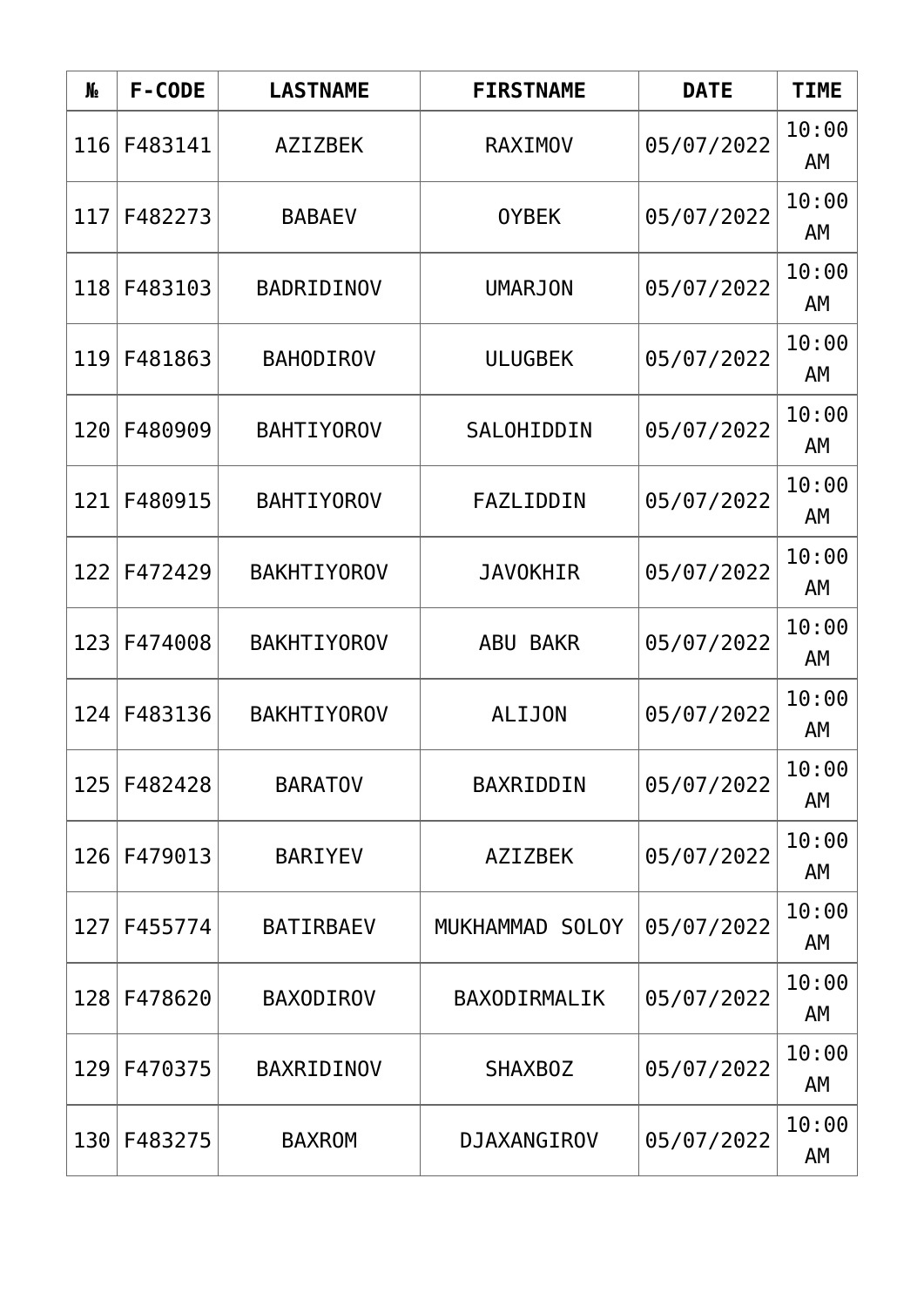| N <sub>o</sub> | F-CODE  | <b>LASTNAME</b>    | <b>FIRSTNAME</b>   | <b>DATE</b> | <b>TIME</b> |
|----------------|---------|--------------------|--------------------|-------------|-------------|
| 131            | F472455 | <b>BAXROMOV</b>    | SHAXZ0D            | 05/07/2022  | 10:00<br>AM |
| 132            | F482170 | <b>BAXTIYEV</b>    | <b>ISMOIL</b>      | 05/07/2022  | 10:00<br>AM |
| 133            | F478661 | <b>BAXTIYOROV</b>  | <b>ABDULLOH</b>    | 05/07/2022  | 10:00<br>AM |
| 134            | F479210 | <b>BAXTIYOROVA</b> | <b>MUXLISA</b>     | 05/07/2022  | 10:00<br>AM |
| 135            | F482604 | <b>BAZAROV</b>     | AMIRXON            | 05/07/2022  | 10:00<br>AM |
| 136            | F481889 | <b>BEGIMQULOV</b>  | <b>ELDOR</b>       | 05/07/2022  | 10:00<br>AM |
| 137            | F480243 | <b>BEHRUZ</b>      | <b>ABDUHAFIZOV</b> | 05/07/2022  | 10:00<br>AM |
| 138            | F483084 | <b>BERDIYOROV</b>  | <b>ASADBEK</b>     | 05/07/2022  | 10:00<br>AM |
| 139            | F430816 | <b>BILOLOV</b>     | <b>ULUGBEK</b>     | 05/07/2022  | 10:00<br>AΜ |
| 140            | F480541 | <b>BOBOJONOVA</b>  | <b>DURDONAKHON</b> | 05/07/2022  | 10:00<br>AM |
| 141            | F483230 | <b>BOBURXONOV</b>  | AMIRXON            | 05/07/2022  | 10:00<br>AΜ |
| 142            | F433773 | <b>BOKIEV</b>      | <b>AVAZBEK</b>     | 05/07/2022  | 10:00<br>AΜ |
| 143            | F475073 | <b>BOKIKHONOV</b>  | <b>ABBOSKHON</b>   | 05/07/2022  | 10:00<br>AM |
| 144            | F482772 | <b>BOLTAYEV</b>    | <b>KELDIYOR</b>    | 05/07/2022  | 10:00<br>AM |
| 145            | F482970 | <b>BORIBOYEVA</b>  | <b>LAYLO</b>       | 05/07/2022  | 10:00<br>AM |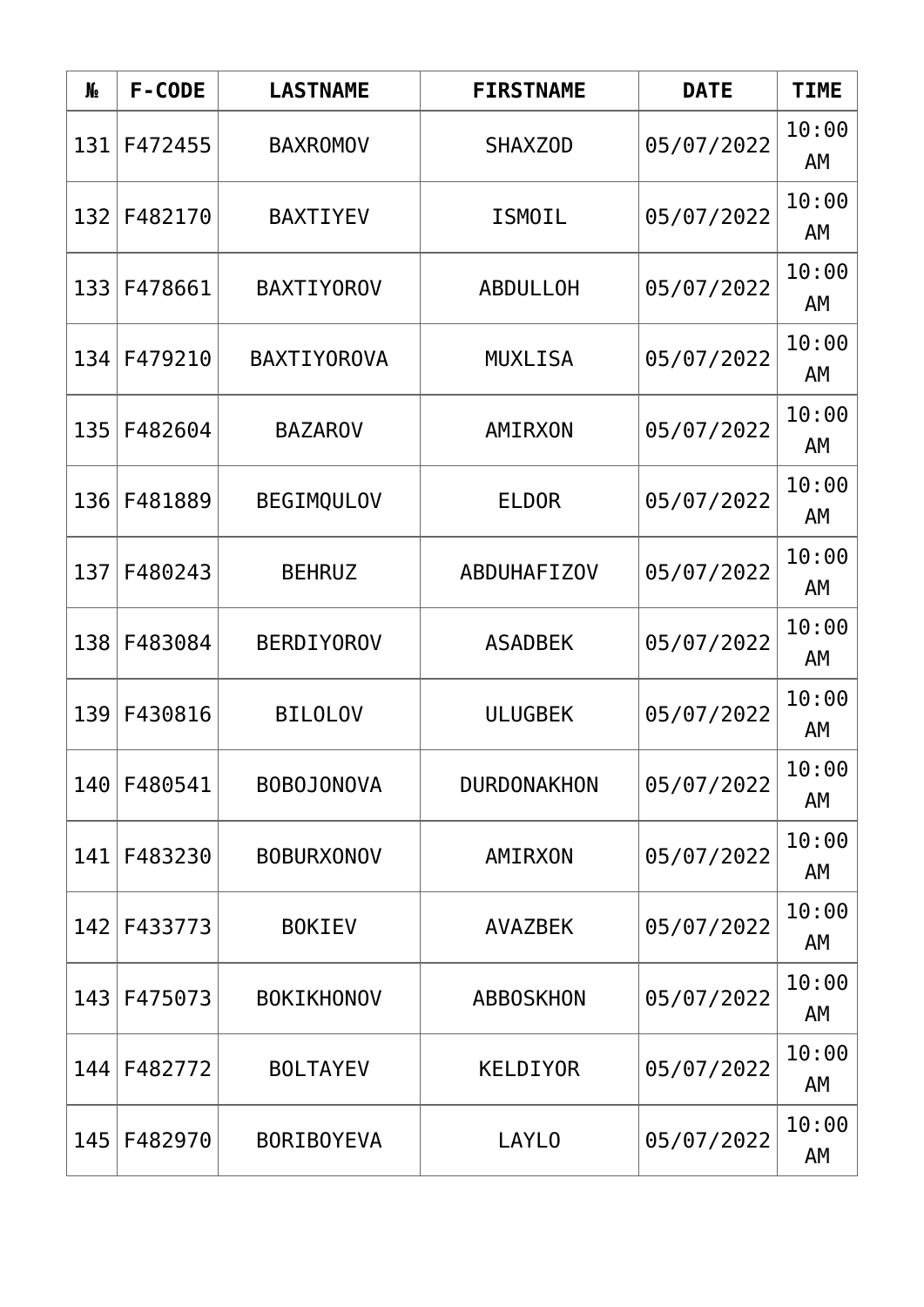| N <sub>o</sub> | F-CODE  | <b>LASTNAME</b>     | <b>FIRSTNAME</b> | <b>DATE</b> | <b>TIME</b> |
|----------------|---------|---------------------|------------------|-------------|-------------|
| 146            | F475426 | <b>BOROVSKIX</b>    | <b>LEV</b>       | 05/07/2022  | 10:00<br>AM |
| 147            | F473791 | <b>BOTIR</b>        | <b>BOBUR</b>     | 05/07/2022  | 10:00<br>AM |
| 148            | F474412 | <b>BOTIRJONOV</b>   | <b>IBROHIM</b>   | 05/07/2022  | 10:00<br>AM |
| 149            | F483229 | <b>BOTIROV</b>      | <b>XO'JABOY</b>  | 05/07/2022  | 10:00<br>AΜ |
| 150            | F480339 | <b>BOTIRXOJAYEV</b> | <b>NODIRXON</b>  | 05/07/2022  | 10:00<br>AM |
| 151            | F482641 | <b>BOTRITDINOV</b>  | <b>BEHRUZ</b>    | 05/07/2022  | 11:00<br>AM |
| 152            | F479033 | <b>BOYMANOV</b>     | <b>BUNYOD</b>    | 05/07/2022  | 11:00<br>AM |
| 153            | F480540 | <b>BOZOROV</b>      | <b>BEKZOD</b>    | 05/07/2022  | 11:00<br>AM |
| 154            | F474380 | <b>BURANOV</b>      | <b>SERJAN</b>    | 05/07/2022  | 11:00<br>AΜ |
| 155            | F483109 | <b>BURIYEVA</b>     | <b>DURDONA</b>   | 05/07/2022  | 11:00<br>AM |
| 156            | F469816 | CHULIEV             | <b>AKBARJON</b>  | 05/07/2022  | 11:00<br>AΜ |
| 157            | F473941 | <b>DAMILJONOV</b>   | <b>ISLOMJON</b>  | 05/07/2022  | 11:00<br>AΜ |
| 158            | F479052 | <b>DARXANOV</b>     | RO'ZIMUROD       | 05/07/2022  | 11:00<br>AM |
| 159            | F481555 | <b>DAUROV</b>       | AZIZ             | 05/07/2022  | 11:00<br>AM |
| 160            | F480061 | <b>DILMURODOV</b>   | <b>BORIBOY</b>   | 05/07/2022  | 11:00<br>AM |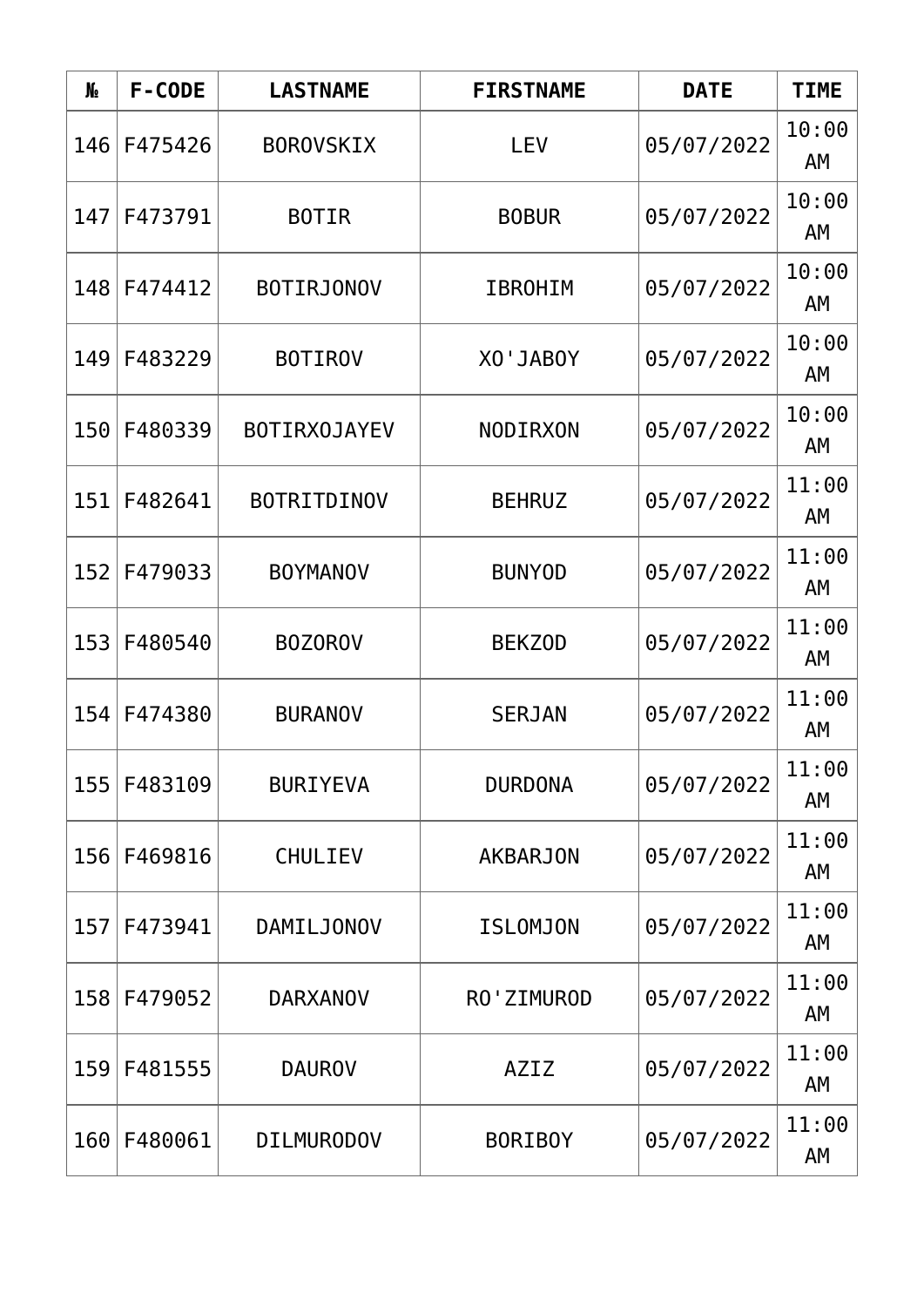| N <sub>o</sub> | F-CODE  | <b>LASTNAME</b>      | <b>FIRSTNAME</b>   | <b>DATE</b> | <b>TIME</b> |
|----------------|---------|----------------------|--------------------|-------------|-------------|
| 161            | F482813 | <b>DILSHODOV</b>     | KHONDAMIR          | 05/07/2022  | 11:00<br>AM |
| 162            | F473641 | <b>DIYORBEK</b>      | <b>OTABEKOV</b>    | 05/07/2022  | 11:00<br>AM |
| 163            | F481536 | <b>DIYORBEK</b>      | QAYUMOV            | 05/07/2022  | 11:00<br>AΜ |
| 164            | F477719 | <b>DJALALETDINOV</b> | <b>XOJIAKBAR</b>   | 05/07/2022  | 11:00<br>AM |
| 165            | F482845 | DJAXANGIROVA         | <b>RANO</b>        | 05/07/2022  | 11:00<br>AM |
| 166            | F483226 | <b>DJUMANIYAZOV</b>  | <b>ELDOR</b>       | 05/07/2022  | 11:00<br>AM |
| 167            | F481501 | <b>DONIYOROV</b>     | <b>SARDORBEK</b>   | 05/07/2022  | 11:00<br>AM |
| 168            | F482647 | <b>DURDIYEV</b>      | <b>NURMUHAMMAD</b> | 05/07/2022  | 11:00<br>AM |
| 169            | F479864 | EGAMBERDIYEVA        | <b>MUYASSAR</b>    | 05/07/2022  | 11:00<br>AΜ |
| 170            | F476861 | ELMUHAMMADOVA        | <b>AZIZA</b>       | 05/07/2022  | 11:00<br>AM |
| 171            | F479030 | <b>ELMURODOV</b>     | <b>SHUKURULLO</b>  | 05/07/2022  | 11:00<br>AΜ |
| 172            | F469628 | <b>ERGASHOVA</b>     | <b>SHAXNOZAXON</b> | 05/07/2022  | 11:00<br>AΜ |
| 173            | F479905 | <b>ERKINBOYEV</b>    | <b>OTABEK</b>      | 05/07/2022  | 11:00<br>AM |
| 174            | F475606 | <b>ERKINOV</b>       | <b>AZIZBEK</b>     | 05/07/2022  | 11:00<br>AM |
| 175            | F483245 | <b>ERKINOV</b>       | <b>BEKZOD</b>      | 05/07/2022  | 11:00<br>AM |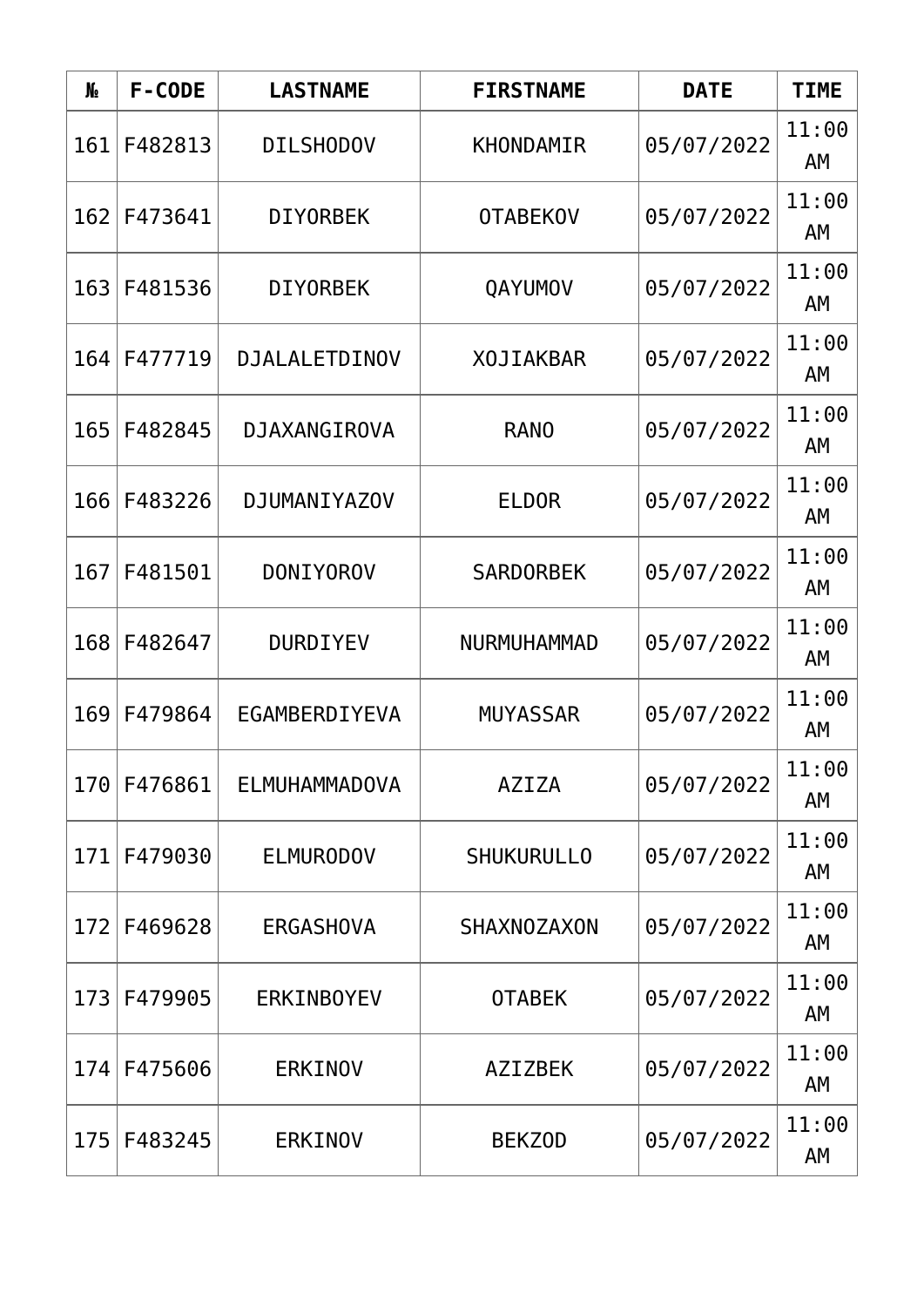| N <sub>o</sub> | F-CODE  | <b>LASTNAME</b>      | <b>FIRSTNAME</b>   | <b>DATE</b> | <b>TIME</b> |
|----------------|---------|----------------------|--------------------|-------------|-------------|
| 176            | F465867 | <b>ERNIYAZOV</b>     | <b>JAMSHID</b>     | 05/07/2022  | 11:00<br>AM |
| 177            | F483257 | <b>FARMONOVA</b>     | <b>DILNURA</b>     | 05/07/2022  | 11:00<br>AM |
| 178            | F482425 | <b>FAYZIYEV</b>      | <b>ASILBEK</b>     | 05/07/2022  | 11:00<br>AΜ |
| 179            | F481526 | <b>FAYZULLAYEV</b>   | XAMIDULLA          | 05/07/2022  | 11:00<br>AM |
| 180            | F480898 | FAYZULLAYEVA         | MALIKA             | 05/07/2022  | 11:00<br>AM |
| 181            | F458476 | <b>GAFFOROV</b>      | <b>SHAXZOD</b>     | 05/07/2022  | 11:00<br>AM |
| 182            | F478189 | <b>GAFFOROV</b>      | <b>MUHAMMAD</b>    | 05/07/2022  | 11:00<br>AM |
| 183            | F469847 | <b>GAFURJONOV</b>    | <b>JAMOLIDDIN</b>  | 05/07/2022  | 11:00<br>AM |
| 184            | F481042 | <b>GANIYEV</b>       | <b>SHOKHZODBEK</b> | 05/07/2022  | 11:00<br>AM |
| 185            | F482427 | GAYBULLAEVA          | <b>KHUSNIYA</b>    | 05/07/2022  | 11:00<br>AM |
| 186            | F475005 | <b>GAYBULLAYEV</b>   | <b>MURODJON</b>    | 05/07/2022  | 11:00<br>AΜ |
| 187            | F481034 | <b>GAYRATXOJAYEV</b> | <b>DILMUROD</b>    | 05/07/2022  | 11:00<br>AΜ |
| 188            | F482880 | G'OFUROV             | <b>FERUZ</b>       | 05/07/2022  | 11:00<br>AM |
| 189            | F482448 | <b>GULOMOV</b>       | SHOHJAHON          | 05/07/2022  | 11:00<br>AM |
| 190            | F481554 | <b>GURBANMURATOV</b> | <b>DILSHODBEK</b>  | 05/07/2022  | 11:00<br>AM |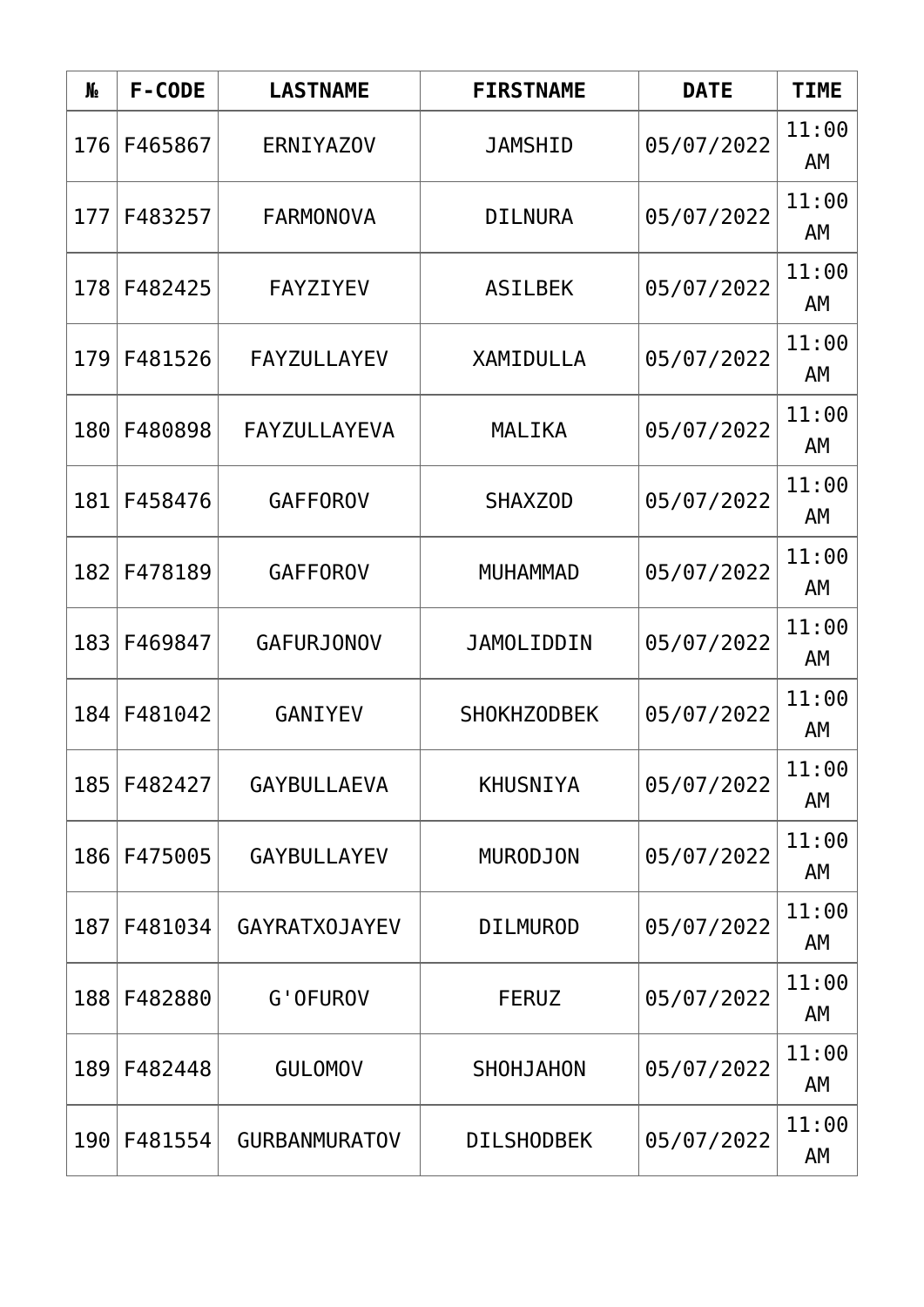| N <sub>o</sub> | F-CODE  | <b>LASTNAME</b>     | <b>FIRSTNAME</b> | <b>DATE</b> | <b>TIME</b> |
|----------------|---------|---------------------|------------------|-------------|-------------|
| 191            | F480713 | <b>HAMIDOV</b>      | <b>DIYORBEK</b>  | 05/07/2022  | 11:00<br>AM |
| 192            | F482165 | HAMIDULLAYEV        | <b>ULUGBEK</b>   | 05/07/2022  | 11:00<br>AM |
| 193            | F481420 | <b>HAMROYEV</b>     | <b>SARDORBEK</b> | 05/07/2022  | 11:00<br>AΜ |
| 194            | F477682 | <b>HASANOV</b>      | <b>BOBUR</b>     | 05/07/2022  | 11:00<br>AM |
| 195            | F482433 | <b>HOJIYEV</b>      | <b>ILYOSBEK</b>  | 05/07/2022  | 11:00<br>AM |
| 196            | F479447 | <b>IBRAGIMOV</b>    | <b>KHASAN</b>    | 05/07/2022  | 11:00<br>AM |
| 197            | F482944 | <b>IBRAGIMOV</b>    | <b>AZIZBEK</b>   | 05/07/2022  | 11:00<br>AM |
| 198            | F470826 | <b>IBRAGIMOVA</b>   | <b>ZILOLA</b>    | 05/07/2022  | 11:00<br>AM |
| 199            | F482158 | <b>IBRAGIMOVA</b>   | <b>ZUXRA</b>     | 05/07/2022  | 11:00<br>AΜ |
| 200            | F483010 | <b>IBRAGIMOVA</b>   | <b>SARVINOZ</b>  | 05/07/2022  | 11:00<br>AM |
| 201            | F478172 | <b>IBRAXIMOVA</b>   | <b>SAODATXON</b> | 05/07/2022  | 11:00<br>AΜ |
| 202            | F479669 | <b>IBROHIMOV</b>    | <b>AZIZBEK</b>   | 05/07/2022  | 11:00<br>AΜ |
| 203            | F428646 | <b>IBROKHIMZODA</b> | <b>YAKHYO</b>    | 05/07/2022  | 11:00<br>AM |
| 204            | F480057 | <b>IDRISOVA</b>     | <b>ELINA</b>     | 05/07/2022  | 11:00<br>AM |
| 205            | F483006 | IKHMATULLAYEV       | <b>TULAVAY</b>   | 05/07/2022  | 11:00<br>AM |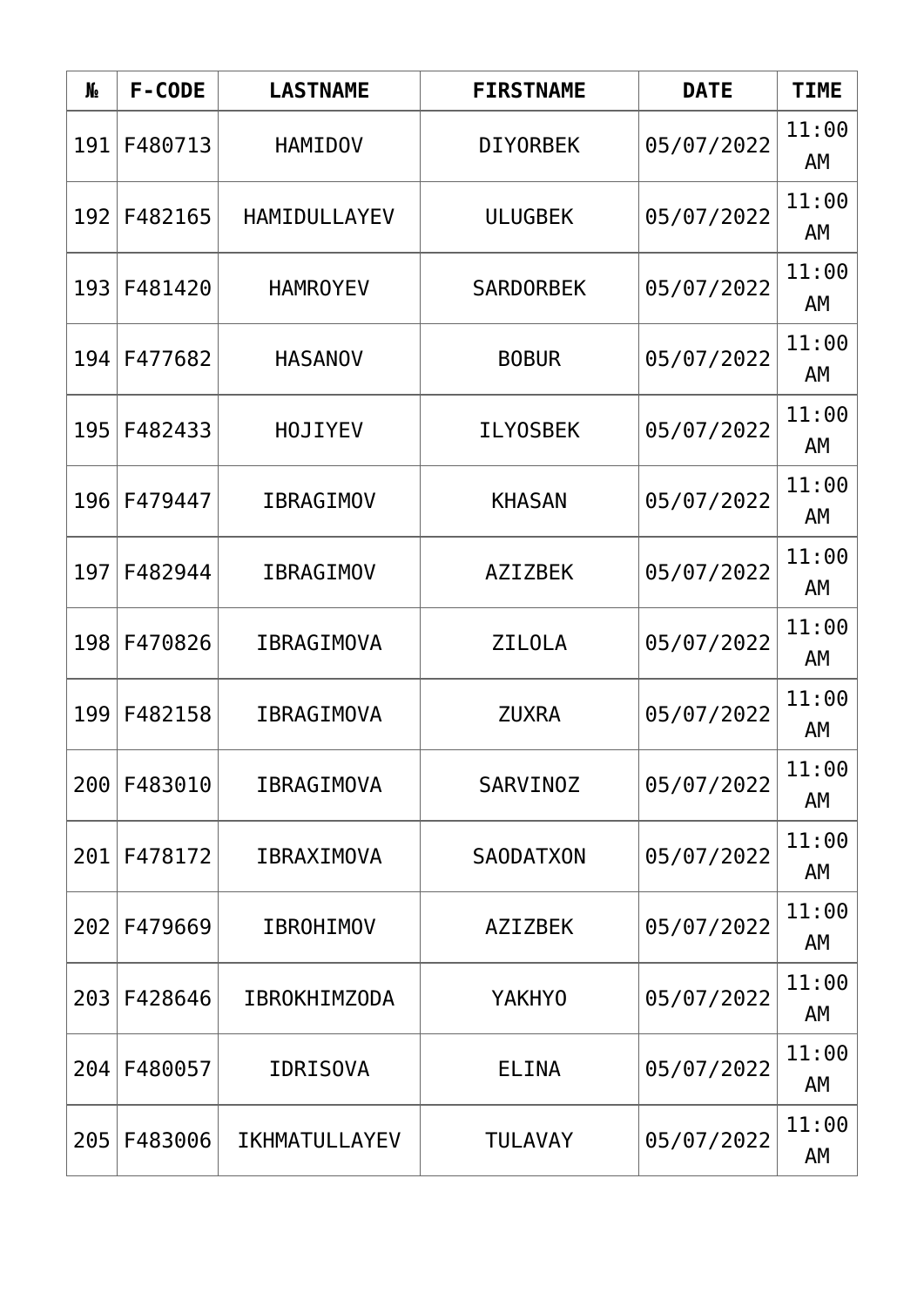| N <sub>o</sub> | F-CODE  | <b>LASTNAME</b>     | <b>FIRSTNAME</b>    | <b>DATE</b> | <b>TIME</b> |
|----------------|---------|---------------------|---------------------|-------------|-------------|
| 206            | F482599 | <b>ILCHIKAYEV</b>   | AMIR                | 05/07/2022  | 11:00<br>AM |
| 207            | F427879 | <b>ILKHOMOV</b>     | <b>OLLOKHYOR</b>    | 05/07/2022  | 11:00<br>AM |
| 208            | F470818 | <b>ILYOSXOJAYEV</b> | <b>ISKANDARXOJA</b> | 05/07/2022  | 11:00<br>AΜ |
| 209            | F480058 | <b>ILY0SX0JAYEV</b> | <b>SHAFIN</b>       | 05/07/2022  | 11:00<br>AΜ |
| 210            | F479421 | IMINOV              | <b>MAXMUD</b>       | 05/07/2022  | 11:00<br>AM |
| 211            | F475133 | <b>IMOMOV</b>       | <b>ISLOM</b>        | 05/07/2022  | 11:00<br>AM |
| 212            | F481900 | <b>IRGASHEVA</b>    | <b>SAMIRA</b>       | 05/07/2022  | 11:00<br>AM |
| 213            | F471440 | <b>ISAJONOV</b>     | <b>ABRORJON</b>     | 05/07/2022  | 11:00<br>AM |
| 214            | F483092 | <b>ISKANDAROV</b>   | <b>BEHZOD</b>       | 05/07/2022  | 11:00<br>AΜ |
| 215            | F477558 | <b>ISLOMOVA</b>     | <b>NIGORA</b>       | 05/07/2022  | 11:00<br>AM |
| 216            | F483093 | <b>ISLOMOVA</b>     | <b>MAFTUNA</b>      | 05/07/2022  | 11:00<br>AΜ |
| 217            | F471928 | <b>ISMOILOV</b>     | <b>FERUZ</b>        | 05/07/2022  | 11:00<br>AM |
| 218            | F477734 | <b>ISMOILOV</b>     | <b>AZAMXON</b>      | 05/07/2022  | 11:00<br>AM |
| 219            | F479723 | <b>ISMOILOV</b>     | <b>BEHRUZ</b>       | 05/07/2022  | 11:00<br>AM |
| 220            | F481695 | <b>ISMOILOV</b>     | <b>SARDOR</b>       | 05/07/2022  | 11:00<br>AM |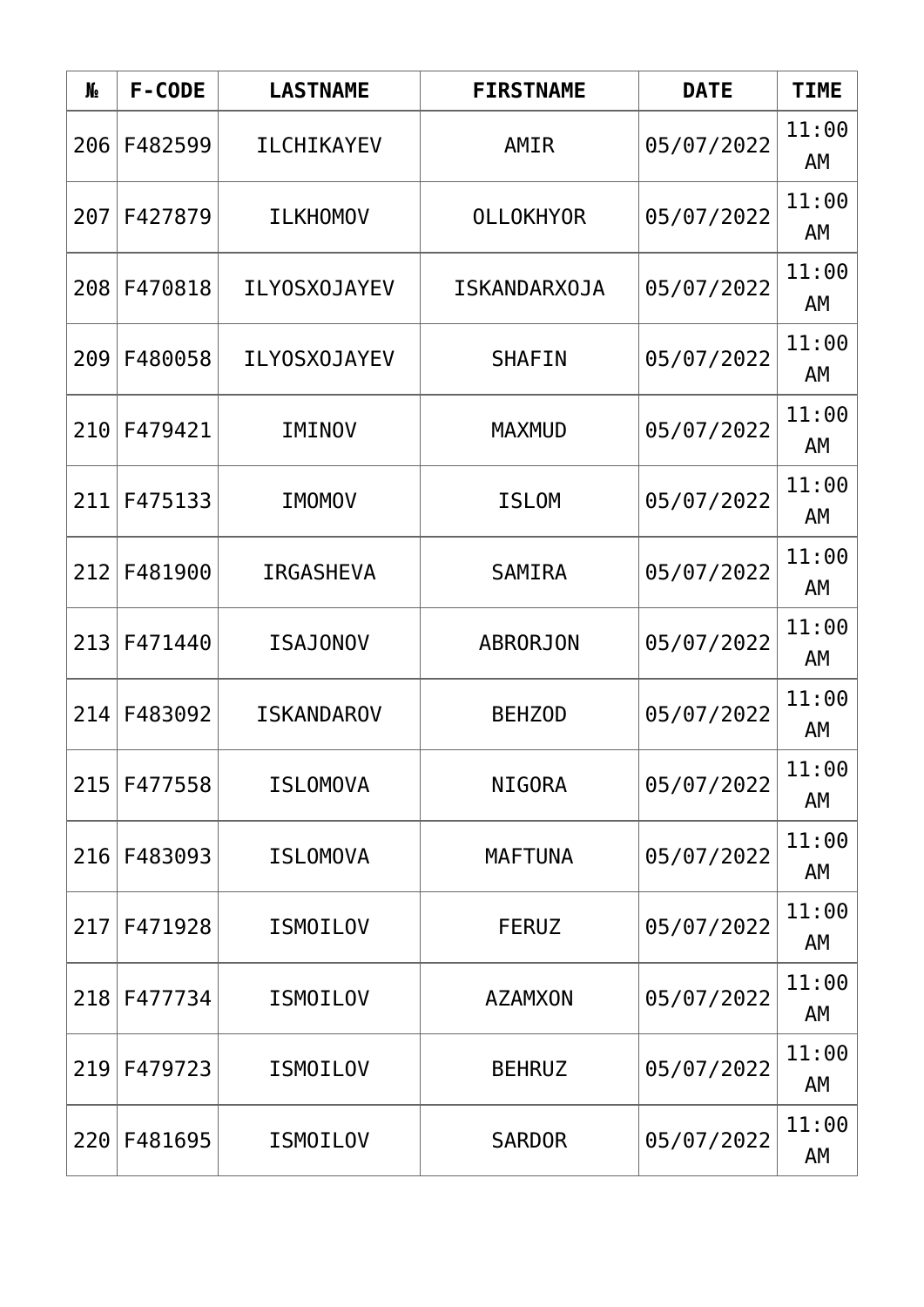| N <sub>o</sub> | F-CODE  | <b>LASTNAME</b>     | <b>FIRSTNAME</b>    | <b>DATE</b> | <b>TIME</b> |
|----------------|---------|---------------------|---------------------|-------------|-------------|
| 221            | F482591 | <b>ISMOILOV</b>     | <b>MAFTUNA</b>      | 05/07/2022  | 11:00<br>AM |
| 222            | F474121 | <b>ISMOILOVA</b>    | <b>MOKHINUR</b>     | 05/07/2022  | 11:00<br>AM |
| 2231           | F478102 | <b>ISMOILOVA</b>    | <b>ZILOLAXON</b>    | 05/07/2022  | 11:00<br>AΜ |
| 224            | F481872 | <b>ISROILOV</b>     | NAJMIDDIN           | 05/07/2022  | 11:00<br>AM |
| 225            | F475868 | <b>JAJAJSWH</b>     | <b>UWHWWHHSHS</b>   | 05/07/2022  | 11:00<br>AM |
| 226            | F431000 | <b>JALOLIDDINOV</b> | SALOKHIDDIN         | 05/07/2022  | 11:00<br>AM |
| 227            | F478646 | <b>JAMOLOV</b>      | <b>TOSHPULATHON</b> | 05/07/2022  | 11:00<br>AM |
| 228            | F481794 | <b>JAMOLOV</b>      | <b>JAMSHID</b>      | 05/07/2022  | 11:00<br>AM |
| 229            | F480880 | <b>JAMSHIDOV</b>    | <b>BOBURJON</b>     | 05/07/2022  | 11:00<br>AM |
| 230            | F479018 | <b>JAVLONBOEV</b>   | <b>DONIYOR</b>      | 05/07/2022  | 11:00<br>AM |
| 231            | F479460 | <b>JAVOHIR</b>      | <b>VONOUATO</b>     | 05/07/2022  | 11:00<br>AΜ |
| 232            | F481309 | JORABOYEV           | <b>BAXODIR</b>      | 05/07/2022  | 11:00<br>AΜ |
| 233            | F473803 | <b>JO'RAYEV</b>     | PARVIZ              | 05/07/2022  | 11:00<br>AM |
| 234            | F483231 | <b>JUMANBOYEV</b>   | <b>BEKZOD</b>       | 05/07/2022  | 11:00<br>AM |
| 235            | F429831 | <b>JUMAYEV</b>      | <b>SARDOR</b>       | 05/07/2022  | 11:00<br>AM |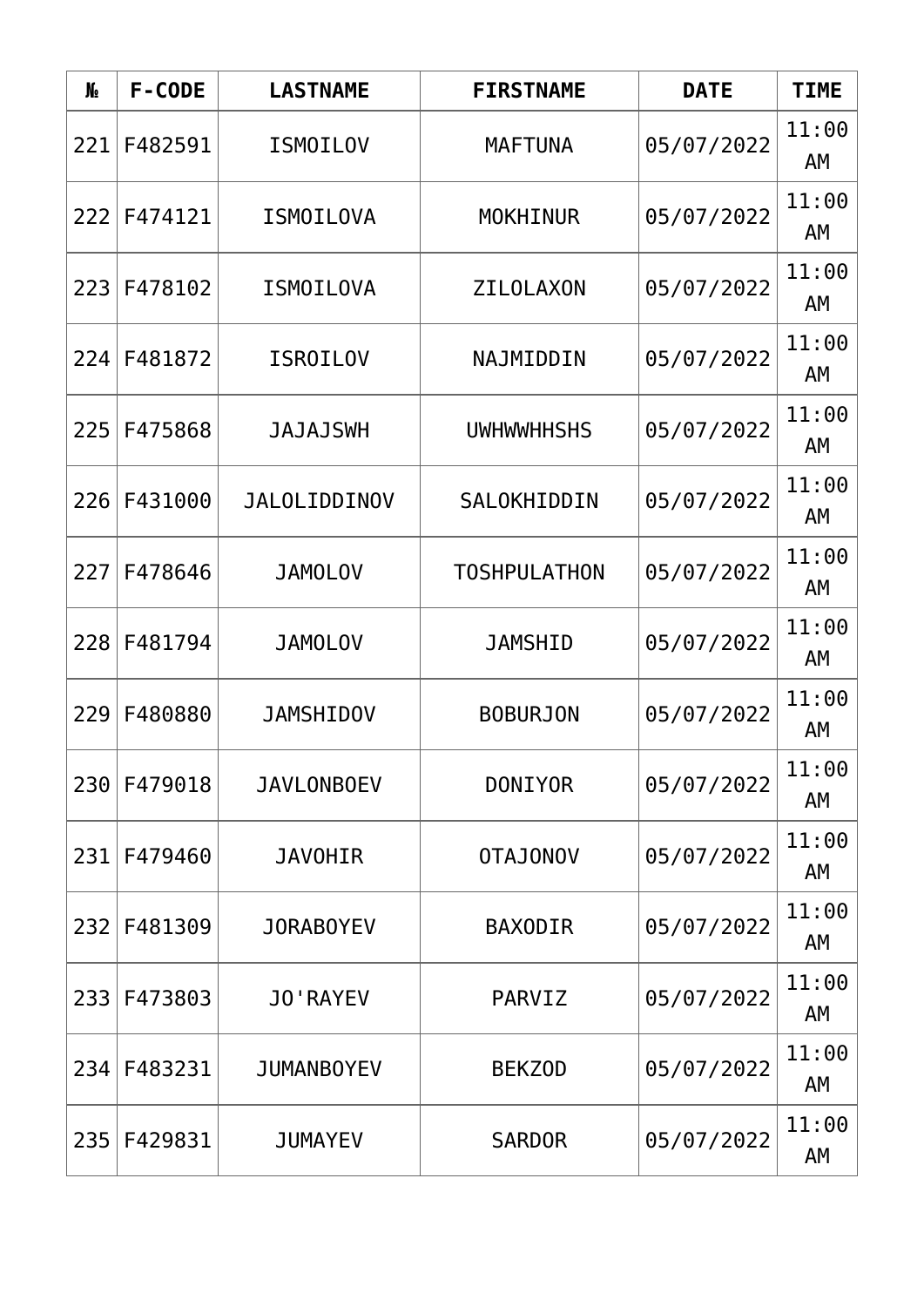| N <sub>o</sub> | F-CODE  | <b>LASTNAME</b>     | <b>FIRSTNAME</b>   | <b>DATE</b> | <b>TIME</b> |
|----------------|---------|---------------------|--------------------|-------------|-------------|
| 236            | F477548 | <b>JURAEV</b>       | <b>UMIDJON</b>     | 05/07/2022  | 11:00<br>AM |
| 237            | F481509 | <b>JURAYEV</b>      | <b>ABROR</b>       | 05/07/2022  | 11:00<br>AM |
| 238            | F483137 | <b>JURAYEV</b>      | <b>IBROXIMJON</b>  | 05/07/2022  | 11:00<br>AΜ |
| 239            | F475281 | KAMOLDINOV          | NURIDDIN           | 05/07/2022  | 11:00<br>AM |
| 240            | F478110 | KAMOLIDDINOV        | <b>MUHAMMAD</b>    | 05/07/2022  | 11:00<br>AM |
| 241            | F479838 | <b>KAMOLIDDINOV</b> | <b>MUHAMMAD</b>    | 05/07/2022  | 11:00<br>AM |
| 242            | F480867 | KAMOLIDDINOV        | SALOHIDDIN         | 05/07/2022  | 11:00<br>AM |
| 243            | F482595 | KAMOLIDDINOVA       | <b>FERUZA</b>      | 05/07/2022  | 11:00<br>AM |
| 244            | F467666 | <b>KAMRONBEK</b>    | <b>TOSHKENBOEV</b> | 05/07/2022  | 11:00<br>AM |
| 245            | F483236 | <b>KARAJANOV</b>    | <b>JALIMBET</b>    | 05/07/2022  | 11:00<br>AM |
| 246            | F473828 | <b>KARIMOV</b>      | ABDULHAMID         | 05/07/2022  | 11:00<br>AΜ |
| 247            | F480269 | <b>KARIMOV</b>      | <b>SADULLA</b>     | 05/07/2022  | 11:00<br>AΜ |
| 248            | F480360 | <b>KARIMOV</b>      | <b>ISLOMJON</b>    | 05/07/2022  | 11:00<br>AM |
| 249            | F481538 | <b>KARIMOV</b>      | <b>SHAHRIYOR</b>   | 05/07/2022  | 11:00<br>AM |
| 250            | F482590 | <b>KARIMOV</b>      | MIRAZIZBEK         | 05/07/2022  | 11:00<br>AM |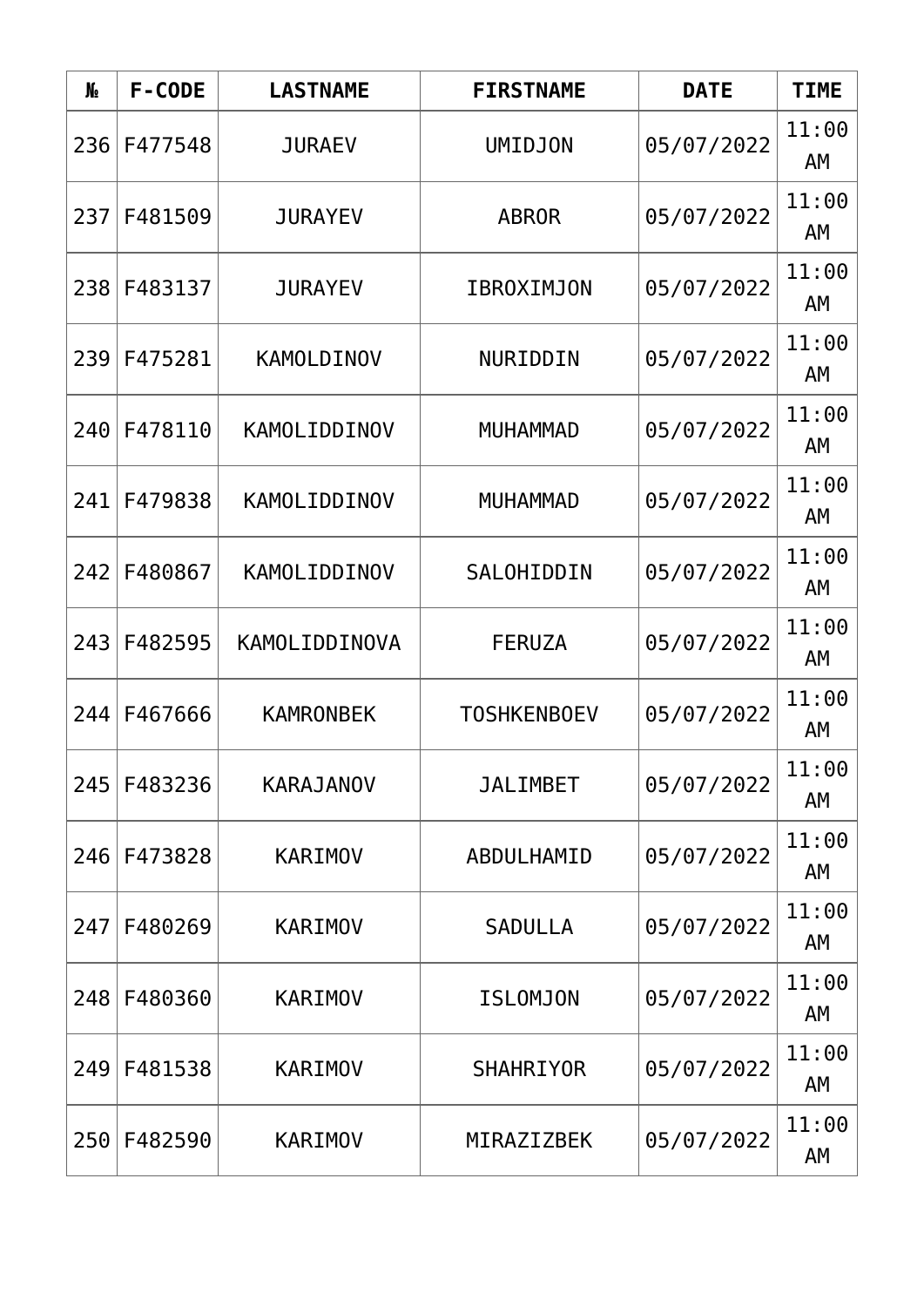| N <sub>o</sub> | F-CODE  | <b>LASTNAME</b>    | <b>FIRSTNAME</b>  | <b>DATE</b> | <b>TIME</b> |
|----------------|---------|--------------------|-------------------|-------------|-------------|
| 251            | F483267 | <b>KHALILAEV</b>   | <b>SARVARBEK</b>  | 05/07/2022  | 11:00<br>AM |
| 252            | F476135 | <b>KHAYDAROV</b>   | <b>BAKHTIYOR</b>  | 05/07/2022  | 11:00<br>AM |
| 253            | F386158 | <b>KHOLMAMATOV</b> | <b>DAVLATBEK</b>  | 05/07/2022  | 11:00<br>AΜ |
| 254            | F431155 | <b>KHURSANDOV</b>  | <b>AZIZBEK</b>    | 05/07/2022  | 11:00<br>AΜ |
| 255            | F471369 | <b>KHUSANBAEV</b>  | ABDU-VORIS        | 05/07/2022  | 11:00<br>AM |
| 256            | F479124 | KHUSNIDDINOVA      | <b>ODINAKHON</b>  | 05/07/2022  | 11:00<br>AM |
| 257            | F469812 | <b>KOBULOV</b>     | <b>JAVOKHIR</b>   | 05/07/2022  | 11:00<br>AM |
| 258            | F482951 | <b>KOCHIMOVA</b>   | <b>IRODA</b>      | 05/07/2022  | 11:00<br>AM |
| 259            | F482508 | <b>KODIROV</b>     | <b>NODIR</b>      | 05/07/2022  | 11:00<br>AΜ |
| 260            | F472454 | KOMILJONOV         | <b>IBROHIM</b>    | 05/07/2022  | 11:00<br>AM |
| 261            | F483080 | <b>KOMILJONOV</b>  | <b>NURULLOH</b>   | 05/07/2022  | 11:00<br>AΜ |
| 262            | F478839 | KOMILOV            | <b>AKBAR</b>      | 05/07/2022  | 11:00<br>AΜ |
| 263            | F479449 | KOMILOV            | <b>JAVOXIRBEK</b> | 05/07/2022  | 11:00<br>AM |
| 264            | F482624 | KOMILOV            | <b>SAMANDAR</b>   | 05/07/2022  | 11:00<br>AM |
| 265            | F482790 | KOMILOV            | <b>ABDULLOH</b>   | 05/07/2022  | 11:00<br>AM |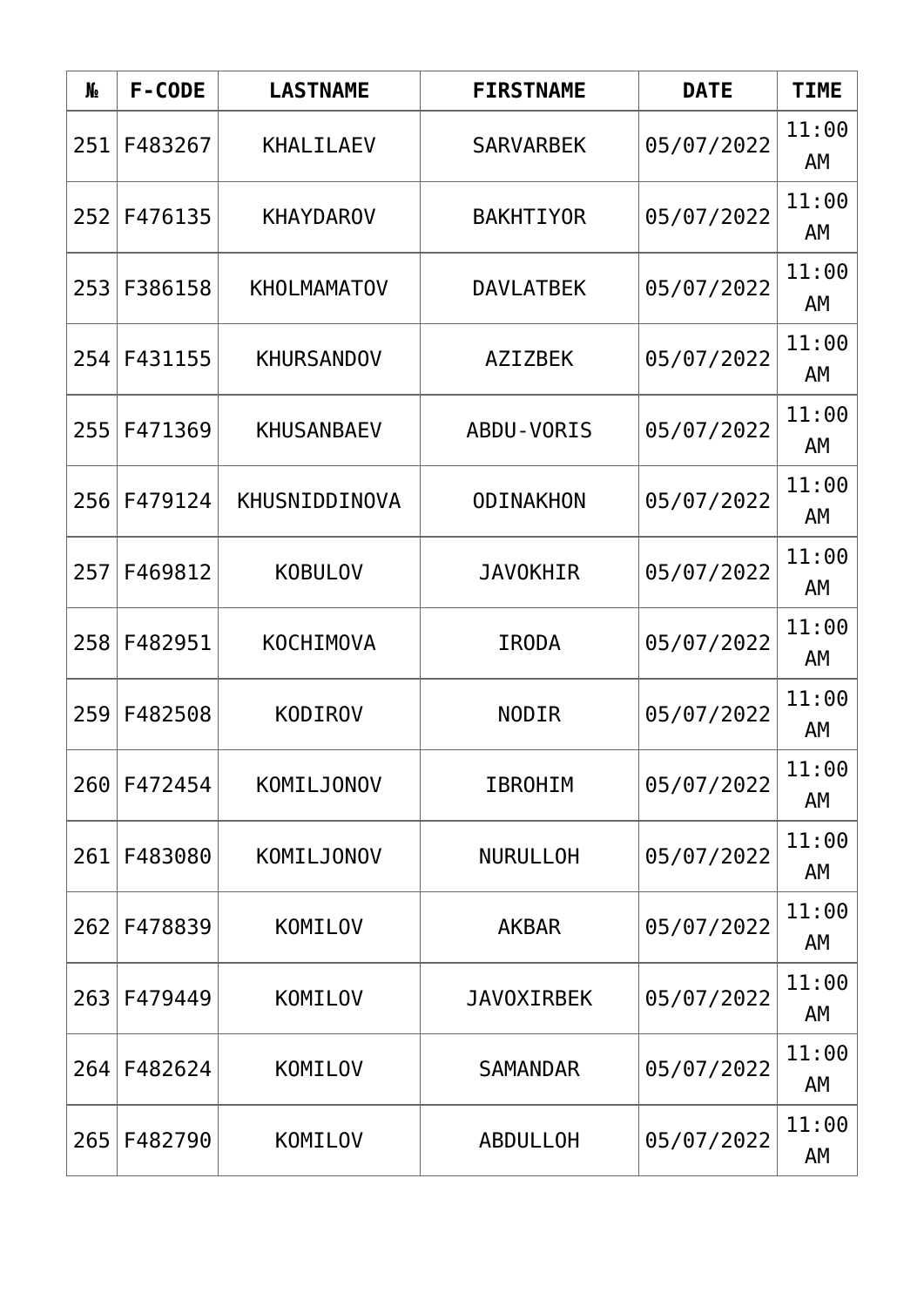| N <sub>o</sub> | F-CODE      | <b>LASTNAME</b>   | <b>FIRSTNAME</b>        | <b>DATE</b> | <b>TIME</b> |
|----------------|-------------|-------------------|-------------------------|-------------|-------------|
| 266            | F482792     | KOMILOVA          | <b>SEVARA</b>           | 05/07/2022  | 11:00<br>AM |
| 267            | F482060     | KOMILXONOV        | <b>OZODBEK</b>          | 05/07/2022  | 11:00<br>AM |
| 268            | F473400     | <b>KOMOLOV</b>    | <b>ELDOR</b>            | 05/07/2022  | 11:00<br>AΜ |
| 269            | F480741     | <b>KOZIMJONOV</b> | <b>NURMUHAMMAD</b>      | 05/07/2022  | 11:00<br>AM |
| 270            | F473926     | <b>KUDRATOV</b>   | <b>BAKHODIRJON</b>      | 05/07/2022  | 11:00<br>AM |
| 271            | F482263     | <b>KUDRATOV</b>   | <b>DILSHODBEK</b>       | 05/07/2022  | 11:00<br>AM |
| 272            | F478604     | <b>KUDRATOVA</b>  | <b>GULCHEHRA</b>        | 05/07/2022  | 11:00<br>AM |
| 2731           | F482212     | KUDRATULLAEV      | <b>SHOHRUH</b>          | 05/07/2022  | 11:00<br>AM |
| 274            | F349645     | <b>KULMAMATOV</b> | <b>ABDULKODIR</b>       | 05/07/2022  | 11:00<br>AΜ |
| 275            | F481310     | <b>KURBANOV</b>   | <b>SAID-MUXAMMADXON</b> | 05/07/2022  | 11:00<br>AM |
|                | 276 F481513 | <b>LAPASOV</b>    | <b>ISKANDARBEK</b>      | 05/07/2022  | 11:00<br>AΜ |
| 277            | F482783     | LUTFULLAYEV       | <b>SAIDALO</b>          | 05/07/2022  | 11:00<br>AM |
| 278            | F477258     | LUTPILLAYEV       | <b>FAYZULLO</b>         | 05/07/2022  | 11:00<br>AM |
| 279            | F482054     | MADAMINOVA        | <b>KAMOLA</b>           | 05/07/2022  | 11:00<br>AM |
| 280            | F480573     | MADINABONU        | <b>PAYOZOVA</b>         | 05/07/2022  | 11:00<br>AM |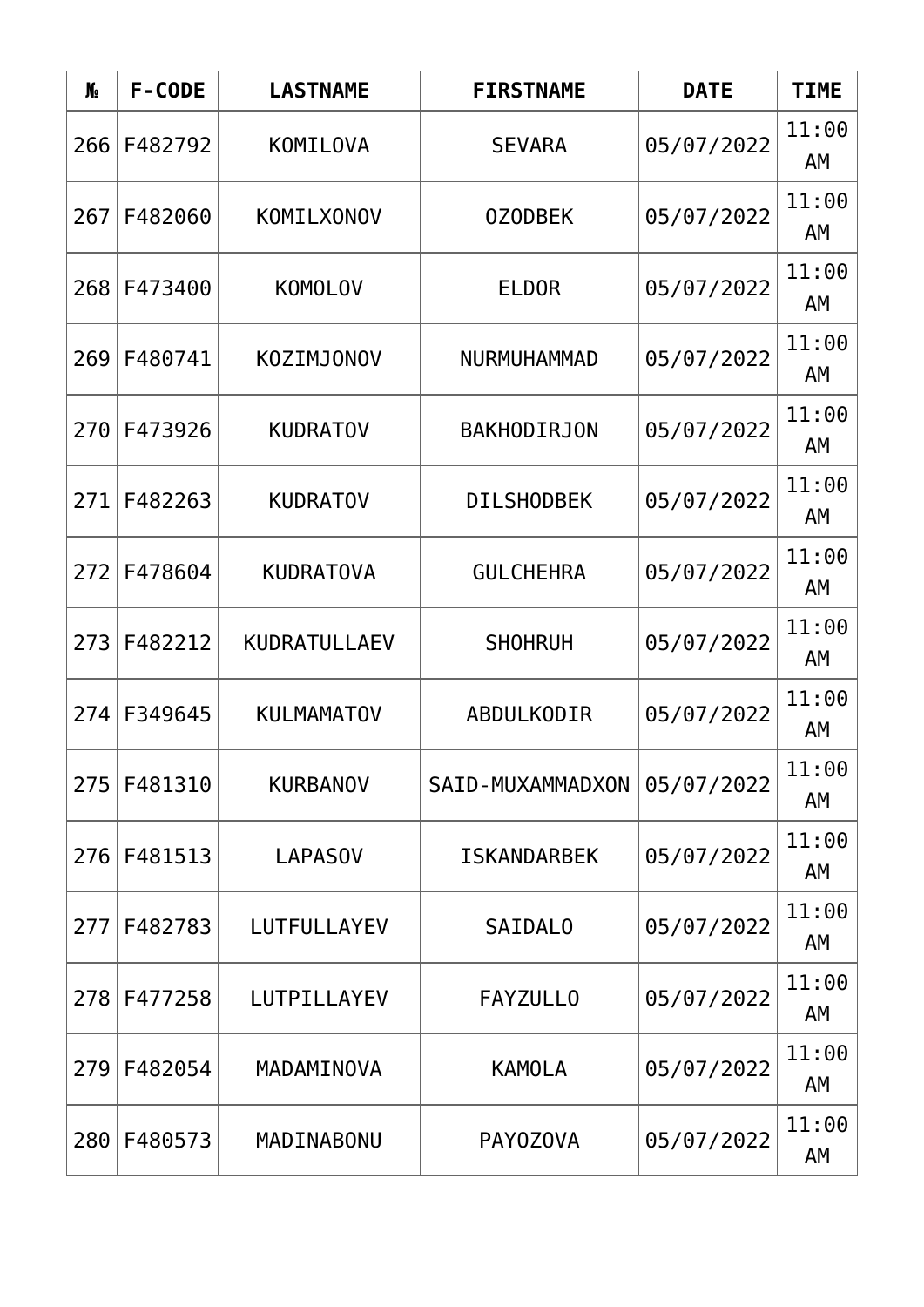| N <sub>o</sub> | F-CODE  | <b>LASTNAME</b>   | <b>FIRSTNAME</b> | <b>DATE</b> | <b>TIME</b> |
|----------------|---------|-------------------|------------------|-------------|-------------|
| 281            | F479909 | <b>MAHKAMOV</b>   | <b>ODIL</b>      | 05/07/2022  | 11:00<br>AM |
| 282            | F478932 | <b>MAHKAMOV</b>   | <b>AKBAR</b>     | 05/07/2022  | 11:00<br>AM |
| 283            | F472294 | <b>MAHMUDOVA</b>  | ZEB <sub>0</sub> | 05/07/2022  | 11:00<br>AM |
| 284            | F481901 | <b>MAKSUDOV</b>   | <b>TEMUR</b>     | 05/07/2022  | 11:00<br>AM |
| 285            | F482082 | <b>MAKSUDOV</b>   | <b>JAVOXIR</b>   | 05/07/2022  | 11:00<br>AM |
| 286            | F483153 | <b>MAMAJONOV</b>  | SIROJIDDIN       | 05/07/2022  | 11:00<br>AM |
| 287            | F474899 | <b>MAMATKULOV</b> | <b>OYBEKJON</b>  | 05/07/2022  | 11:00<br>AM |
| 288            | F482975 | MAMMURJANOV       | <b>ULUGBEK</b>   | 05/07/2022  | 11:00<br>AM |
| 289            | F472813 | <b>MANATOV</b>    | <b>DULAT</b>     | 05/07/2022  | 11:00<br>AΜ |
| 290            | F482602 | <b>MANNAPOV</b>   | <b>SAMANDAR</b>  | 05/07/2022  | 11:00<br>AM |
| 291            | F476619 | <b>MARDONOV</b>   | KAMOLIDDIN       | 05/07/2022  | 11:00<br>AΜ |
| 292            | F472801 | <b>MATNAZAROV</b> | <b>AZIZBEK</b>   | 05/07/2022  | 11:00<br>AΜ |
| 293            | F481984 | MAULENBERGENOV    | <b>BEGIS</b>     | 05/07/2022  | 11:00<br>AM |
| 294            | F470075 | <b>MAVLONOV</b>   | ABDUHAMID        | 05/07/2022  | 11:00<br>AM |
| 295            | F477574 | <b>MAXAMMATOV</b> | <b>OZODBEK</b>   | 05/07/2022  | 11:00<br>AM |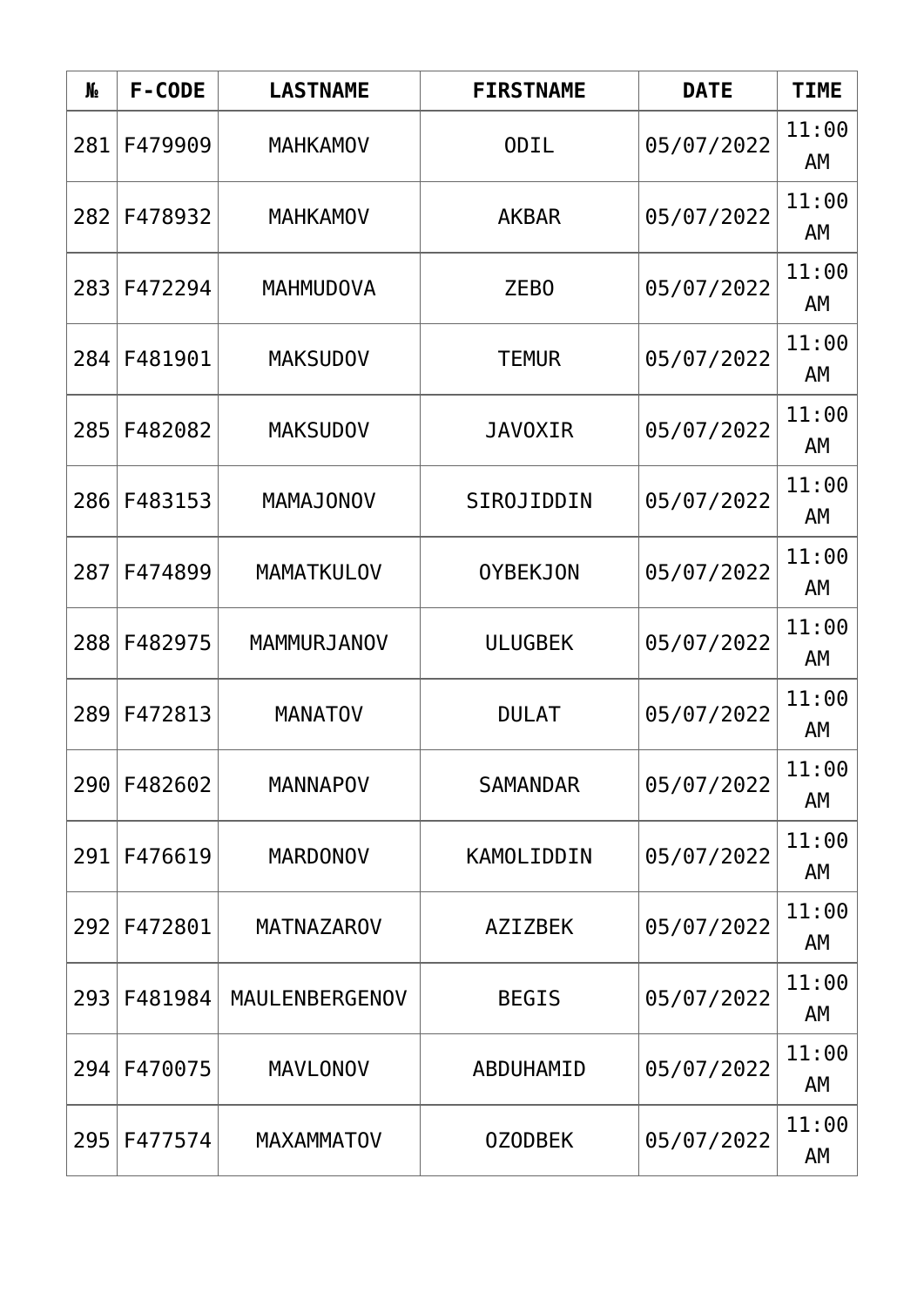| N <sub>o</sub> | F-CODE  | <b>LASTNAME</b>      | <b>FIRSTNAME</b>  | <b>DATE</b> | <b>TIME</b> |
|----------------|---------|----------------------|-------------------|-------------|-------------|
| 296            | F481180 | <b>MAXKAMXOJAYEV</b> | <b>ASILBEK</b>    | 05/07/2022  | 11:00<br>AM |
| 297            | F482257 | MAXMADALIYEV         | MUHAMMADALI       | 05/07/2022  | 11:00<br>AM |
| 298            | F479402 | <b>MAXMUDOV</b>      | ABDUXAKIM         | 05/07/2022  | 11:00<br>AΜ |
| 299            | F477381 | <b>MAXSUDOV</b>      | <b>SHAXZODBEK</b> | 05/07/2022  | 11:00<br>AM |
| 300            | F477236 | <b>MELIBOYEV</b>     | <b>SHUKURULLO</b> | 05/07/2022  | 11:00<br>AM |
| 301            | F427102 | <b>MELIBOYEV</b>     | <b>BOBUR</b>      | 06/07/2022  | 10:00<br>AM |
| 302            | F482474 | MEXRIBEKOV           | <b>JAMSHIDBEK</b> | 06/07/2022  | 10:00<br>AM |
| 303            | F482598 | MIRAXMEDOV           | Z0XIR             | 06/07/2022  | 10:00<br>AM |
| 304            | F479474 | MIRA ' ZAM           | G'IYOSOV          | 06/07/2022  | 10:00<br>AΜ |
| 305            | F481903 | MIRAZIZ              | <b>AKMALOV</b>    | 06/07/2022  | 10:00<br>AM |
| 306            | F478868 | MIRDJALILOV          | MIRAZIMJON        | 06/07/2022  | 10:00<br>AΜ |
| 307            | F480239 | MIRGIY0SOV           | <b>MUHAMMAD</b>   | 06/07/2022  | 10:00<br>AΜ |
| 308            | F482627 | MIRHOSHIMOV          | MIRMUHSIN         | 06/07/2022  | 10:00<br>AM |
| 309            | F478662 | <b>MIRISLOMOV</b>    | <b>MIRSOJID</b>   | 06/07/2022  | 10:00<br>AM |
| 310            | F481219 | MIRKARIMOV           | <b>DIYOR</b>      | 06/07/2022  | 10:00<br>AM |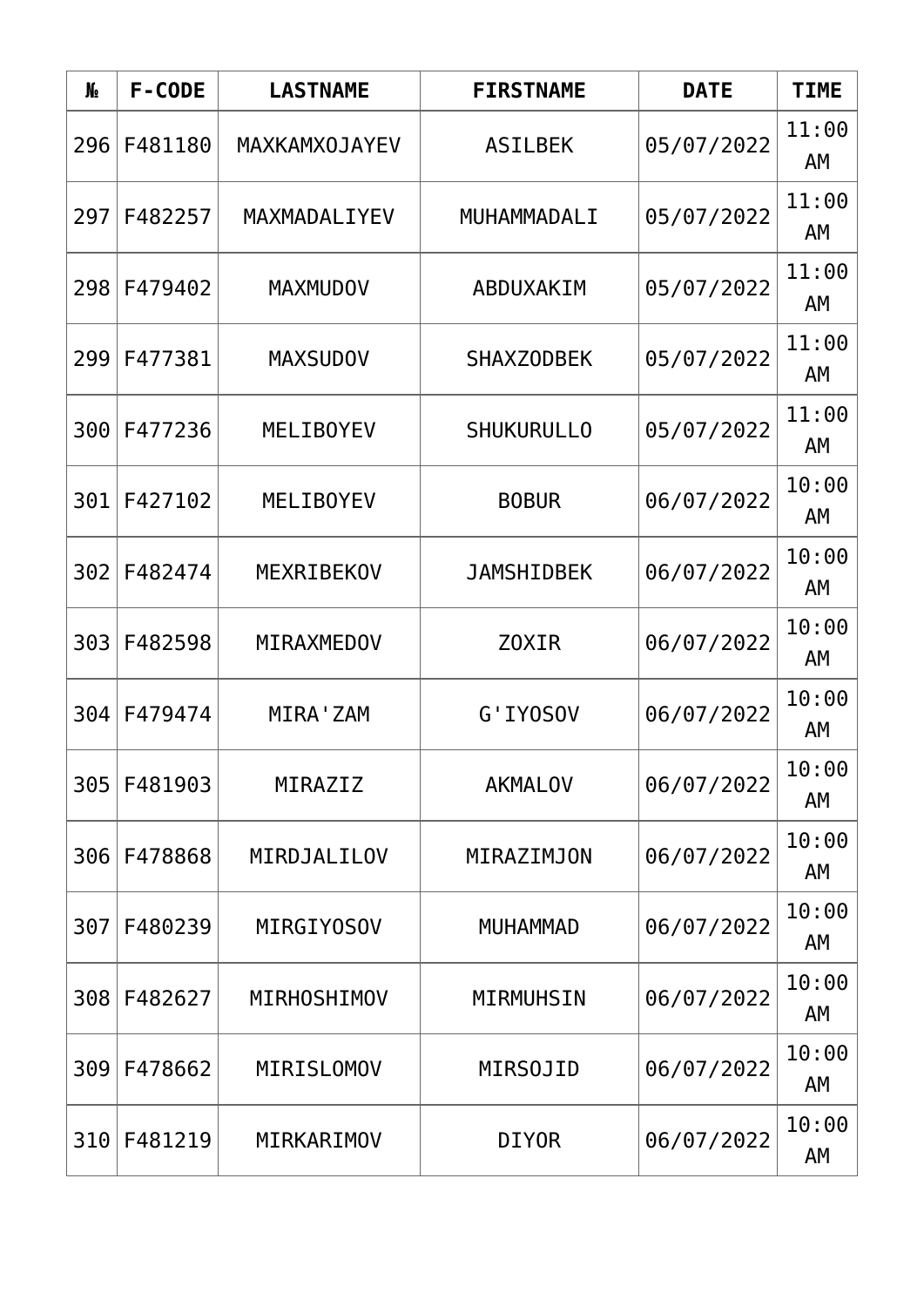| N <sub>2</sub> | F-CODE  | <b>LASTNAME</b>    | <b>FIRSTNAME</b>   | <b>DATE</b> | <b>TIME</b> |
|----------------|---------|--------------------|--------------------|-------------|-------------|
| 311            | F474235 | <b>MIRKOSIMOV</b>  | MUKHAMADKARIM      | 06/07/2022  | 10:00<br>AM |
| 312            | F480249 | MIRMAXMADOV        | <b>MIRSOLIX</b>    | 06/07/2022  | 10:00<br>AM |
| 313            | F479416 | MIRMUXAMMEDOV      | <b>NURMUHAMMAD</b> | 06/07/2022  | 10:00<br>AΜ |
| 314            | F482821 | <b>MIRSAMAD</b>    | MIRVALIYEV         | 06/07/2022  | 10:00<br>AM |
| 315            | F473398 | <b>MIRTURSUNOV</b> | MIRVALI            | 06/07/2022  | 10:00<br>AM |
| 316            | F482946 | MIRXAMIDOV         | <b>MIRJAHOHGIR</b> | 06/07/2022  | 10:00<br>AM |
| 317            | F478626 | MIRZAGANIYEV       | <b>ELBEK</b>       | 06/07/2022  | 10:00<br>AM |
| 318            | F479034 | <b>MIRZAYEV</b>    | <b>KOMRONBEK</b>   | 06/07/2022  | 10:00<br>AM |
| 319            | F482224 | MIRZORAKHIMOV      | <b>SARDOR</b>      | 06/07/2022  | 10:00<br>AΜ |
| 320            | F482961 | <b>MIRZOXIDOV</b>  | <b>MIRJALOL</b>    | 06/07/2022  | 10:00<br>AM |
| 321            | F469421 | MOHAMMADI          | <b>NEMATULLAH</b>  | 06/07/2022  | 10:00<br>AΜ |
| 322            | F482071 | MO'MINXO'JAYEV     | JALOLXO'JA         | 06/07/2022  | 10:00<br>AM |
| 323            | F479031 | <b>MOVLONOV</b>    | <b>KAMRONBEK</b>   | 06/07/2022  | 10:00<br>AM |
| 324            | F481548 | <b>MOXIRJON</b>    | <b>ZOKIROV</b>     | 06/07/2022  | 10:00<br>AM |
| 325            | F482172 | MUHAMMADALI        | ABDUGAFFOROV       | 06/07/2022  | 10:00<br>AM |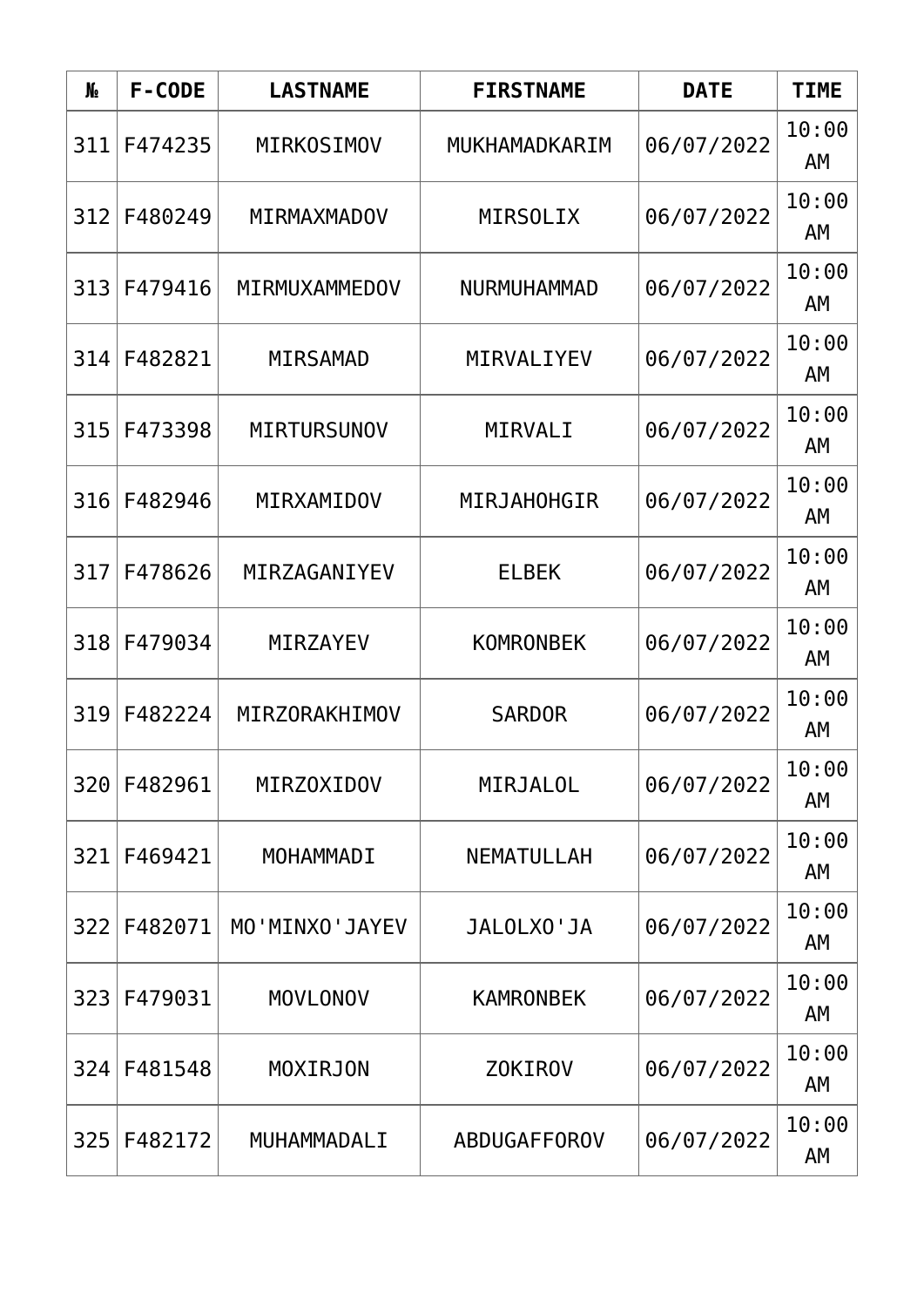| N <sub>o</sub> | F-CODE  | <b>LASTNAME</b>     | <b>FIRSTNAME</b>    | <b>DATE</b> | <b>TIME</b> |
|----------------|---------|---------------------|---------------------|-------------|-------------|
| 326            | F482168 | MUHAMMADBEKOVA      | <b>MUNISA</b>       | 06/07/2022  | 10:00<br>AM |
| 327            | F472773 | MUHAMMADIEV         | <b>MAKSUDBEK</b>    | 06/07/2022  | 10:00<br>AM |
| 328            | F479885 | MUHAMMADJONOV       | <b>ILY0SJON</b>     | 06/07/2022  | 10:00<br>AM |
| 329            | F477498 | MUHAMMADYUSUF       | <b>ABDURAHMONOV</b> | 06/07/2022  | 10:00<br>AM |
| 330            | F478818 | MUHAMMADZOIROV      | ABDUJA'FAR          | 06/07/2022  | 10:00<br>AM |
| 331            | F481905 | <b>MURAVYYOV</b>    | <b>DANIEL</b>       | 06/07/2022  | 10:00<br>AM |
| 332            | F479440 | <b>MURODOV</b>      | <b>MURODBEK</b>     | 06/07/2022  | 10:00<br>AM |
| 333            | F480714 | <b>MURODOV</b>      | <b>YUSUFBEK</b>     | 06/07/2022  | 10:00<br>AM |
| 334            | F478160 | <b>MURODXOJAYEV</b> | MUHAMMADXOJA        | 06/07/2022  | 10:00<br>AM |
| 335            | F479882 | <b>MURODXOJAYEV</b> | <b>ABDULLOH</b>     | 06/07/2022  | 10:00<br>AM |
| 336            | F480930 | <b>MUSAEV</b>       | <b>JAVOXIR</b>      | 06/07/2022  | 10:00<br>AΜ |
| 337            | F479667 | <b>MUSAXODJAYEV</b> | <b>JAVOHIR</b>      | 06/07/2022  | 10:00<br>AM |
| 338            | F482173 | <b>MUSAYEV</b>      | <b>ZAFARJON</b>     | 06/07/2022  | 10:00<br>AM |
| 339            | F478978 | <b>MUSAYEVA</b>     | MADINA              | 06/07/2022  | 10:00<br>AM |
| 340            | F482029 | MUXAMADALIYEV       | <b>ABDUSOLIH</b>    | 06/07/2022  | 10:00<br>AM |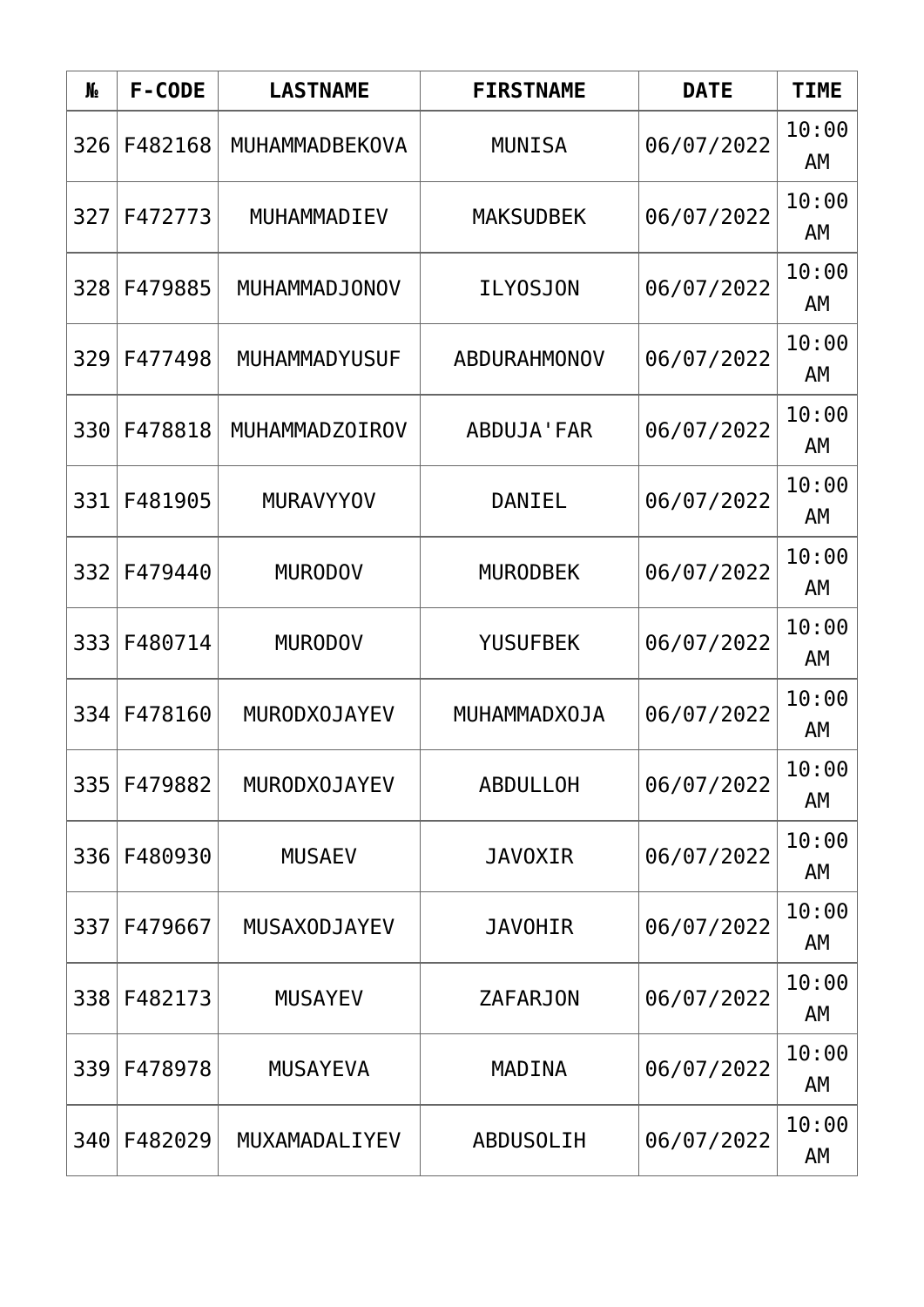| N <sub>o</sub> | F-CODE  | <b>LASTNAME</b>    | <b>FIRSTNAME</b>   | <b>DATE</b> | <b>TIME</b> |
|----------------|---------|--------------------|--------------------|-------------|-------------|
| 341            | F481917 | MUXAMEDJANOV       | <b>TEMURBEK</b>    | 06/07/2022  | 10:00<br>AM |
| 342            | F480487 | MUXAMMADJONOV      | <b>XADYATULLOX</b> | 06/07/2022  | 10:00<br>AM |
| 343            | F472923 | <b>MUXIBOV</b>     | <b>ANVAR</b>       | 06/07/2022  | 10:00<br>AΜ |
| 344            | F478666 | <b>MUXTOROV</b>    | AMIRSAID           | 06/07/2022  | 10:00<br>AM |
| 345            | F483237 | MUXUTDINOVA        | KOMILA             | 06/07/2022  | 10:00<br>AM |
| 346            | F479670 | <b>MUZAFFAROV</b>  | <b>MAHMUDBEK</b>   | 06/07/2022  | 10:00<br>AM |
| 347            | F482764 | <b>MUZAFFAROV</b>  | <b>MOXIRBOY</b>    | 06/07/2022  | 10:00<br>AM |
| 348            | F481705 | <b>NABIEV</b>      | <b>UMIDJON</b>     | 06/07/2022  | 10:00<br>AM |
| 349            | F472451 | <b>NABIJONOV</b>   | <b>UMARJON</b>     | 06/07/2022  | 10:00<br>AΜ |
| 350            | F482988 | NABIULLINA         | <b>ALINA</b>       | 06/07/2022  | 10:00<br>AM |
| 351            | F481324 | <b>NANAYEV</b>     | <b>SHOXRUH</b>     | 06/07/2022  | 10:00<br>AΜ |
| 352            | F471723 | NARZIKULOV         | <b>SARDORBEK</b>   | 06/07/2022  | 10:00<br>AΜ |
| 353            | F479403 | <b>NASIROV</b>     | <b>DILSHODJON</b>  | 06/07/2022  | 10:00<br>AM |
| 354            | F482775 | NASRIDDINOV        | <b>SULTONBEK</b>   | 06/07/2022  | 10:00<br>AM |
| 355            | F479875 | <b>NASRULLAYEV</b> | <b>RIXSIVOY</b>    | 06/07/2022  | 10:00<br>AM |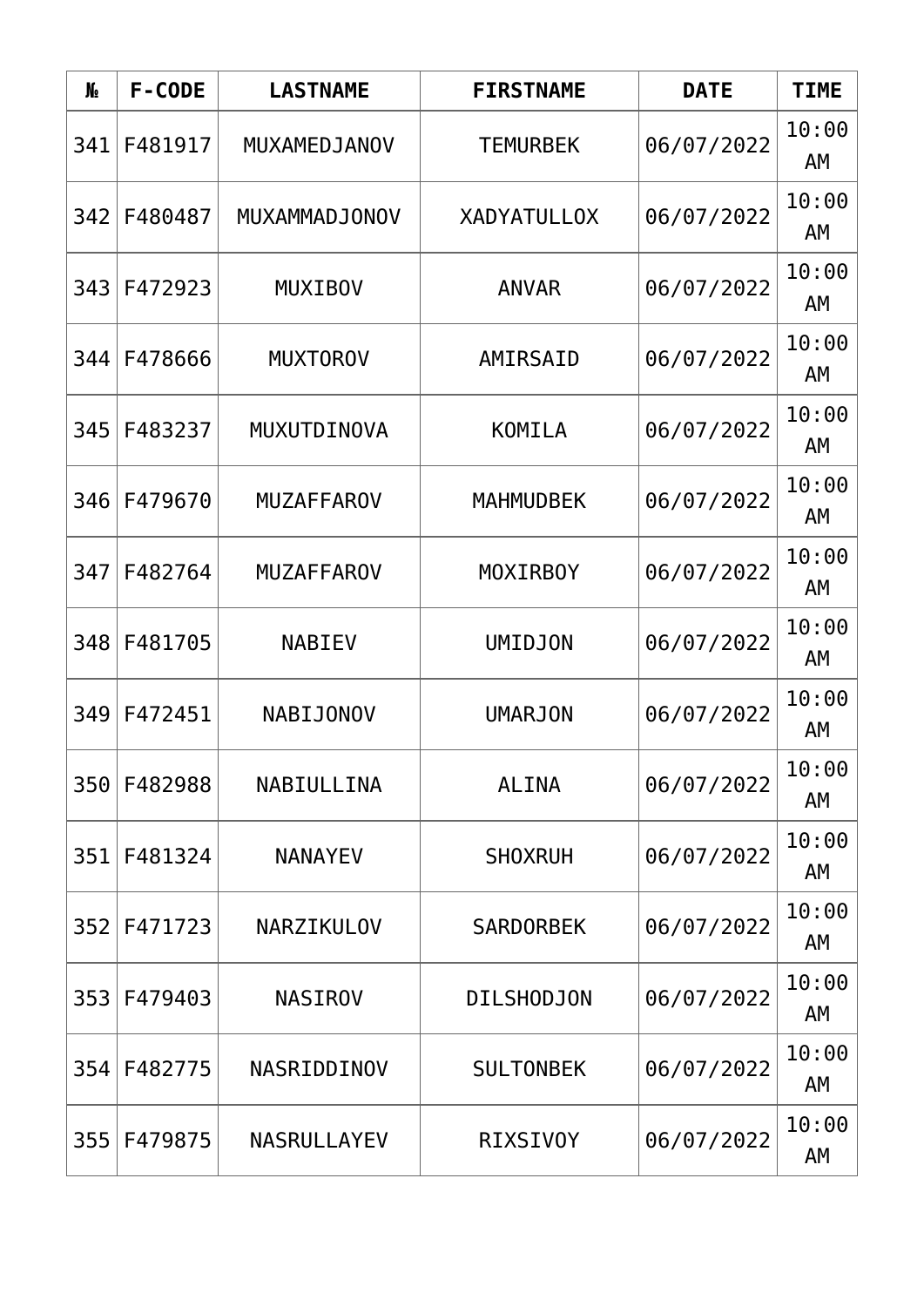| N <sub>o</sub> | F-CODE  | <b>LASTNAME</b>   | <b>FIRSTNAME</b>   | <b>DATE</b> | <b>TIME</b> |
|----------------|---------|-------------------|--------------------|-------------|-------------|
| 356            | F470807 | <b>NAZIROV</b>    | <b>ELYOR</b>       | 06/07/2022  | 10:00<br>AM |
| 357            | F473529 | <b>NEMATOV</b>    | <b>XOJIAKBAR</b>   | 06/07/2022  | 10:00<br>AM |
| 358            | F482797 | NEMATULLAYEV      | <b>IBROKHIM</b>    | 06/07/2022  | 10:00<br>AM |
| 359            | F470237 | NIGMATILLAYEV     | SAIDKAMOL          | 06/07/2022  | 10:00<br>AM |
| 360            | F482048 | NIGMATJONOV       | <b>IBROHIM</b>     | 06/07/2022  | 10:00<br>AM |
| 361            | F482159 | <b>NIGMATOVA</b>  | <b>MOXINUR</b>     | 06/07/2022  | 10:00<br>AM |
| 362            | F477723 | <b>NIYAZOVA</b>   | <b>KAMILA</b>      | 06/07/2022  | 10:00<br>AM |
| 363            | F480474 | <b>NOMONOVA</b>   | <b>MOHINUR</b>     | 06/07/2022  | 10:00<br>AM |
| 364            | F481020 | <b>NORMURODOV</b> | <b>TULQINJON</b>   | 06/07/2022  | 10:00<br>AΜ |
| 365            | F483274 | <b>NORTOYEV</b>   | <b>GOFUR</b>       | 06/07/2022  | 10:00<br>AM |
| 366            | F472456 | <b>NOSIROV</b>    | <b>ELYORJON</b>    | 06/07/2022  | 10:00<br>AΜ |
| 367            | F477681 | <b>NOSIROV</b>    | <b>NURMUXAMMAD</b> | 06/07/2022  | 10:00<br>AΜ |
| 368            | F482963 | <b>NOSIROV</b>    | <b>TEMIRJON</b>    | 06/07/2022  | 10:00<br>AM |
| 369            | F483224 | <b>NOSIROV</b>    | MUHRIDDIN          | 06/07/2022  | 10:00<br>AM |
| 370            | F477652 | NURADDINOV        | <b>AKMAL</b>       | 06/07/2022  | 10:00<br>AM |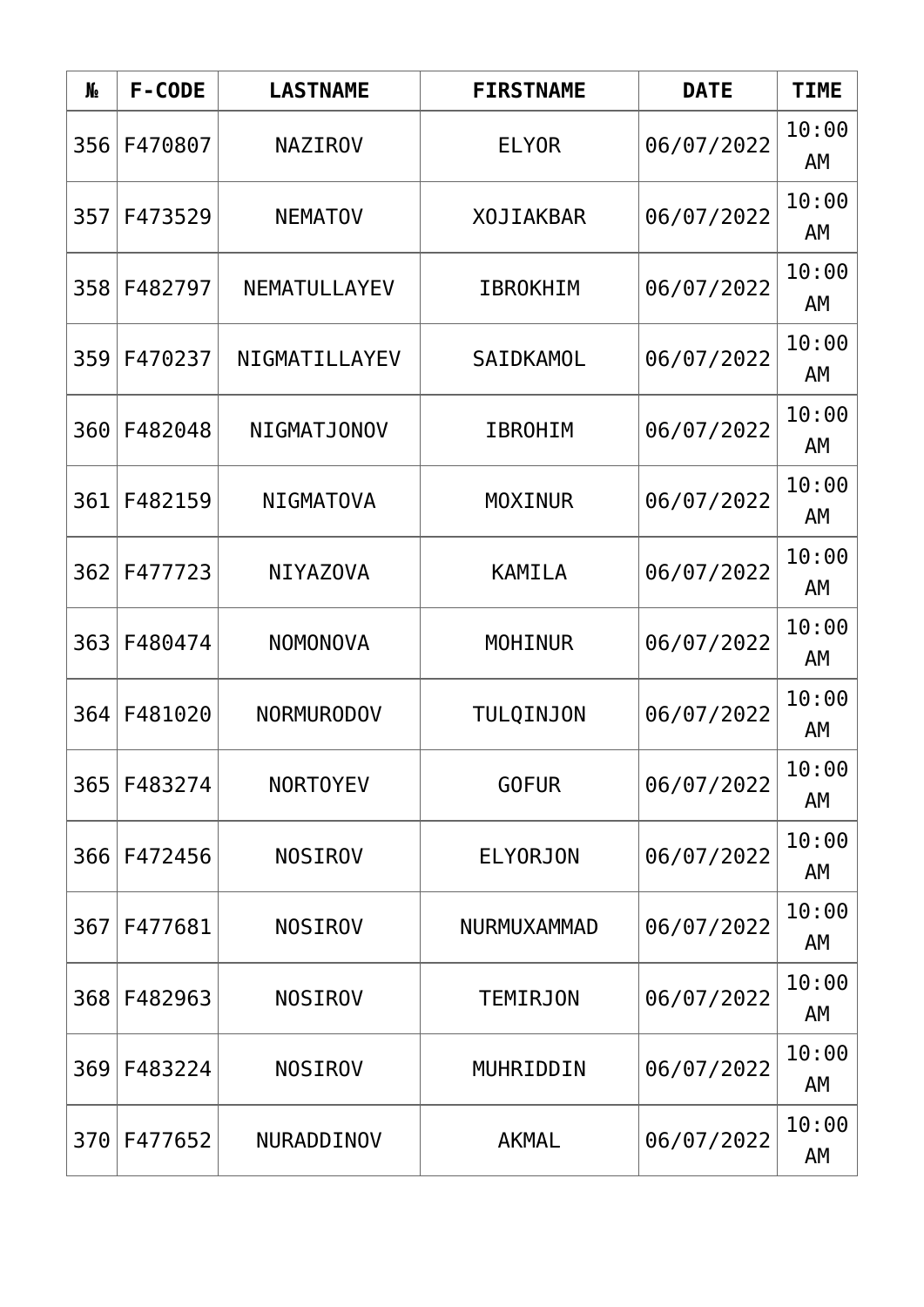| N <sub>o</sub> | F-CODE  | <b>LASTNAME</b>    | <b>FIRSTNAME</b>   | <b>DATE</b> | <b>TIME</b> |
|----------------|---------|--------------------|--------------------|-------------|-------------|
| 371            | F483225 | NURADDINOV         | SHOHZODBEK         | 06/07/2022  | 10:00<br>AM |
| 372            | F472458 | NURALIYEV          | <b>SARDOR</b>      | 06/07/2022  | 10:00<br>AM |
| 373            | F438574 | NURIDDIN           | MUHAMMADILHOM      | 06/07/2022  | 10:00<br>AM |
| 374            | F481864 | NURIDDINOV         | <b>ILHOM</b>       | 06/07/2022  | 10:00<br>AM |
| 375            | F470207 | NURILLOEV          | UMARALI            | 06/07/2022  | 10:00<br>AM |
| 376            | F477029 | <b>OBIDOV</b>      | <b>ABBOSBEK</b>    | 06/07/2022  | 10:00<br>AM |
| 377            | F482200 | <b>OCHILOV</b>     | <b>ABDURAHMON</b>  | 06/07/2022  | 10:00<br>AM |
| 378            | F478191 | <b>ODILJONOV</b>   | <b>ABU-BAKR</b>    | 06/07/2022  | 10:00<br>AM |
| 379            | F477227 | <b>ODILOV</b>      | <b>JASURBEK</b>    | 06/07/2022  | 10:00<br>AΜ |
| 380            | F481957 | <b>ODILOV</b>      | <b>XOJIAKBAR</b>   | 06/07/2022  | 10:00<br>AM |
| 381            | F482835 | <b>ODILOVA</b>     | <b>BENAZIRBONU</b> | 06/07/2022  | 10:00<br>AΜ |
| 382            | F475434 | <b>OKTAMJONOVA</b> | <b>FARANGIS</b>    | 06/07/2022  | 10:00<br>AΜ |
| 383            | F482457 | <b>OLIMJONOV</b>   | <b>JASURBEK</b>    | 06/07/2022  | 10:00<br>AM |
| 384            | F482432 | <b>OLIMOV</b>      | <b>ABDULBOSIT</b>  | 06/07/2022  | 10:00<br>AM |
| 385            | F482833 | <b>OLIMOV</b>      | SAIDKAMOLXON       | 06/07/2022  | 10:00<br>AM |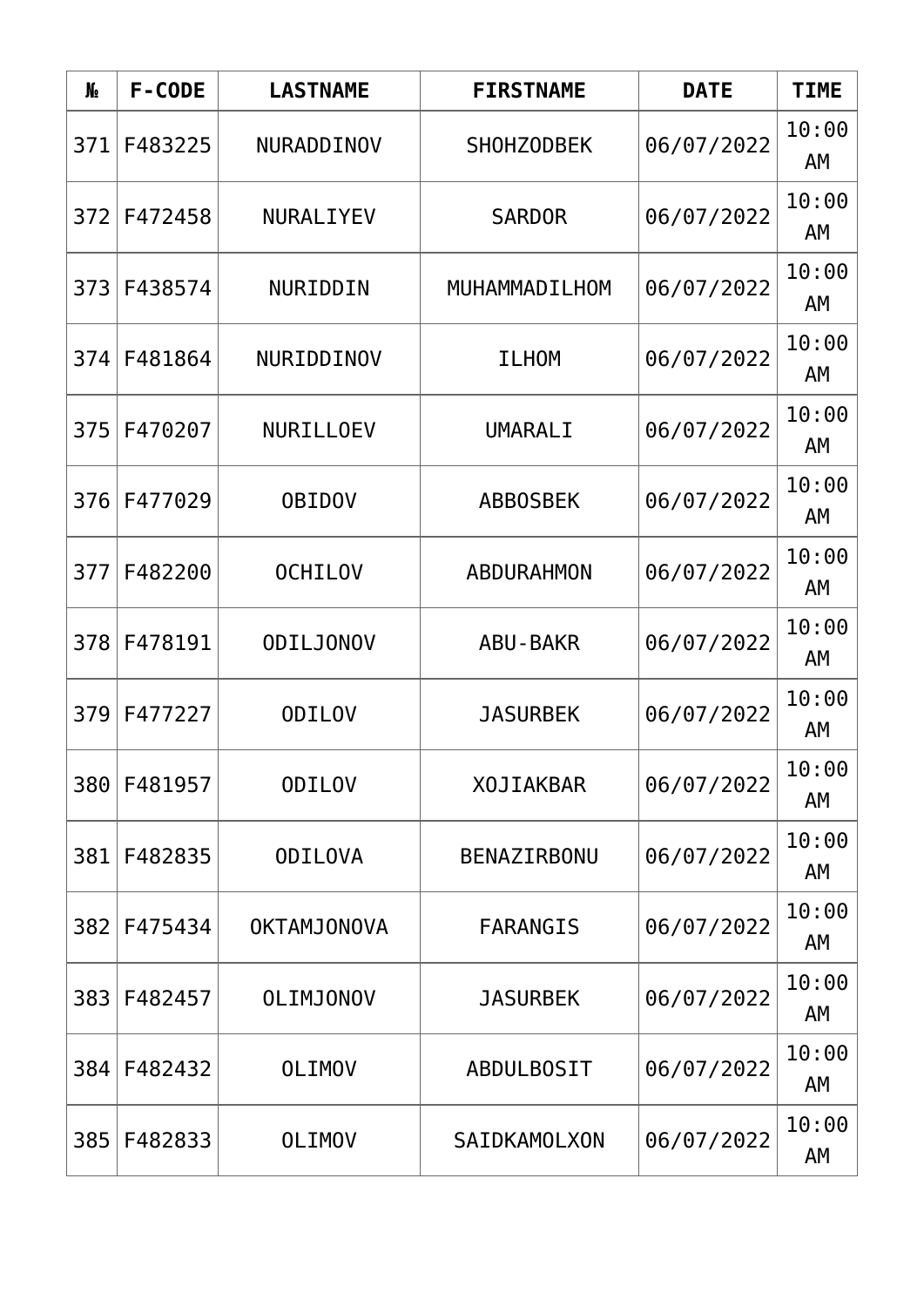| N <sub>o</sub> | F-CODE  | <b>LASTNAME</b>    | <b>FIRSTNAME</b>  | <b>DATE</b> | <b>TIME</b> |
|----------------|---------|--------------------|-------------------|-------------|-------------|
| 386            | F482991 | <b>OLIMXOJAYEV</b> | <b>SHAHRIYOR</b>  | 06/07/2022  | 10:00<br>AM |
| 387            | F470254 | OLOVUDDINOV        | <b>SAIDALO</b>    | 06/07/2022  | 10:00<br>AM |
| 388            | F478685 | <b>OMINA</b>       | MIRAFZALOVA       | 06/07/2022  | 10:00<br>AΜ |
| 389            | F477705 | <b>OMONOV</b>      | <b>ABDULLOH</b>   | 06/07/2022  | 10:00<br>AΜ |
| 390            | F387374 | <b>OMONOVA</b>     | <b>NAZOKAT</b>    | 06/07/2022  | 10:00<br>AM |
| 391            | F482430 | <b>ORIFOV</b>      | <b>HIKMATJON</b>  | 06/07/2022  | 10:00<br>AM |
| 392            | F472457 | ORIFXO' JAYEV      | <b>ABROR</b>      | 06/07/2022  | 10:00<br>AM |
| 3931           | F475786 | <b>ORIPOV</b>      | <b>AZAMAT</b>     | 06/07/2022  | 10:00<br>AM |
| 394            | F482622 | <b>OTAKULOV</b>    | <b>DAVRON</b>     | 06/07/2022  | 10:00<br>AΜ |
| 395            | F479458 | <b>OTAXONOV</b>    | <b>OLMASBEK</b>   | 06/07/2022  | 10:00<br>AM |
| 396            | F472295 | <b>OTKINOVA</b>    | <b>GULZIRA</b>    | 06/07/2022  | 10:00<br>AM |
| 397            | F481511 | <b>OTKIROV</b>     | <b>KAMOL</b>      | 06/07/2022  | 10:00<br>AM |
| 398            | F482815 | <b>OYBEK</b>       | QOSIMOV           | 06/07/2022  | 10:00<br>AM |
| 399            | F479639 | 0Z0D0V             | <b>JAVOHIRBEK</b> | 06/07/2022  | 10:00<br>AM |
| 400            | F482618 | 0ZS0Y              | UGUR ERJON        | 06/07/2022  | 10:00<br>AM |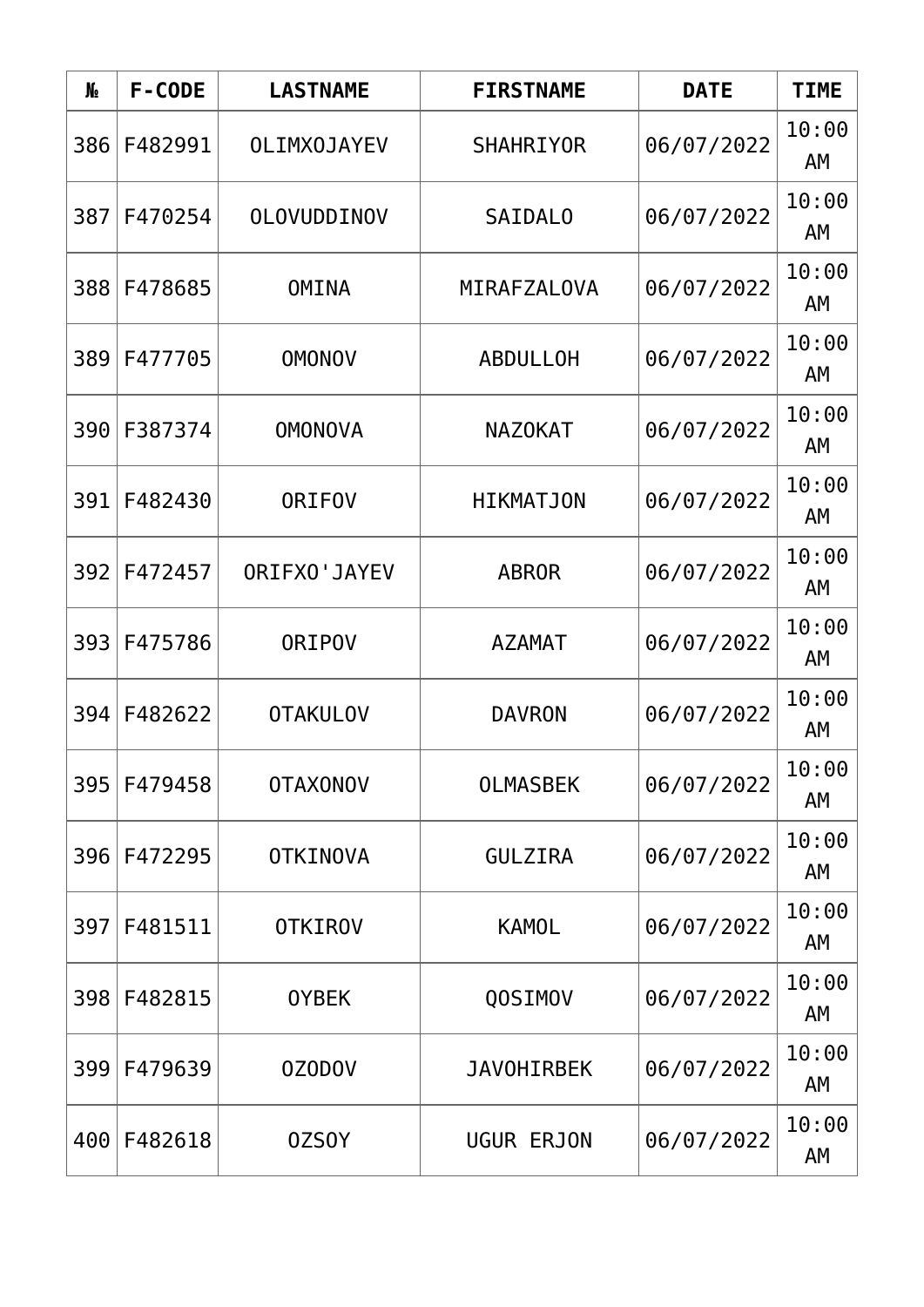| N <sub>o</sub> | F-CODE  | <b>LASTNAME</b>   | <b>FIRSTNAME</b>  | <b>DATE</b> | <b>TIME</b> |
|----------------|---------|-------------------|-------------------|-------------|-------------|
| 401            | F474027 | PANJIYEV          | ABDULAZIZ         | 06/07/2022  | 10:00<br>AM |
| 402            | F480209 | <b>PARDAYEV</b>   | SOHIBQIRON        | 06/07/2022  | 10:00<br>AM |
| 403            | F475996 | <b>PARDAYEV</b>   | <b>ODILBEK</b>    | 06/07/2022  | 10:00<br>AM |
| 404            | F475054 | <b>PARK</b>       | <b>VYACHESLAV</b> | 06/07/2022  | 10:00<br>AM |
| 405            | F479836 | PIRNAZAROV        | <b>BEGALI</b>     | 06/07/2022  | 10:00<br>AM |
| 406            | F482187 | <b>POLATOV</b>    | KOMILX0JA         | 06/07/2022  | 10:00<br>AM |
| 407            | F482799 | <b>PULATJONOV</b> | <b>FAYZULLO</b>   | 06/07/2022  | 10:00<br>AM |
| 408            | F482655 | QAYUMOV           | <b>MUZAFFAR</b>   | 06/07/2022  | 10:00<br>AM |
| 409            | F478811 | QOBILJONOV        | <b>ADHAMXON</b>   | 06/07/2022  | 10:00<br>AΜ |
| 410            | F481865 | QOBILOV           | <b>BILOL</b>      | 06/07/2022  | 10:00<br>AM |
| 411            | F480235 | QOBULOV           | <b>ULUGBEK</b>    | 06/07/2022  | 10:00<br>AΜ |
| 412            | F480404 | QO'CHQOROV        | <b>OZODXON</b>    | 06/07/2022  | 10:00<br>AΜ |
| 413            | F481930 | QODIRX0JAYEV      | <b>BURXONXOJA</b> | 06/07/2022  | 10:00<br>AM |
| 414            | F483222 | QO'SHMONOV        | SHOHJAHON         | 06/07/2022  | 10:00<br>AM |
| 415            | F480018 | QOSIMOV           | <b>ULUGBEK</b>    | 06/07/2022  | 10:00<br>AM |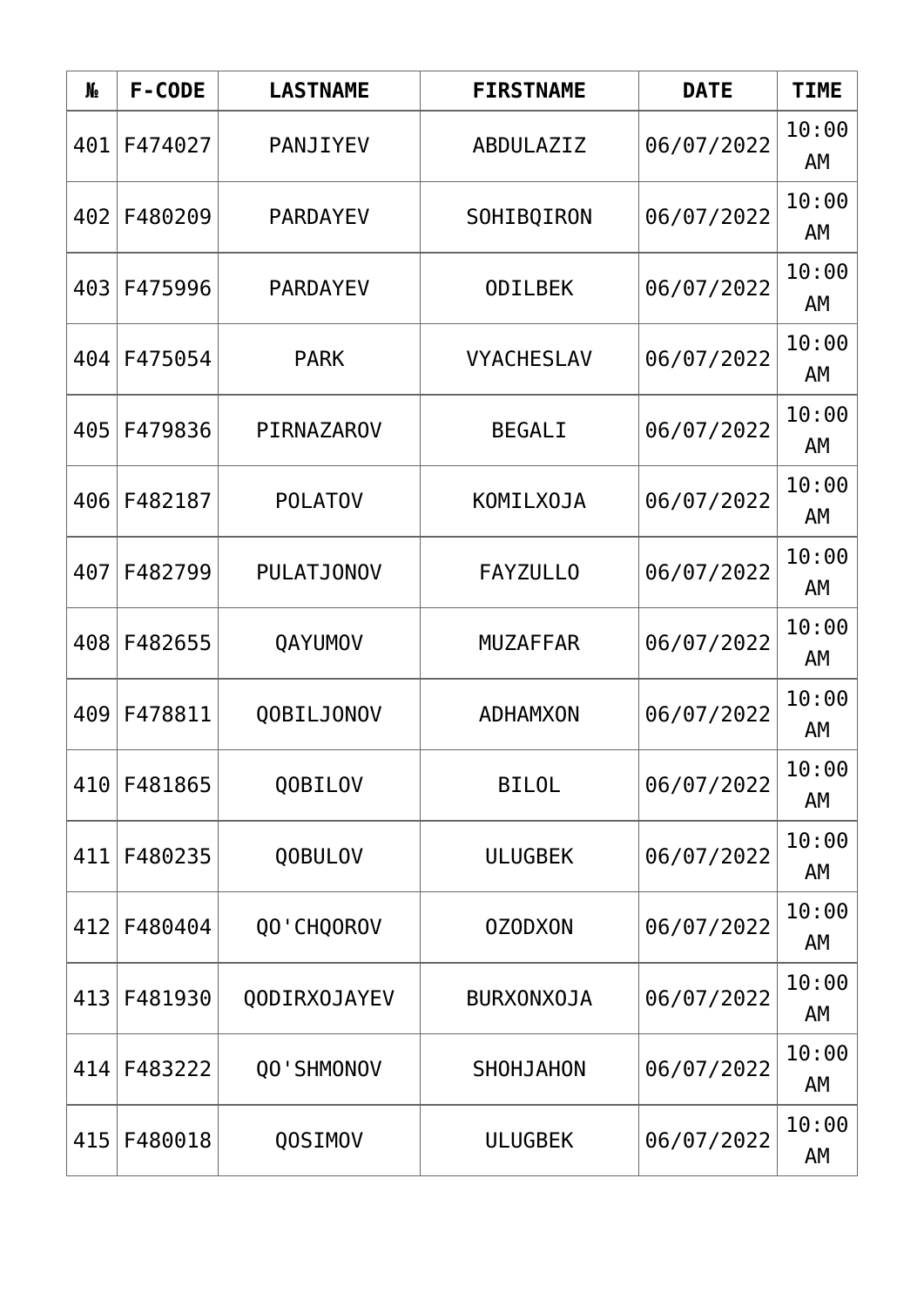| N <sub>o</sub> | F-CODE  | <b>LASTNAME</b>   | <b>FIRSTNAME</b> | <b>DATE</b> | <b>TIME</b> |
|----------------|---------|-------------------|------------------|-------------|-------------|
| 416            | F481691 | QOSIMOVA          | <b>OMINAXON</b>  | 06/07/2022  | 10:00<br>AM |
| 417            | F471448 | QUDRATILLAYEV     | <b>ABDULLOH</b>  | 06/07/2022  | 10:00<br>AM |
| 418            | F479444 | <b>QUDRATOV</b>   | <b>AZIZBEK</b>   | 06/07/2022  | 10:00<br>AM |
| 419            | F478114 | QURBONMAMATOV     | <b>MAZOIR</b>    | 06/07/2022  | 10:00<br>AM |
| 420            | F481718 | <b>RAHIMJONOV</b> | <b>AZIZBEK</b>   | 06/07/2022  | 10:00<br>AM |
| 421            | F483081 | <b>RAHMATOV</b>   | <b>KOZIM</b>     | 06/07/2022  | 10:00<br>AM |
| 422            | F483121 | RAHMATULLAYEV     | <b>JASURBEK</b>  | 06/07/2022  | 10:00<br>AM |
| 423            | F482941 | RAHONBERDIYEV     | <b>SANJAR</b>    | 06/07/2022  | 10:00<br>AM |
| 424            | F477690 | <b>RAIMOV</b>     | <b>BEKHRUZ</b>   | 06/07/2022  | 10:00<br>AΜ |
| 425            | F483083 | <b>RAJABBOYEV</b> | <b>HAYITBOY</b>  | 06/07/2022  | 10:00<br>AM |
| 426            | F481178 | <b>RAKHIMOV</b>   | <b>BEKZOD</b>    | 06/07/2022  | 10:00<br>AΜ |
| 427            | F470333 | <b>RAKHMANOV</b>  | <b>AZIZJON</b>   | 06/07/2022  | 10:00<br>AΜ |
| 428            | F481061 | <b>RAKHMATOV</b>  | NURMUHAMMAD      | 06/07/2022  | 10:00<br>AM |
| 429            | F483071 | <b>RAKHMONOVA</b> | <b>DIYORA</b>    | 06/07/2022  | 10:00<br>AM |
| 430            | F480087 | <b>RAMAZONOV</b>  | <b>JAVOHIR</b>   | 06/07/2022  | 10:00<br>AM |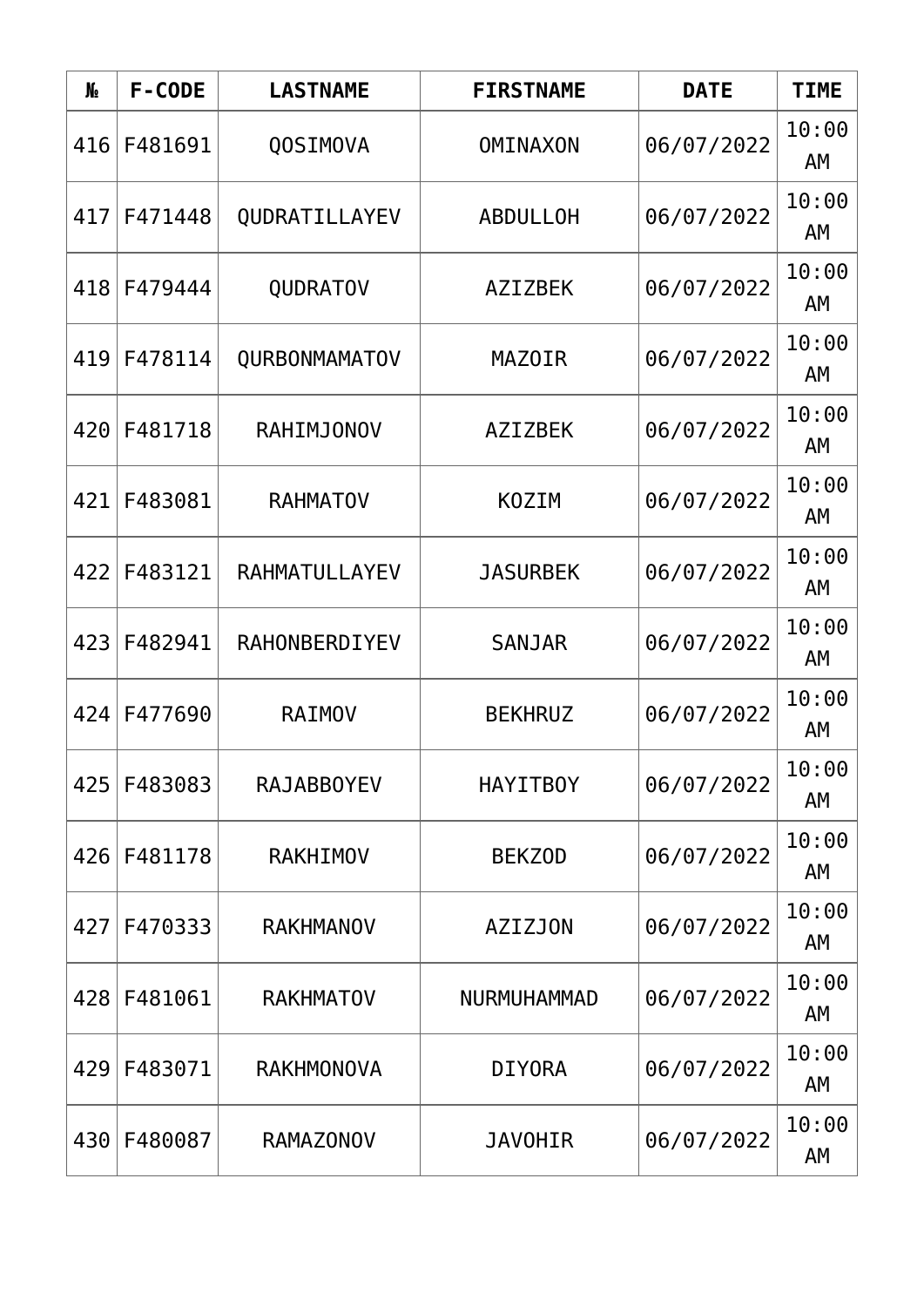| N <sub>o</sub> | F-CODE  | <b>LASTNAME</b>     | <b>FIRSTNAME</b>                  | <b>DATE</b> | <b>TIME</b> |
|----------------|---------|---------------------|-----------------------------------|-------------|-------------|
| 431            | F482426 | <b>RASAMATOV</b>    | <b>SAID</b>                       | 06/07/2022  | 10:00<br>AM |
| 432            | F478175 | <b>RASHIDOV</b>     | <b>RASHID</b>                     | 06/07/2022  | 10:00<br>AM |
| 433            | F478806 | <b>RASHIDOV</b>     | <b>BEKHZOD</b>                    | 06/07/2022  | 10:00<br>AM |
| 434            | F480568 | <b>RASULJONOV</b>   | <b>JAVOHIR</b>                    | 06/07/2022  | 10:00<br>AM |
| 435            | F480919 | <b>RASULOV</b>      | XOJA MUHAMMAD<br>ZIY <sub>0</sub> | 06/07/2022  | 10:00<br>AM |
| 436            | F482786 | <b>RASULOV</b>      | <b>DAVRON</b>                     | 06/07/2022  | 10:00<br>AM |
| 437            | F482034 | <b>RAUFOVA</b>      | <b>MUXSINA</b>                    | 06/07/2022  | 10:00<br>AM |
| 438            | F481721 | <b>RAVSHANBEKOV</b> | <b>AZIZBEK</b>                    | 06/07/2022  | 10:00<br>AM |
| 439            | F470739 | <b>RAVSHANOV</b>    | <b>AHMAD</b>                      | 06/07/2022  | 10:00<br>AΜ |
| 440            | F482156 | <b>RAVSHANOV</b>    | <b>ASADBEK</b>                    | 06/07/2022  | 10:00<br>AM |
| 441            | F481026 | <b>RAXMATJONOV</b>  | <b>OTABEK</b>                     | 06/07/2022  | 10:00<br>AΜ |
| 442            | F483246 | <b>RAXMATOV</b>     | <b>JALOLIDDIN</b>                 | 06/07/2022  | 10:00<br>AΜ |
| 443            | F479668 | RAXMONBERDIYEV      | <b>BOTIR</b>                      | 06/07/2022  | 10:00<br>AM |
| 444            | F480261 | <b>RAXMONOV</b>     | MUHAMMAD YUSUF                    | 06/07/2022  | 10:00<br>AM |
| 445            | F482976 | <b>RAXMONOV</b>     | <b>RAXMATULLOX</b>                | 06/07/2022  | 10:00<br>AM |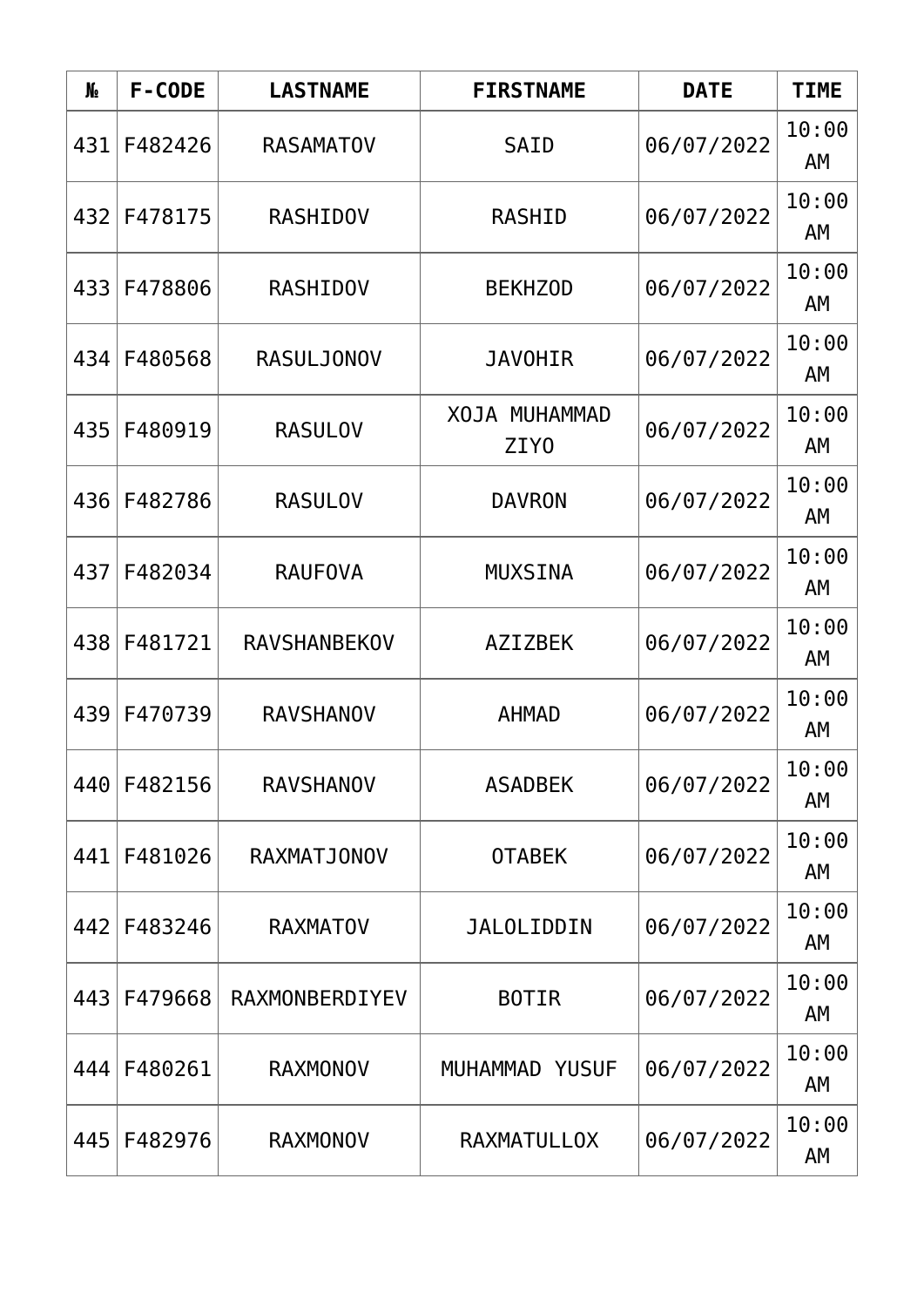| N <sub>o</sub> | F-CODE  | <b>LASTNAME</b>      | <b>FIRSTNAME</b>  | <b>DATE</b> | <b>TIME</b> |
|----------------|---------|----------------------|-------------------|-------------|-------------|
| 446            | F472289 | <b>RAXMONOVA</b>     | <b>NAVRUZA</b>    | 06/07/2022  | 10:00<br>AM |
| 447            | F480876 | <b>RIKHSIEV</b>      | <b>JAVOHIR</b>    | 06/07/2022  | 10:00<br>AM |
| 448            | F479871 | <b>RIXSIBOYEV</b>    | <b>IZZATJON</b>   | 06/07/2022  | 10:00<br>AΜ |
| 449            | F481858 | RIXSITULLAYEVA       | <b>AROFAT</b>     | 06/07/2022  | 10:00<br>AM |
| 450            | F479430 | <b>RIXSIX0JAYEV</b>  | <b>MURODXOJA</b>  | 06/07/2022  | 10:00<br>AM |
| 451            | F477368 | RIXSIXO'JAYEV        | IBROHIMXO'JA      | 06/07/2022  | 11:00<br>AM |
| 452            | F482160 | RIYOSIDDINOVA        | <b>ODINAXON</b>   | 06/07/2022  | 11:00<br>AM |
| 453            | F482646 | <b>ROZIMBOYEV</b>    | <b>BOBURBEK</b>   | 06/07/2022  | 11:00<br>AM |
| 454            | F478971 | RO'ZIQULOV           | <b>DALER</b>      | 06/07/2022  | 11:00<br>AΜ |
| 455            | F477379 | <b>ROZIYEV</b>       | <b>SARDOR</b>     | 06/07/2022  | 11:00<br>AM |
| 456            | F478184 | <b>RUSTAMOV</b>      | <b>SAMANDAR</b>   | 06/07/2022  | 11:00<br>AΜ |
| 457            | F478612 | <b>RUSTAMOV</b>      | <b>AKMAL</b>      | 06/07/2022  | 11:00<br>AΜ |
| 458            | F483089 | <b>RUSTAMOV</b>      | <b>FIRDAVS</b>    | 06/07/2022  | 11:00<br>AM |
| 459            | F477870 | <b>RUSTAMOVA</b>     | <b>KAMOLA</b>     | 06/07/2022  | 11:00<br>AM |
| 460            | F480555 | <b>RUSTAMX0JAYEV</b> | <b>BILOLIDDIN</b> | 06/07/2022  | 11:00<br>AM |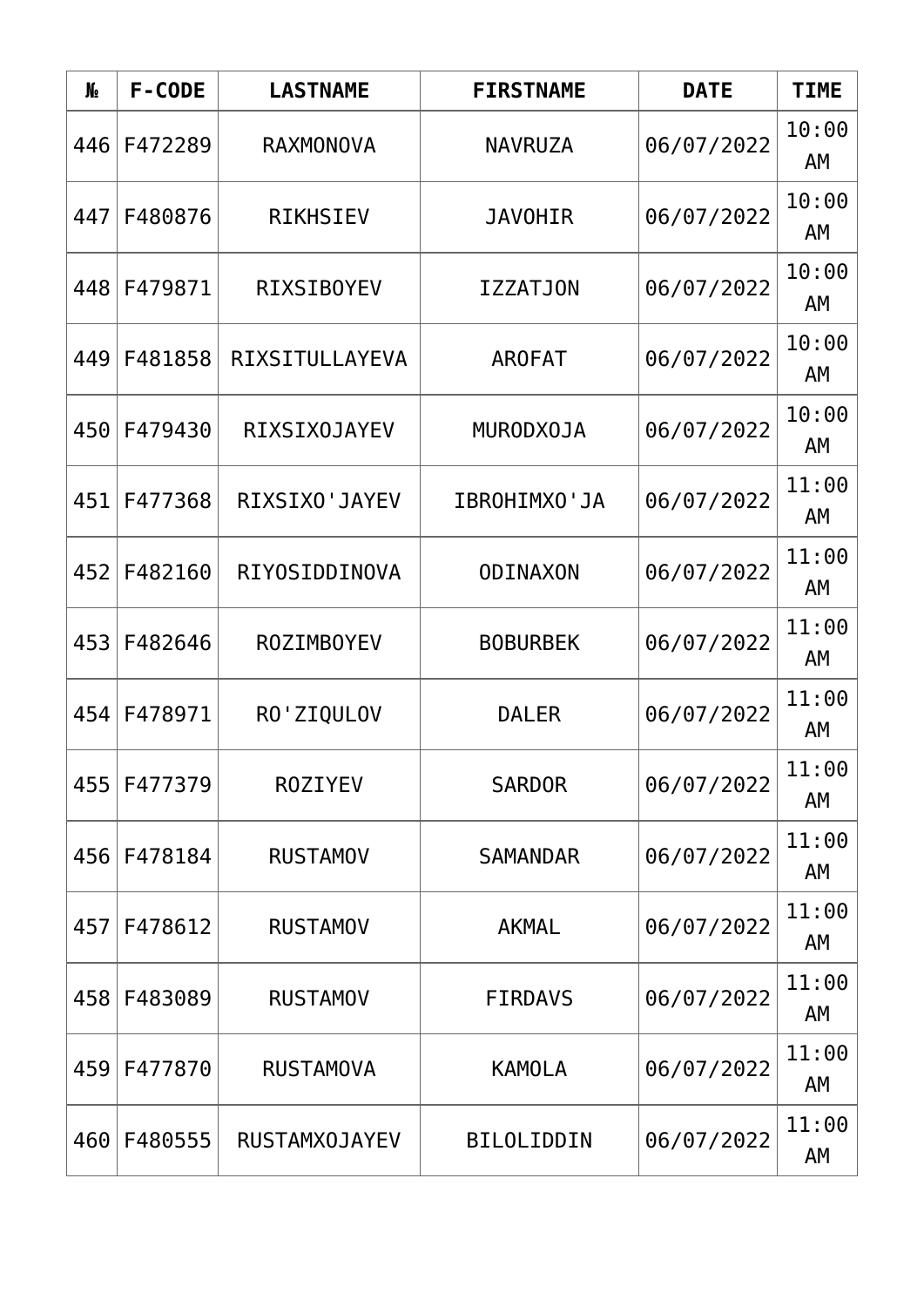| N <sub>o</sub> | F-CODE  | <b>LASTNAME</b>     | <b>FIRSTNAME</b>    | <b>DATE</b> | <b>TIME</b> |
|----------------|---------|---------------------|---------------------|-------------|-------------|
| 461            | F482436 | <b>RUZIYEVA</b>     | <b>FERUZA</b>       | 06/07/2022  | 11:00<br>AM |
| 462            | F483005 | <b>SADULLAXON</b>   | ABDULLAYEV          | 06/07/2022  | 11:00<br>AM |
| 463            | F478610 | <b>SADULLAYEVA</b>  | NARGIZA             | 06/07/2022  | 11:00<br>AΜ |
| 464            | F480711 | <b>SAGDULLAYEV</b>  | <b>ISLOM</b>        | 06/07/2022  | 11:00<br>AM |
| 465            | F477862 | <b>SAIDAXROROVA</b> | <b>DILRABO</b>      | 06/07/2022  | 11:00<br>AM |
| 466            | F481728 | SAIDAZIZX0JA        | <b>ASRORXOJAYEV</b> | 06/07/2022  | 11:00<br>AM |
| 467            | F480869 | <b>SAIDMURODOV</b>  | <b>ISMOIL</b>       | 06/07/2022  | 11:00<br>AM |
| 468            | F481800 | <b>SAIDOV</b>       | <b>XURSANDBEK</b>   | 06/07/2022  | 11:00<br>AM |
| 469            | F482787 | <b>SAIDOV</b>       | <b>SARDORBEK</b>    | 06/07/2022  | 11:00<br>AΜ |
| 470            | F481185 | SAIDVALIYEV         | BURXONIDDIN         | 06/07/2022  | 11:00<br>AM |
| 471            | F478654 | SAIDXOJAYEVA        | MADINAXON           | 06/07/2022  | 11:00<br>AΜ |
| 472            | F481506 | <b>SALAXOV</b>      | <b>NOZIMJON</b>     | 06/07/2022  | 11:00<br>AΜ |
| 473            | F479120 | <b>SALAXOVA</b>     | <b>DILRABO</b>      | 06/07/2022  | 11:00<br>AM |
| 474            | F477547 | <b>SALIMJONOV</b>   | ABDUKODIR           | 06/07/2022  | 11:00<br>AM |
| 475            | F481025 | SALIMJONOV          | <b>FARUXBEK</b>     | 06/07/2022  | 11:00<br>AM |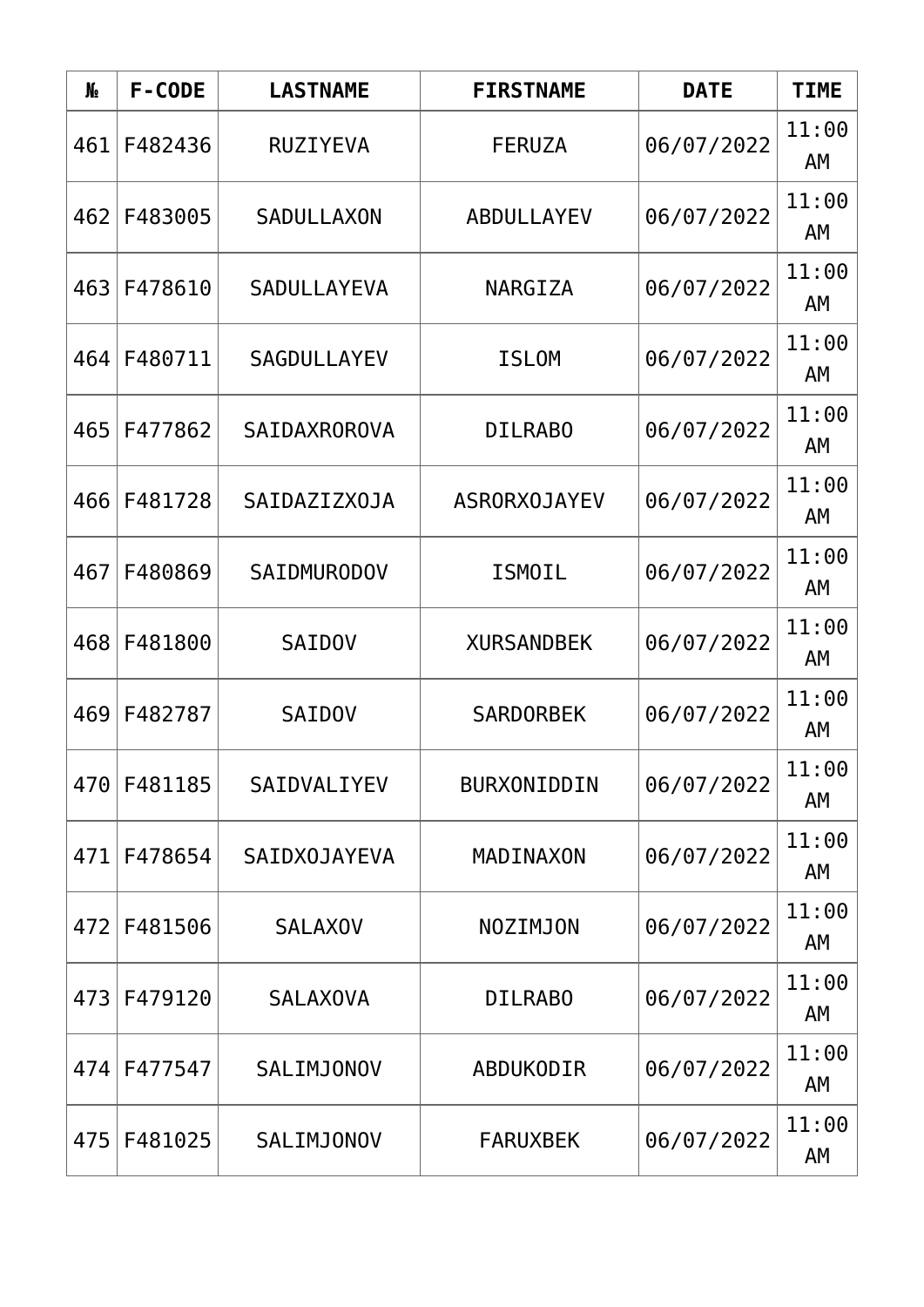| N <sub>o</sub> | F-CODE  | <b>LASTNAME</b>     | <b>FIRSTNAME</b>  | <b>DATE</b> | <b>TIME</b> |
|----------------|---------|---------------------|-------------------|-------------|-------------|
| 476            | F478807 | SALOHIDDINOV        | <b>ISOXON</b>     | 06/07/2022  | 11:00<br>AM |
| 477            | F480035 | SALOHIDDINOV        | <b>ISMOIL</b>     | 06/07/2022  | 11:00<br>AM |
| 478            | F456791 | <b>SALOMOV</b>      | <b>ABDUSHUKUR</b> | 06/07/2022  | 11:00<br>AΜ |
| 479            | F476382 | <b>SAMANDAROV</b>   | <b>IZZATILLO</b>  | 06/07/2022  | 11:00<br>AM |
| 480            | F480045 | <b>SATTOROV</b>     | <b>HUMOYUN</b>    | 06/07/2022  | 11:00<br>AM |
| 481            | F479640 | <b>SATTOYEV</b>     | SAYIDJAXON        | 06/07/2022  | 11:00<br>AM |
| 482            | F482475 | <b>SAYDAKBAROV</b>  | <b>BEHRUZ</b>     | 06/07/2022  | 11:00<br>AM |
| 483            | F472363 | <b>SAYDIMURATOV</b> | ABDULAZIZ         | 06/07/2022  | 11:00<br>AM |
| 484            | F443198 | <b>SAYDULLAEV</b>   | <b>OYBEK</b>      | 06/07/2022  | 11:00<br>AΜ |
| 485            | F478608 | SAYDULLAYEV         | <b>FARRUX</b>     | 06/07/2022  | 11:00<br>AM |
| 486            | F482798 | SAYDULLAYEVA        | <b>ZAMONBEK</b>   | 06/07/2022  | 11:00<br>AΜ |
| 487            | F482318 | <b>SAYDULLOH</b>    | SOIBJONOV         | 06/07/2022  | 11:00<br>AΜ |
| 488            | F471439 | SAYFIDINOV          | <b>KAMRON</b>     | 06/07/2022  | 11:00<br>AM |
| 489            | F479914 | <b>SHAHRIYOR</b>    | ABDULLAYEV        | 06/07/2022  | 11:00<br>AM |
| 490            | F480056 | SHAMSIDDINOVA       | <b>MUSLIMA</b>    | 06/07/2022  | 11:00<br>AM |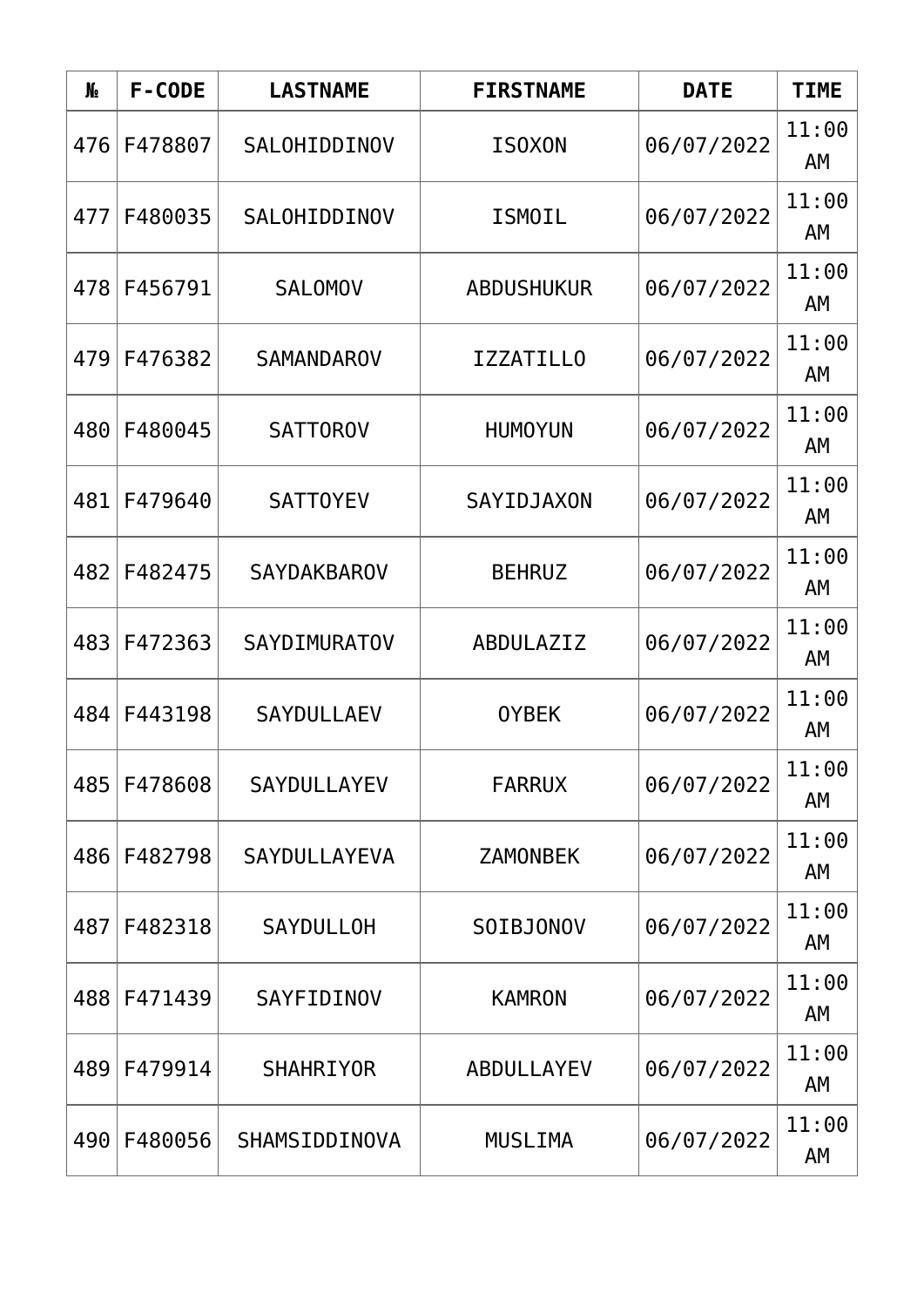| N <sub>o</sub> | F-CODE  | <b>LASTNAME</b>    | <b>FIRSTNAME</b> | <b>DATE</b> | <b>TIME</b> |
|----------------|---------|--------------------|------------------|-------------|-------------|
| 491            | F479163 | SHARIFJONOVA       | <b>AZIZAXON</b>  | 06/07/2022  | 11:00<br>AM |
| 492            | F477545 | <b>SHAVKATOV</b>   | SIROJIDDIN       | 06/07/2022  | 11:00<br>AM |
| 493            | F478923 | <b>SHAVKATOV</b>   | <b>JAVHAR</b>    | 06/07/2022  | 11:00<br>AΜ |
| 494            | F478686 | <b>SHAVKATOVA</b>  | MADINABONU       | 06/07/2022  | 11:00<br>AM |
| 495            | F482653 | <b>SHERMATOV</b>   | <b>DILXIROJ</b>  | 06/07/2022  | 11:00<br>AM |
| 496            | F426277 | <b>SHERQULOV</b>   | <b>OYBEK</b>     | 06/07/2022  | 11:00<br>AM |
| 497            | F483273 | <b>SHOKHRUKH</b>   | <b>PARDAEV</b>   | 06/07/2022  | 11:00<br>AM |
| 498            | F480725 | <b>SHOKIROV</b>    | MUXAMAD SODIQ    | 06/07/2022  | 11:00<br>AM |
| 499            | F479897 | <b>SHOMANSUROV</b> | <b>JAVOHIR</b>   | 06/07/2022  | 11:00<br>AΜ |
| 500            | F476511 | SHORAHIMOV         | <b>MOHIR</b>     | 06/07/2022  | 11:00<br>AM |
| 501            | F482986 | SHUKURILLAEV       | <b>ELBEK</b>     | 06/07/2022  | 11:00<br>AΜ |
| 502            | F470245 | <b>SOBIRJONOV</b>  | <b>BOSIDKHON</b> | 06/07/2022  | 11:00<br>AΜ |
| 503            | F472930 | <b>SOBIRJONOV</b>  | SODIQJON         | 06/07/2022  | 11:00<br>AM |
| 504            | F477228 | <b>SOBIRJONOV</b>  | <b>SARDOR</b>    | 06/07/2022  | 11:00<br>AM |
| 505            | F472693 | <b>SOBIROV</b>     | ABUBAKIRSIDDIQ   | 06/07/2022  | 11:00<br>AM |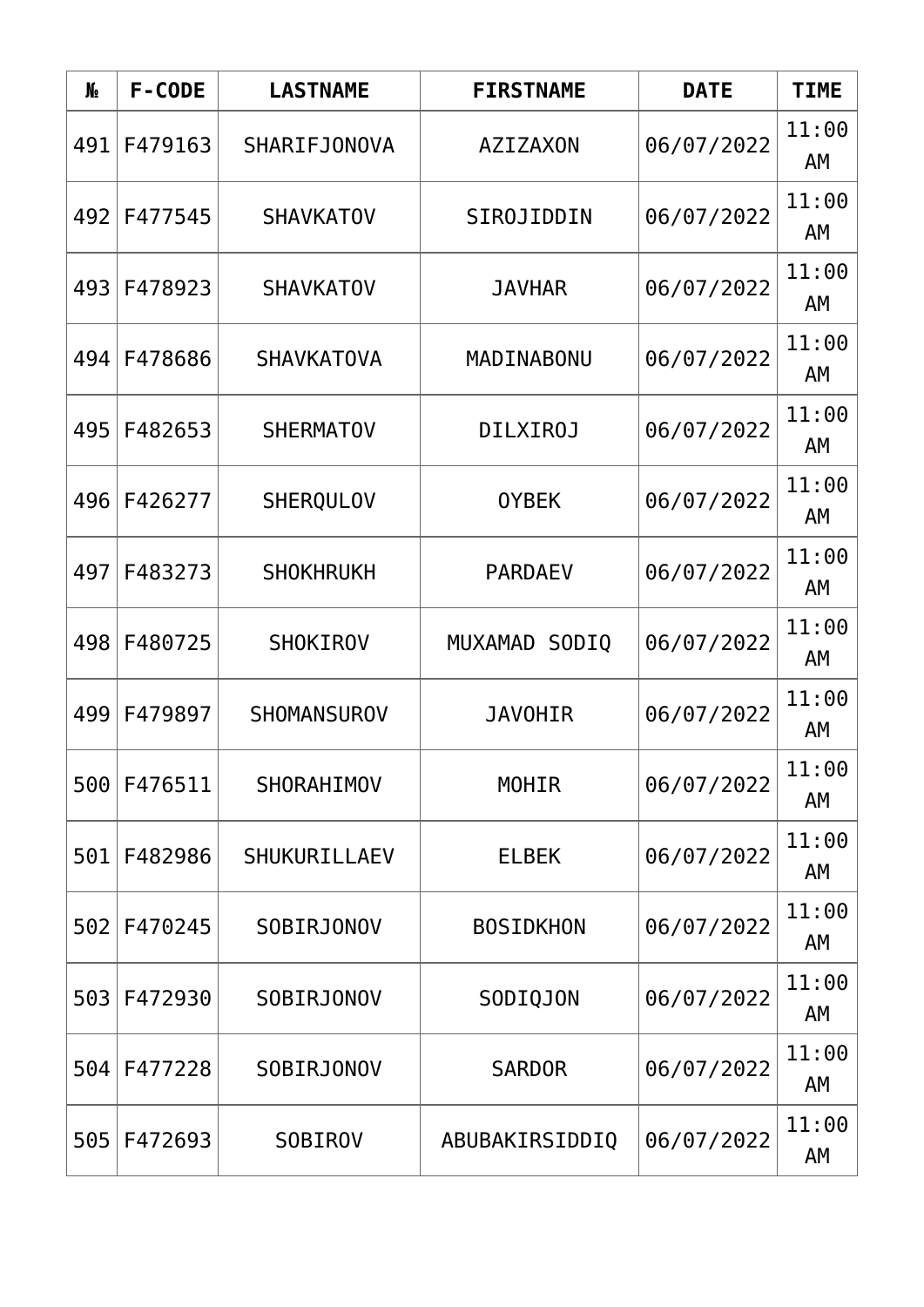| N <sub>o</sub> | F-CODE  | <b>LASTNAME</b>      | <b>FIRSTNAME</b>   | <b>DATE</b> | <b>TIME</b> |
|----------------|---------|----------------------|--------------------|-------------|-------------|
| 506            | F476518 | <b>SOBIROV</b>       | <b>SANJAR</b>      | 06/07/2022  | 11:00<br>AM |
| 507            | F471310 | <b>SOBIROVA</b>      | <b>SHAKHINA</b>    | 06/07/2022  | 11:00<br>AM |
| 508            | F481626 | SOBIRXONOVA          | <b>EZOZAXON</b>    | 06/07/2022  | 11:00<br>AΜ |
| 509            | F477697 | <b>SOBITOV</b>       | MUHAMMADAMIN       | 06/07/2022  | 11:00<br>AM |
| 510            | F482637 | <b>SOBITOV</b>       | MIRODIL            | 06/07/2022  | 11:00<br>AM |
| 511            | F478705 | SODIQOV              | <b>JAHONGIR</b>    | 06/07/2022  | 11:00<br>AM |
| 512            | F479881 | SOIBJONOV            | <b>BEHRUZBEK</b>   | 06/07/2022  | 11:00<br>AM |
| 513            | F480875 | SOIPOV               | <b>XABIBIULLOX</b> | 06/07/2022  | 11:00<br>AM |
| 514            | F479889 | <b>SOLMASOV</b>      | SALOHIDDIN         | 06/07/2022  | 11:00<br>AΜ |
| 515            | F478402 | <b>SULEYMONOV</b>    | <b>ULUGBEK</b>     | 06/07/2022  | 11:00<br>AM |
| 516            | F477863 | <b>SULTONMURODOV</b> | <b>BILOLIDDIN</b>  | 06/07/2022  | 11:00<br>AΜ |
| 517            | F472799 | <b>SULTONOV</b>      | MUHAMMADIY         | 06/07/2022  | 11:00<br>AΜ |
| 518            | F475404 | <b>SULTONOV</b>      | <b>ORIFJON</b>     | 06/07/2022  | 11:00<br>AM |
| 519            | F472464 | SUNNATILLAYEV        | ABDULAZIZ          | 06/07/2022  | 11:00<br>AM |
| 520            | F478150 | <b>SUNNATOV</b>      | <b>SADULLA</b>     | 06/07/2022  | 11:00<br>AM |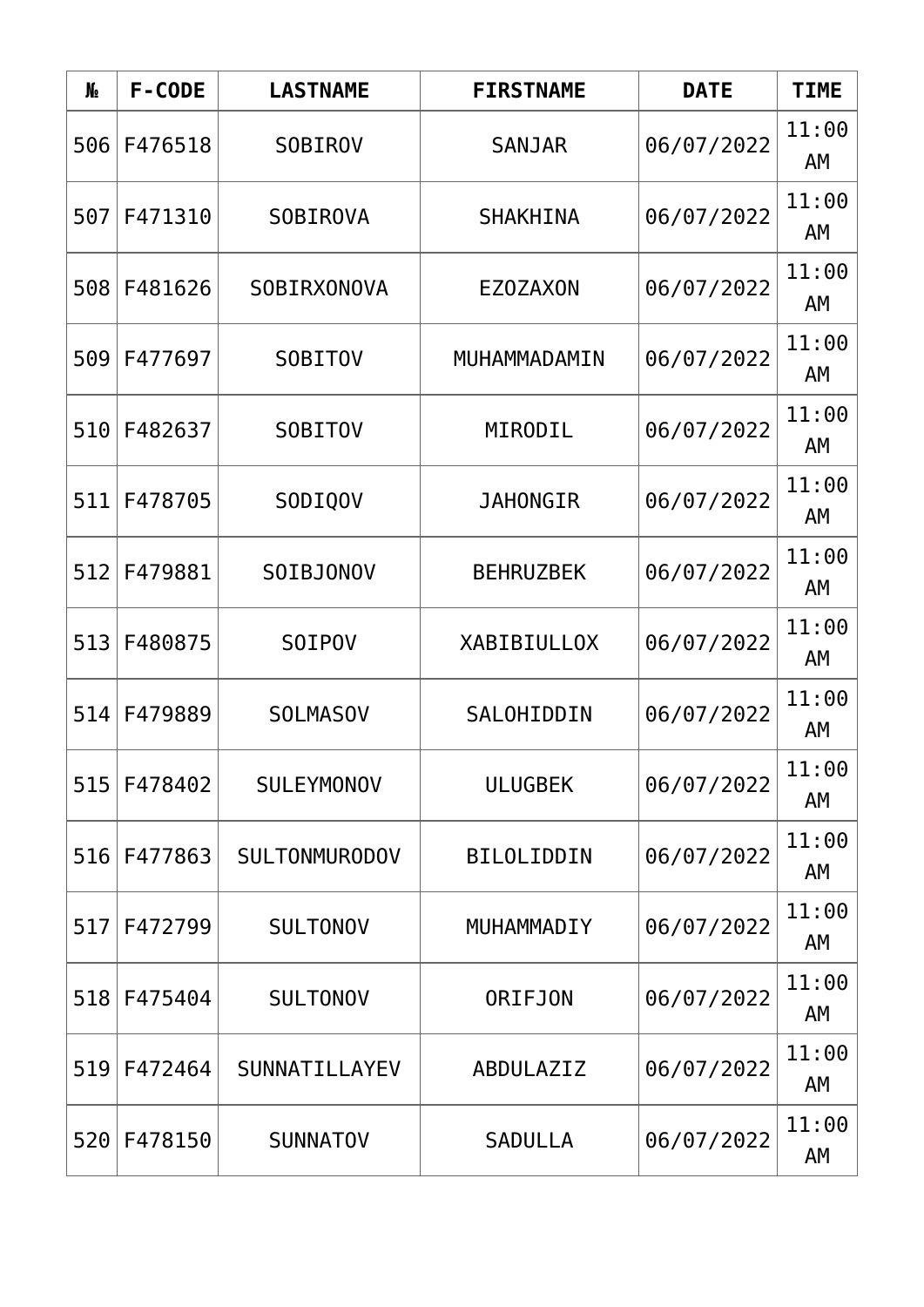| N <sub>o</sub> | F-CODE  | <b>LASTNAME</b>      | <b>FIRSTNAME</b> | <b>DATE</b> | <b>TIME</b> |
|----------------|---------|----------------------|------------------|-------------|-------------|
| 521            | F444308 | <b>SUNNATOVA</b>     | <b>DILNOZA</b>   | 06/07/2022  | 11:00<br>AM |
| 522            | F471100 | <b>SUNNATULLAYEV</b> | KAMOLIDDIN       | 06/07/2022  | 11:00<br>AM |
| 523            | F479061 | SUNNATULLAYEV        | <b>JAVOHIR</b>   | 06/07/2022  | 11:00<br>AΜ |
| 524            | F473903 | SUYUDNIKOV           | <b>BEKZOD</b>    | 06/07/2022  | 11:00<br>AM |
| 525            | F482623 | <b>SUYUNOV</b>       | <b>MUHAMMAD</b>  | 06/07/2022  | 11:00<br>AM |
| 526            | F482260 | <b>TADJIBAYEV</b>    | <b>ZAFAR</b>     | 06/07/2022  | 11:00<br>AM |
| 527            | F482389 | <b>TAGAEV</b>        | <b>RUSTAM</b>    | 06/07/2022  | 11:00<br>AM |
| 528            | F481897 | <b>TASHKENBAYEVA</b> | <b>GOZAL</b>     | 06/07/2022  | 11:00<br>AM |
| 529            | F472931 | <b>TEMIROVA</b>      | FARANGIZ         | 06/07/2022  | 11:00<br>AΜ |
| 530            | F478609 | <b>TESHABOEVA</b>    | AZIZAKHON        | 06/07/2022  | 11:00<br>AM |
| 531            | F478005 | <b>TLEUP</b>         | <b>ASMAN</b>     | 06/07/2022  | 11:00<br>AΜ |
| 532            | F482444 | <b>TOJIMURODOVA</b>  | <b>MUNISAXON</b> | 06/07/2022  | 11:00<br>AΜ |
| 533            | F472459 | TOLIQINOVA           | <b>FERUZA</b>    | 06/07/2022  | 11:00<br>AM |
| 534            | F482451 | TOLQINOV             | <b>DIYORBEK</b>  | 06/07/2022  | 11:00<br>AM |
| 535            | F482795 | <b>TORABOYEV</b>     | <b>ISMOIL</b>    | 06/07/2022  | 11:00<br>AM |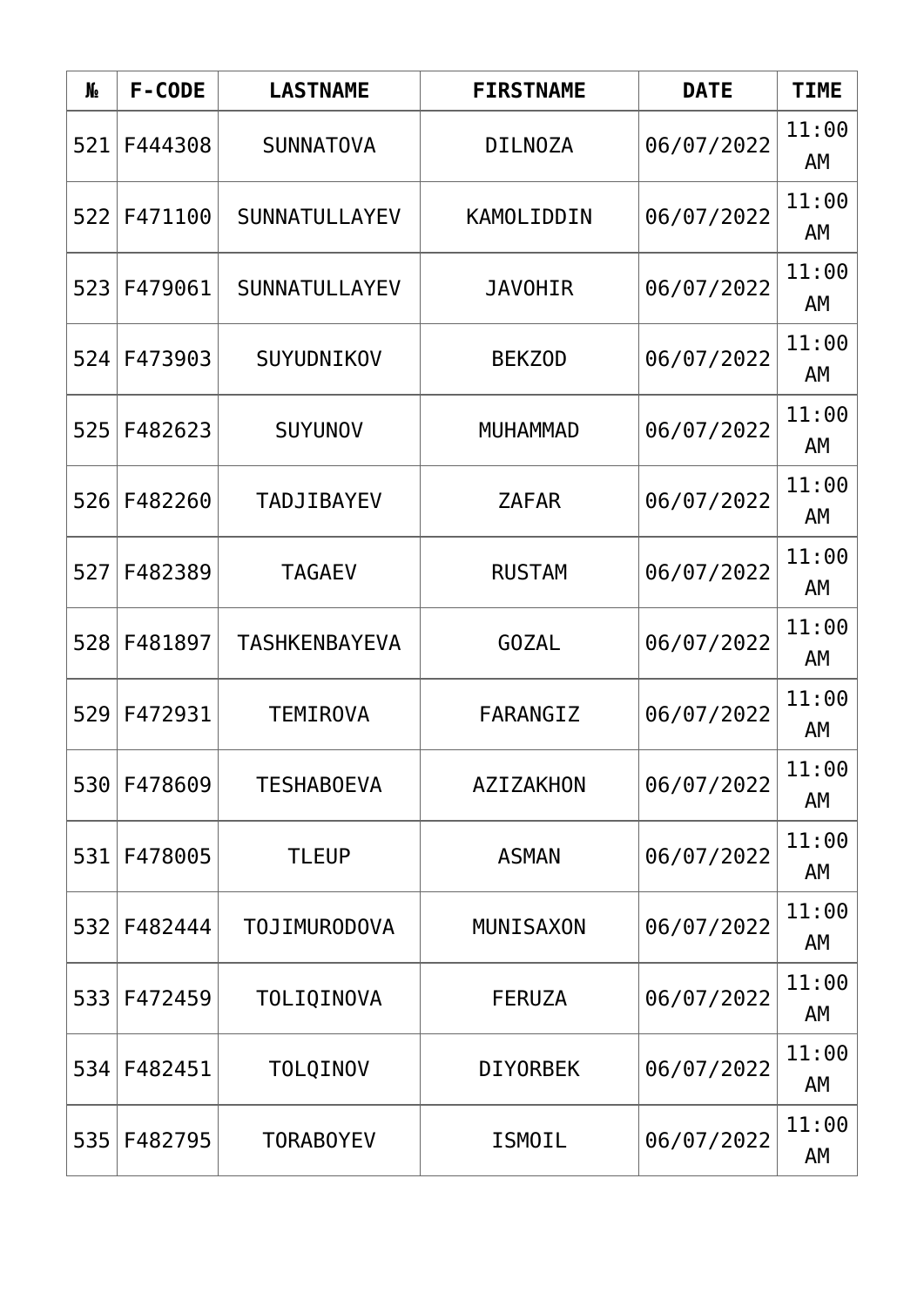| N <sub>o</sub> | F-CODE  | <b>LASTNAME</b>      | <b>FIRSTNAME</b> | <b>DATE</b> | <b>TIME</b> |
|----------------|---------|----------------------|------------------|-------------|-------------|
| 536            | F477563 | <b>TOSHKANBOEV</b>   | <b>MAKHMUD</b>   | 06/07/2022  | 11:00<br>AM |
| 537            | F483244 | <b>TOTLIBOEV</b>     | <b>FURKAT</b>    | 06/07/2022  | 11:00<br>AM |
| 538            | F478854 | <b>TOXIROV</b>       | MUHAMMADALI      | 06/07/2022  | 11:00<br>AΜ |
| 539            | F473194 | <b>TOYCHIBOYEV</b>   | <b>DADAXON</b>   | 06/07/2022  | 11:00<br>AM |
| 540            | F483129 | <b>TUKHTAMURODOV</b> | <b>BOBURBEK</b>  | 06/07/2022  | 11:00<br>AM |
| 541            | F477693 | <b>TULAGANOV</b>     | MIRJAKHON        | 06/07/2022  | 11:00<br>AM |
| 542            | F483086 | <b>TULAGANOV</b>     | ABDULAZIZ        | 06/07/2022  | 11:00<br>AM |
| 543            | F478117 | <b>TURAEV</b>        | <b>SHAHRIYOR</b> | 06/07/2022  | 11:00<br>AM |
| 544            | F482782 | <b>TURAYEV</b>       | <b>GOLIB</b>     | 06/07/2022  | 11:00<br>AΜ |
| 545            | F478603 | <b>TURDIBOYEVA</b>   | <b>DIYORA</b>    | 06/07/2022  | 11:00<br>AM |
| 546            | F478641 | <b>TURGUNBAEV</b>    | MUHAMMADALI      | 06/07/2022  | 11:00<br>AΜ |
| 547            | F471812 | <b>TURGUNBAYEV</b>   | MUXAMMADALI      | 06/07/2022  | 11:00<br>AM |
| 548            | F480558 | <b>TUROBOV</b>       | <b>XUSAN</b>     | 06/07/2022  | 11:00<br>AM |
| 549            | F472698 | <b>TURSUNOV</b>      | <b>ULUGBEK</b>   | 06/07/2022  | 11:00<br>AM |
| 550            | F483155 | <b>TURSUNOV</b>      | <b>FIRDAVS</b>   | 06/07/2022  | 11:00<br>AM |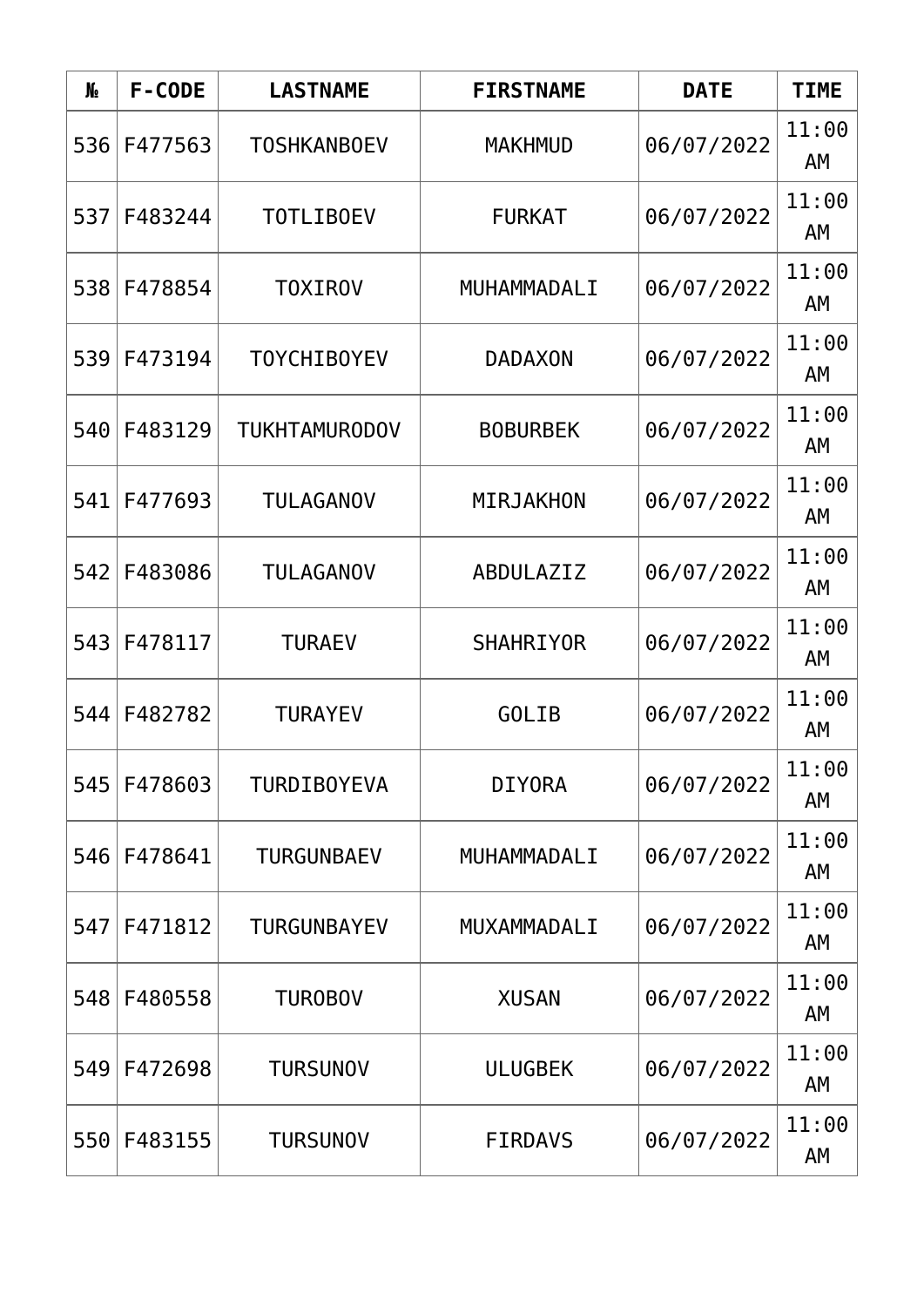| N <sub>o</sub> | F-CODE  | <b>LASTNAME</b>     | <b>FIRSTNAME</b>   | <b>DATE</b> | <b>TIME</b> |
|----------------|---------|---------------------|--------------------|-------------|-------------|
| 551            | F483227 | <b>TURSUNOV</b>     | <b>UMIDJON</b>     | 06/07/2022  | 11:00<br>AM |
| 552            | F472085 | <b>TURSUNOVA</b>    | <b>KAMILA</b>      | 06/07/2022  | 11:00<br>AM |
| 553            | F477715 | <b>TUXTAMURATOV</b> | <b>NODIRBEK</b>    | 06/07/2022  | 11:00<br>AM |
| 554            | F477523 | <b>TUYCHIYEV</b>    | <b>FARXOD</b>      | 06/07/2022  | 11:00<br>AM |
| 555            | F479853 | TUYCHIYEVA          | <b>SHAHZODAZON</b> | 06/07/2022  | 11:00<br>AM |
| 556            | F480888 | <b>UBAYDULLAYEV</b> | <b>IZZATILLA</b>   | 06/07/2022  | 11:00<br>AM |
| 557            | F479857 | <b>ULUGBEK</b>      | <b>XAMIDJONOV</b>  | 06/07/2022  | 11:00<br>AM |
| 558            | F481514 | <b>ULUGBEK</b>      | <b>AZAMATOV</b>    | 06/07/2022  | 11:00<br>AM |
| 559            | F482967 | <b>ULXODJAYEV</b>   | AYUBXO'JA          | 06/07/2022  | 11:00<br>AM |
| 560            | F481692 | <b>UMAROV</b>       | <b>ELYOR</b>       | 06/07/2022  | 11:00<br>AM |
| 561            | F476185 | <b>URALOV</b>       | 0'KTAM             | 06/07/2022  | 11:00<br>AΜ |
| 562            | F482051 | URINBAYEV           | <b>AZIZJON</b>     | 06/07/2022  | 11:00<br>AΜ |
| 563            | F481871 | <b>USMANOV</b>      | SHOXBOZ            | 06/07/2022  | 11:00<br>AM |
| 564            | F469631 | <b>USMONOVA</b>     | <b>GULRUKH</b>     | 06/07/2022  | 11:00<br>AM |
| 565            | F476239 | <b>UTKUROV</b>      | <b>TIMUR</b>       | 06/07/2022  | 11:00<br>AM |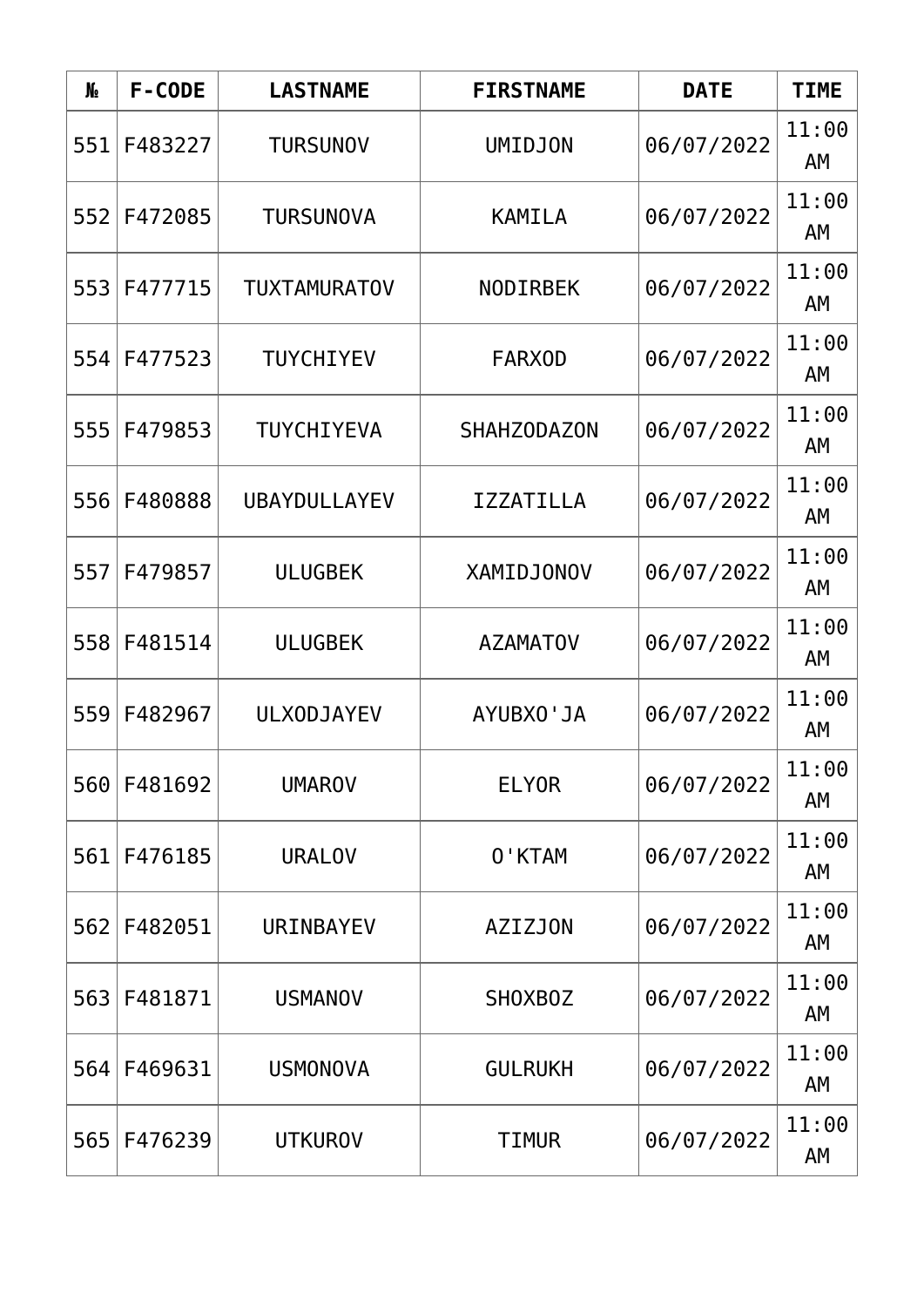| N <sub>o</sub> | F-CODE  | <b>LASTNAME</b>    | <b>FIRSTNAME</b>   | <b>DATE</b> | <b>TIME</b> |
|----------------|---------|--------------------|--------------------|-------------|-------------|
| 566            | F482171 | VASPIDINOV         | <b>OTABEK</b>      | 06/07/2022  | 11:00<br>AM |
| 567            | F475963 | <b>VOHIDOV</b>     | <b>ABDULLOH</b>    | 06/07/2022  | 11:00<br>AM |
| 568            | F482781 | <b>VOXIDOV</b>     | <b>IBROXIM</b>     | 06/07/2022  | 11:00<br>AΜ |
| 569            | F482663 | <b>VOXOBOVA</b>    | RAXIMAXON          | 06/07/2022  | 11:00<br>AM |
| 570            | F475198 | <b>XAITOV</b>      | <b>ELDOR</b>       | 06/07/2022  | 11:00<br>AM |
| 571            | F468522 | <b>XAKIMJONOV</b>  | FAZLIDDIN          | 06/07/2022  | 11:00<br>AM |
| 572            | F478170 | <b>XAKIMOV</b>     | SHOHJAHON          | 06/07/2022  | 11:00<br>AM |
| 573            | F482635 | <b>XALILOV</b>     | <b>BEXRUZ</b>      | 06/07/2022  | 11:00<br>AM |
| 574            | F474952 | <b>XAMIDOV</b>     | <b>IBROXIM</b>     | 06/07/2022  | 11:00<br>AΜ |
| 575            | F482809 | XAMIDULLAYEV       | <b>RAHMATULLOH</b> | 06/07/2022  | 11:00<br>AM |
| 576            | F477260 | <b>XASANOV</b>     | <b>ULUGBEK</b>     | 06/07/2022  | 11:00<br>AΜ |
| 577            | F472710 | <b>XASANOVA</b>    | <b>MUNISA</b>      | 06/07/2022  | 11:00<br>AΜ |
| 578            | F479455 | <b>XAYRULLAYEV</b> | <b>ABUBAKR</b>     | 06/07/2022  | 11:00<br>AM |
| 579            | F480548 | <b>XAYRULLAYEV</b> | <b>XASAN</b>       | 06/07/2022  | 11:00<br>AM |
| 580            | F481869 | <b>XODJAYEV</b>    | <b>DAYAN</b>       | 06/07/2022  | 11:00<br>AM |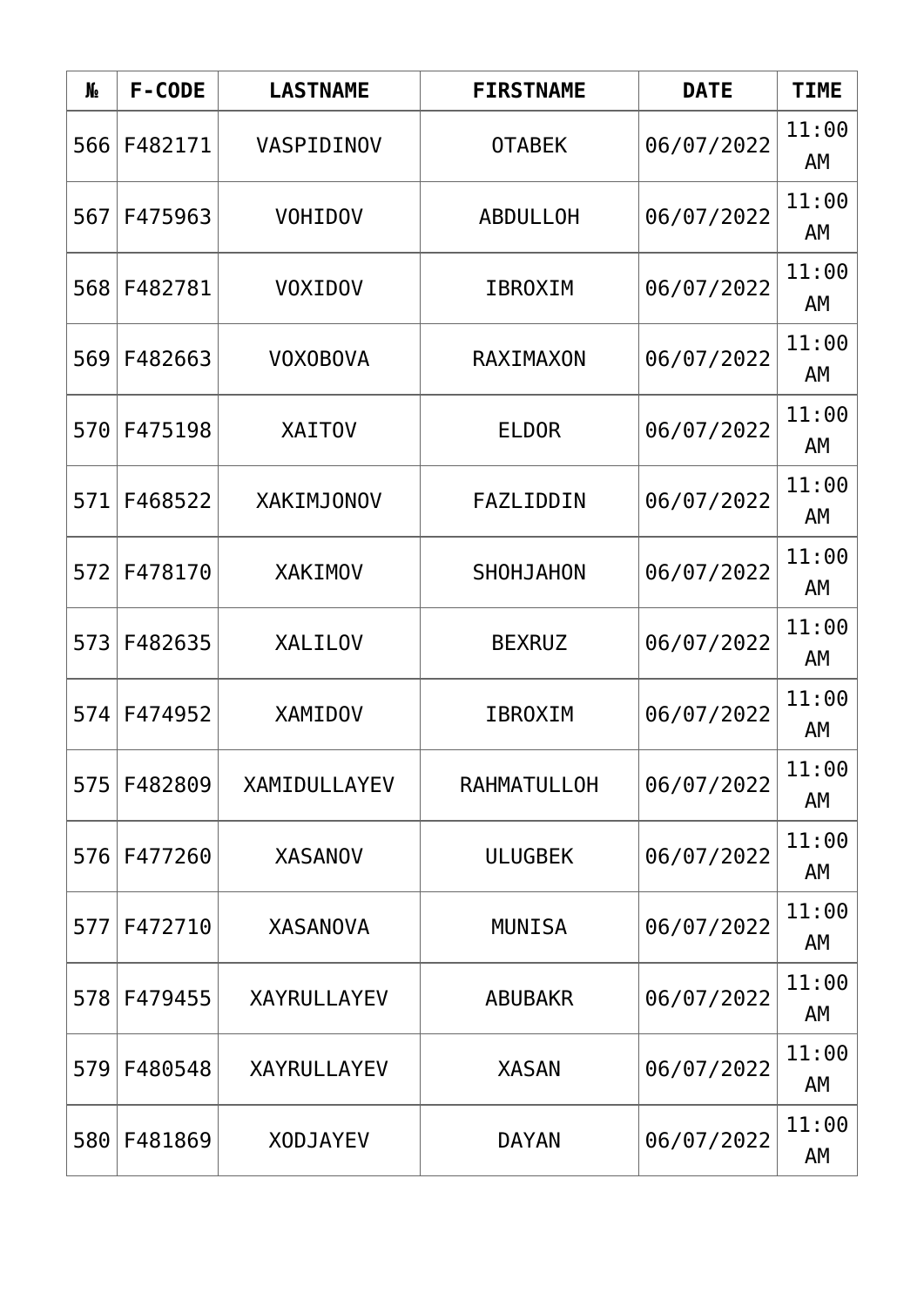| N <sub>o</sub> | F-CODE  | <b>LASTNAME</b>    | <b>FIRSTNAME</b>  | <b>DATE</b> | <b>TIME</b> |
|----------------|---------|--------------------|-------------------|-------------|-------------|
| 581            | F478130 | <b>XONKELDIYEV</b> | <b>SHOHRUHXON</b> | 06/07/2022  | 11:00<br>AM |
| 582            | F482197 | <b>XORUNBEK</b>    | ZAYNIDDINOV       | 06/07/2022  | 11:00<br>AM |
| 583            | F477732 | <b>XURRAMOV</b>    | <b>RAVSHANBEK</b> | 06/07/2022  | 11:00<br>AM |
| 584            | F479436 | <b>XUSNUTDINOV</b> | <b>BEXRUZBEK</b>  | 06/07/2022  | 11:00<br>AM |
| 585            | F478358 | XUVAYDULLAYEV      | DINMUHAMMAD       | 06/07/2022  | 11:00<br>AM |
| 586            | F476605 | <b>YARASHEV</b>    | <b>RASUL</b>      | 06/07/2022  | 11:00<br>AM |
| 587            | F474798 | YARMUHAMEDOV       | <b>ASADJON</b>    | 06/07/2022  | 11:00<br>AM |
| 588            | F478018 | <b>YOKUBOV</b>     | MUKHAMMAD YUSUF   | 06/07/2022  | 11:00<br>AM |
| 589            | F479608 | <b>YOLDOROV</b>    | <b>BEHRUZ</b>     | 06/07/2022  | 11:00<br>AM |
| 590            | F478103 | <b>YOLDOSHEV</b>   | <b>IBROXIM</b>    | 06/07/2022  | 11:00<br>AM |
| 591            | F481856 | YO'LDOSHEVA        | <b>SARVINOZ</b>   | 06/07/2022  | 11:00<br>AΜ |
| 592            | F482939 | <b>YOLDOSHOV</b>   | <b>FAYZULLOH</b>  | 06/07/2022  | 11:00<br>AΜ |
| 593            | F482645 | YOLDOSHXODJAYEV    | MAHMUDXO'JA       | 06/07/2022  | 11:00<br>AM |
| 594            | F482950 | <b>YORMANOV</b>    | <b>FIRUZ</b>      | 06/07/2022  | 11:00<br>AM |
| 595            | F469837 | YULDASHEV          | <b>USMONJON</b>   | 06/07/2022  | 11:00<br>AM |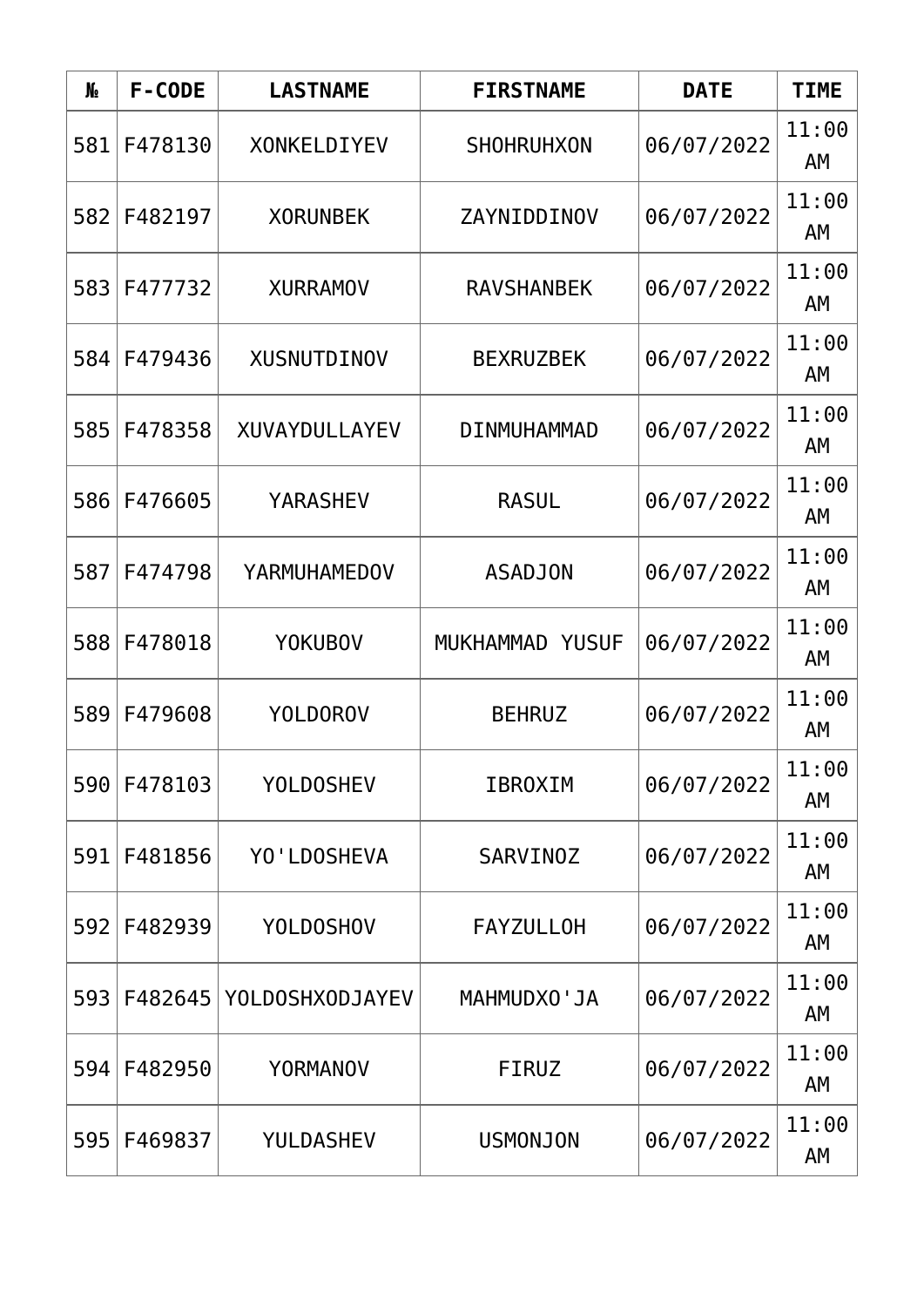| N <sub>o</sub> | F-CODE  | <b>LASTNAME</b>      | <b>FIRSTNAME</b>  | <b>DATE</b> | <b>TIME</b> |
|----------------|---------|----------------------|-------------------|-------------|-------------|
| 596            | F479649 | YULDASHEV            | <b>UMIDJON</b>    | 06/07/2022  | 11:00<br>AM |
| 597            | F476003 | <b>YULDASHEV</b>     | <b>JAMSHID</b>    | 06/07/2022  | 11:00<br>AM |
| 598            | F479891 | <b>YULDASHOV</b>     | <b>FARKHOD</b>    | 06/07/2022  | 11:00<br>AΜ |
| 599            | F473897 | <b>YULDOSHEV</b>     | <b>BILOLBEK</b>   | 06/07/2022  | 11:00<br>AM |
| 600            | F480565 | <b>YULDOSHEVA</b>    | <b>DIYORA</b>     | 06/07/2022  | 11:00<br>AM |
| 601            | F482983 | <b>YUNUSOV</b>       | <b>DAVRON</b>     | 06/07/2022  | 11:00<br>AM |
| 602            | F482043 | <b>YUNUSXO'JAYEV</b> | XOJIAKBARXO'JA    | 06/07/2022  | 11:00<br>AM |
| 603            | F482890 | <b>YUSUPJONOV</b>    | <b>AFZALXON</b>   | 06/07/2022  | 11:00<br>AM |
| 604            | F479023 | <b>YUSUPOV</b>       | <b>SAYYODBEK</b>  | 06/07/2022  | 11:00<br>AΜ |
| 605            | F482493 | <b>YUSUPOVA</b>      | KOMILA            | 06/07/2022  | 11:00<br>AM |
| 606            | F480641 | <b>ZAFARBEK</b>      | <b>ERKINJONOV</b> | 06/07/2022  | 11:00<br>AΜ |
| 607            | F480717 | <b>ZARIFBOYEV</b>    | <b>QURYOZ</b>     | 06/07/2022  | 11:00<br>AΜ |
| 608            | F482952 | <b>ZARIFBOYEV</b>    | <b>TOXIRBEK</b>   | 06/07/2022  | 11:00<br>AM |
| 609            | F474384 | ZAYNIDDINOV          | FAZLIDDIN         | 06/07/2022  | 11:00<br>AM |
| 610            | F483099 | ZIYOVUDDINOV         | <b>ISMOIL</b>     | 06/07/2022  | 11:00<br>AM |